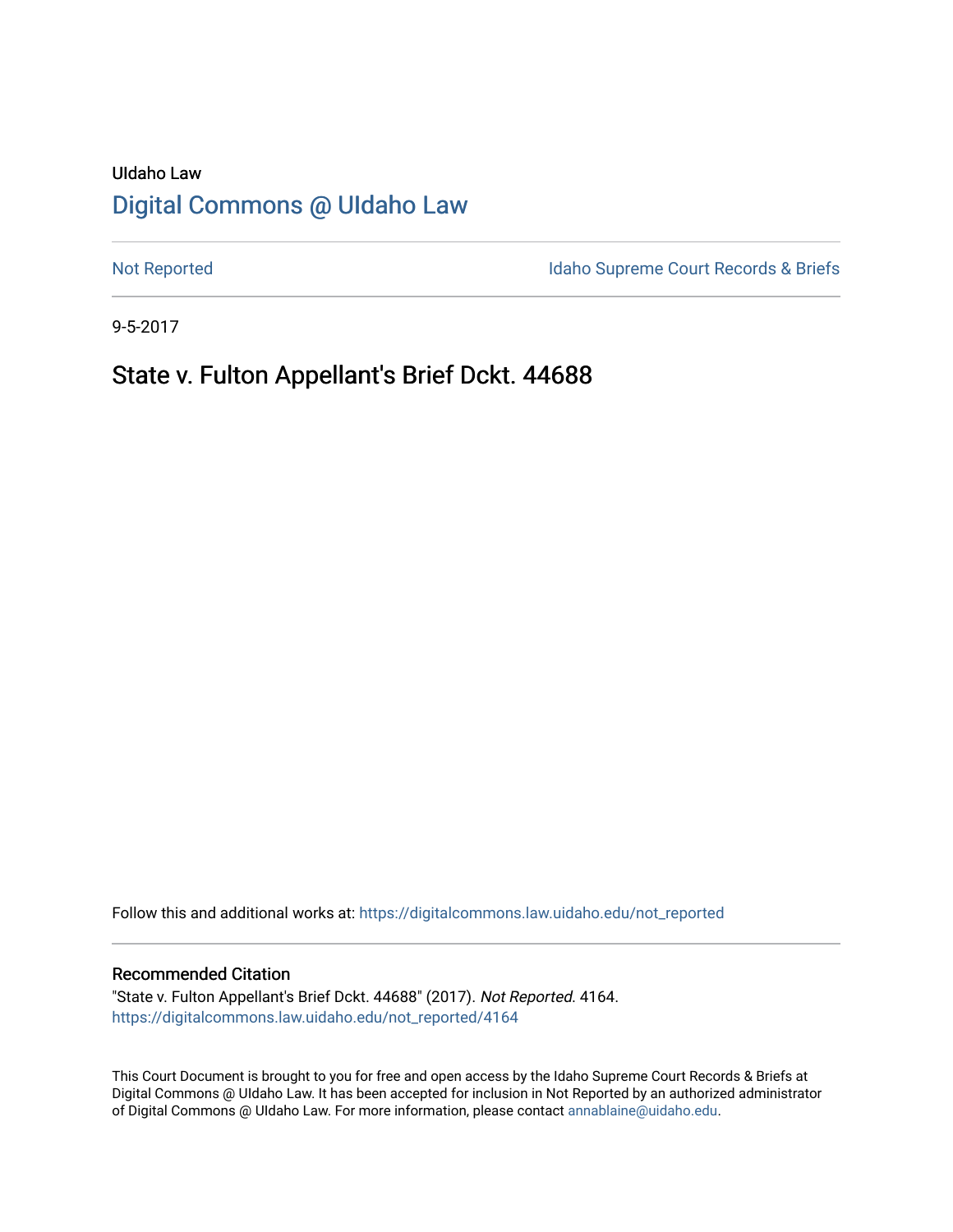#### **IN THE SUPREME COURT OF THE STATE OF IDAHO**

| <b>STATE OF IDAHO,</b>       |                          |
|------------------------------|--------------------------|
|                              | NO. 44688                |
| <b>Plaintiff-Respondent,</b> |                          |
|                              | <b>JEFFERSON COUNTY</b>  |
|                              | <b>NO. CR 2015-2752</b>  |
| v.                           |                          |
|                              |                          |
| <b>ISRAEL FULTON,</b>        | <b>APPELLANT'S BRIEF</b> |
|                              |                          |
| Defendant-Appellant.         |                          |
|                              |                          |
|                              |                          |

## **BRIEF OF APPELLANT** \_\_\_\_\_\_\_\_\_\_\_\_\_\_\_\_\_\_\_\_\_\_\_\_

# **APPEAL FROM THE DISTRICT COURT OF THE SEVENTH JUDICIAL DISTRICT OF THE STATE OF IDAHO, IN AND FOR THE COUNTY OF JEFFERSON**

\_\_\_\_\_\_\_\_\_\_\_\_\_\_\_\_\_\_\_\_\_\_\_\_

**HONORABLE ALAN C. STEPHENS District Judge** \_\_\_\_\_\_\_\_\_\_\_\_\_\_\_\_\_\_\_\_\_\_\_\_

**ERIC D. FREDERICKSEN KENNETH K. JORGENSEN State Appellate Public Defender Deputy Attorney General I.S.B. #6555 Criminal Law Division**

**ELIZABETH ANN ALLRED (208) 334-4534 Deputy State Appellate Public Defender I.S.B. #7259 322 E. Front Street, Suite 570 Boise, Idaho 83702 Phone: (208) 334-2712 Fax: (208) 334-2985 E-mail: documents@sapd.state.id.us**

**ATTORNEYS FOR ATTORNEY FOR DEFENDANT-APPELLANT PLAINTIFF-RESPONDENT**

**P.O. Box 83720 Boise, Idaho 83720-0010**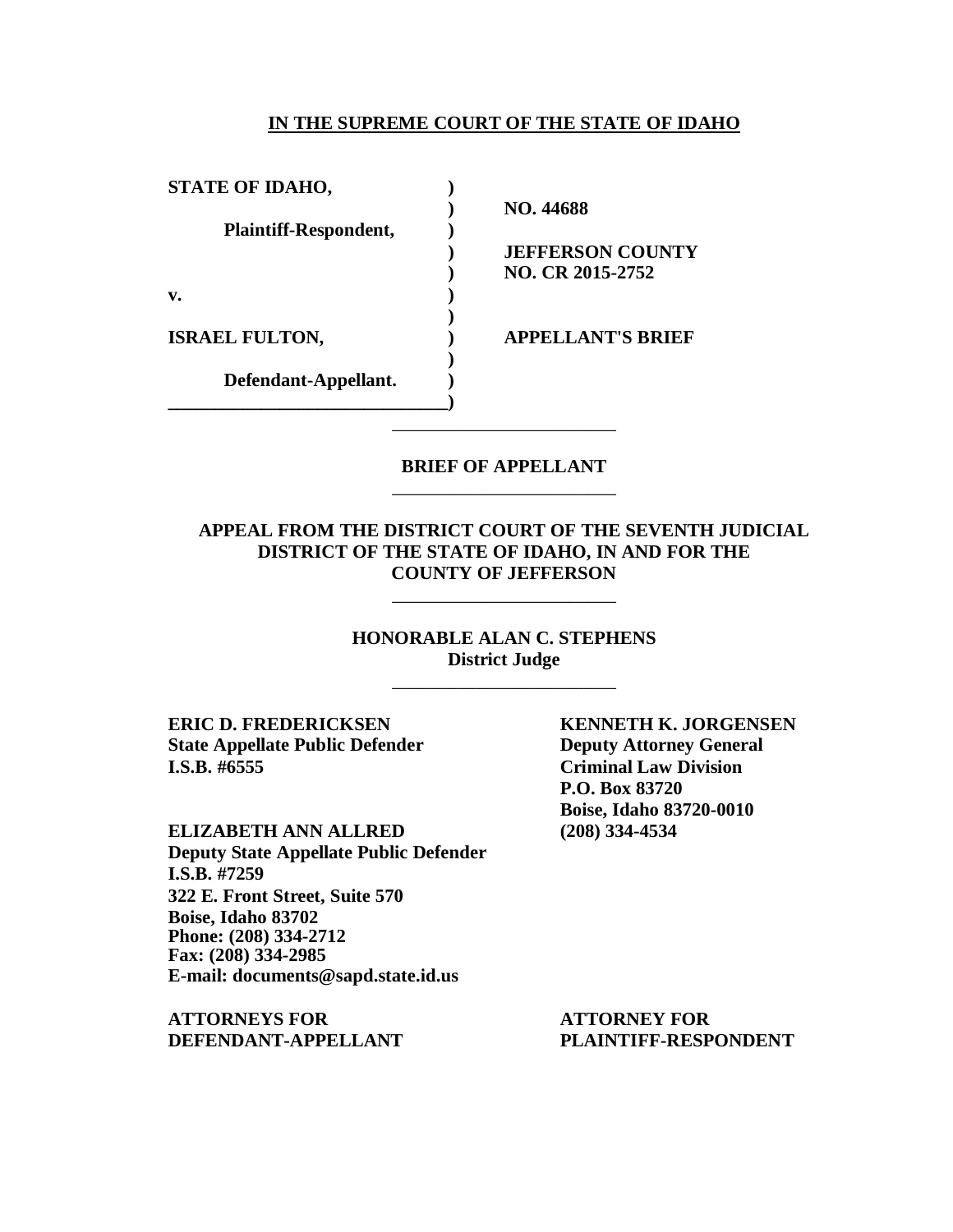# **TABLE OF CONTENTS**

|                | Statement of the Facts and                                           |    |
|----------------|----------------------------------------------------------------------|----|
|                |                                                                      |    |
|                |                                                                      |    |
| $\mathbf{I}$ . | A Fatal Variance Existed Between The Charging Document And           |    |
|                |                                                                      |    |
|                |                                                                      |    |
|                | C. A Fatal Variance Existed Between The Charging Document            |    |
|                |                                                                      |    |
|                | II. A Fatal Variance Existed Between The Charging Document And       |    |
|                | A. Introduction                                                      |    |
|                |                                                                      |    |
|                | C. A Fatal Variance Existed Between The Charging Document And        | 13 |
|                |                                                                      |    |
|                | III. The Jury Instructions Confused Or Mislead The Jury, Lowered The |    |
|                | A. Introduction                                                      |    |
|                |                                                                      |    |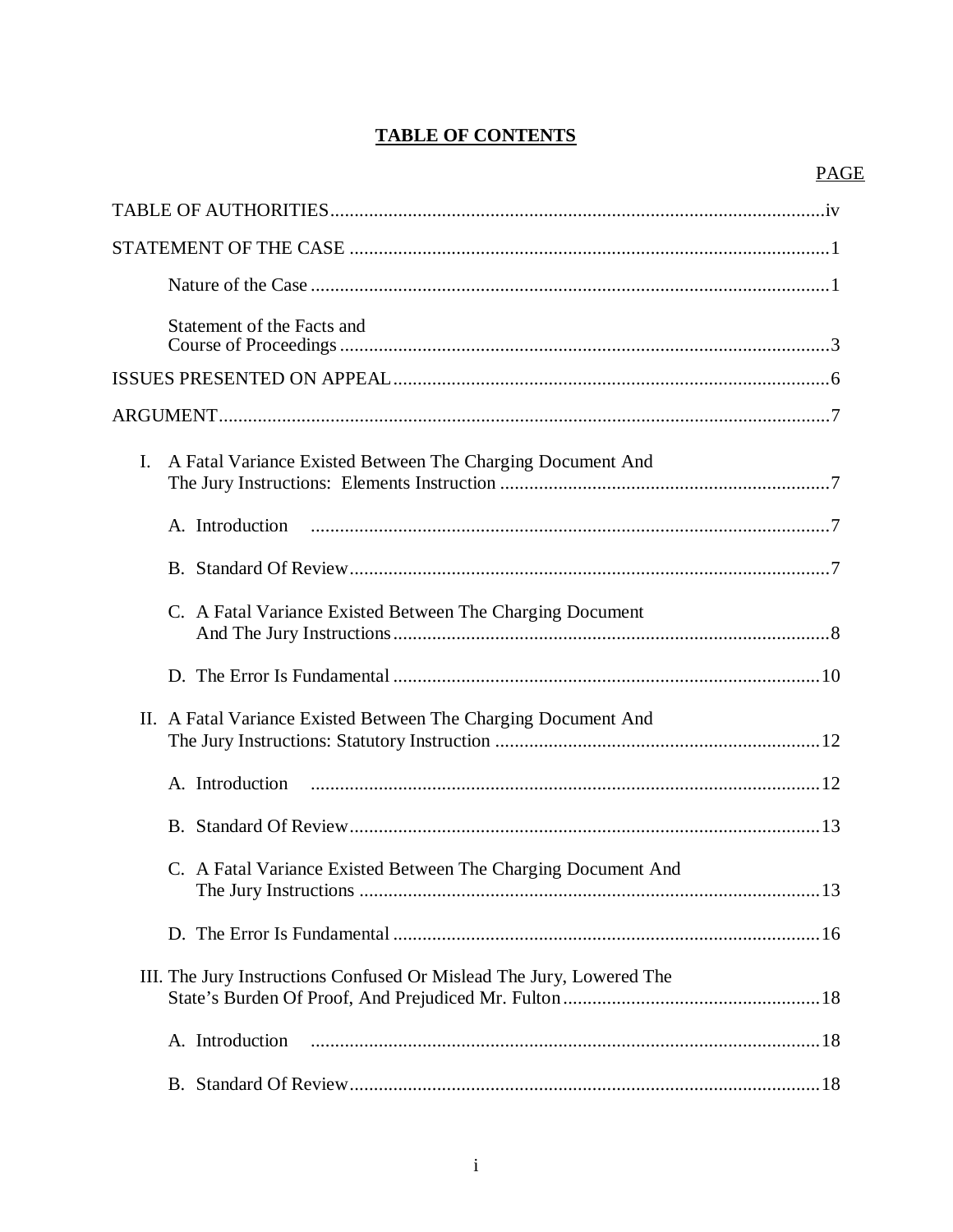| C. The Jury Instructions Confused Or Mislead The Jury And $\langle$                                                               |
|-----------------------------------------------------------------------------------------------------------------------------------|
|                                                                                                                                   |
| IV. The State Violated Mr. Fulton's Right To A Fair Trial By Committing                                                           |
|                                                                                                                                   |
|                                                                                                                                   |
| C. The State Violated Mr. Fulton's Right To A Fair Trial By                                                                       |
|                                                                                                                                   |
| The Prosecution Committed Misconduct By Diminishing Its<br>a.<br>Burden And/Or Attempting To Modify The Legal                     |
| The Prosecution Committed Misconduct By Appealing To<br>b.                                                                        |
| c. The Prosecution Committed Misconduct By Vouching For The                                                                       |
| d. The Prosecution Committed Misconduct By Disparaging                                                                            |
| e. The Alleged Instances Of Prosecutorial Misconduct Are                                                                          |
| The Prosecutorial Misconduct Requires Vacation Of The Conviction43<br>f.                                                          |
| 2. Misconduct For Which There Was An Objection: The<br>Prosecution Committed Misconduct By Appealing                              |
| 3. Even If The Above Errors Are Harmless, The Accumulation<br>Of The Prosecutorial Misconduct Amounts To Cumulative<br>Error      |
| V. The District Court Violated Mr. Fulton's Right To Due Process Of<br>Law By Incorrectly Defining Lewd And Lascivious Conduct In |
| A. Introduction                                                                                                                   |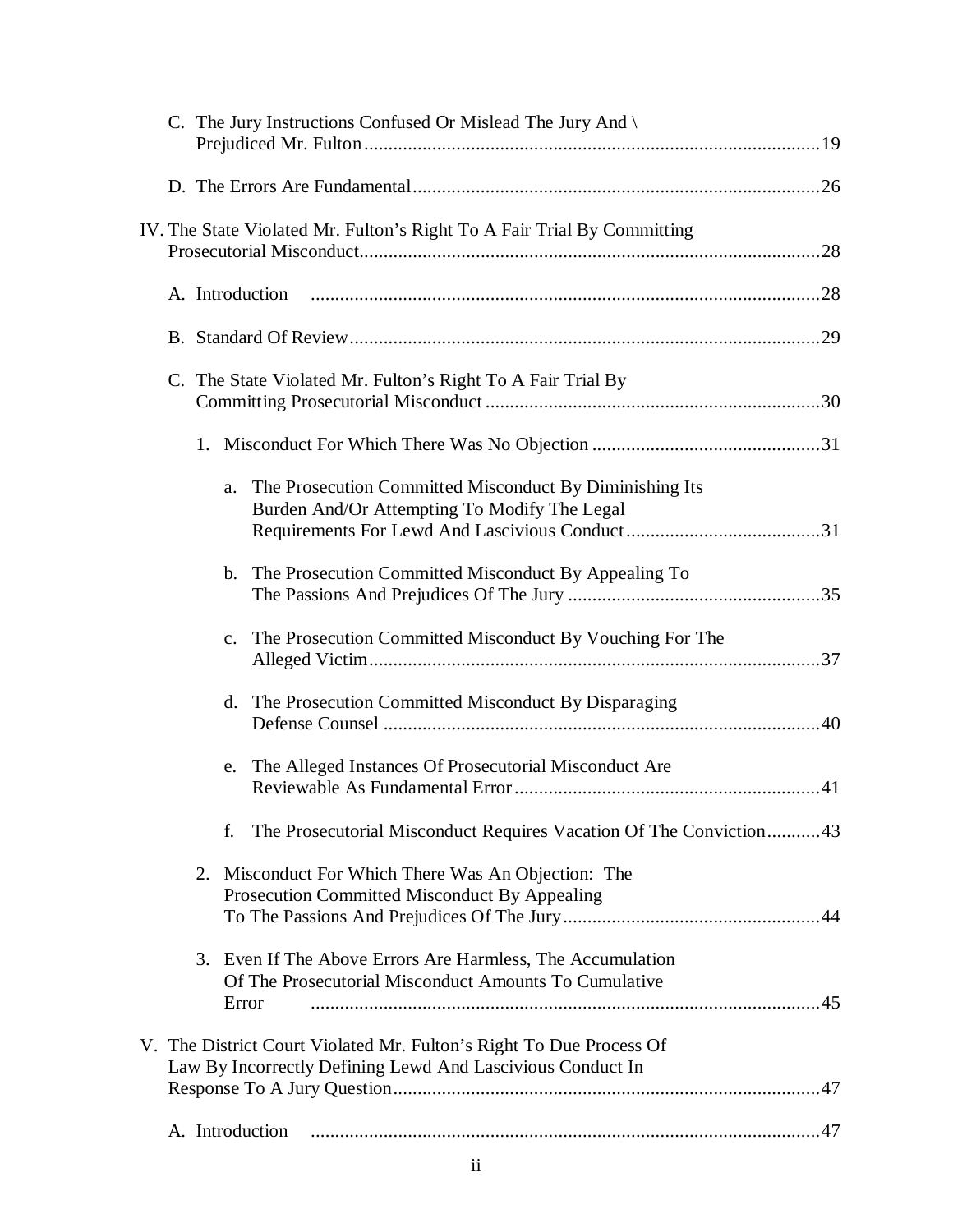| C. The District Court Denied Mr. Fulton's Right To Due Process Of<br>Law By Incorrectly Defining Lewd And Lascivious Conduct In                                                                                                                                |  |
|----------------------------------------------------------------------------------------------------------------------------------------------------------------------------------------------------------------------------------------------------------------|--|
|                                                                                                                                                                                                                                                                |  |
| VI. Mr. Fulton's Right To Due Process Of Law Was Violated When The<br>Jury Was Allowed To Return A Verdict For A Crime With Which<br>He Had Not Been Charged And When The District Court Entered<br>A Judgment Of Conviction For A Crime With Which He Had Not |  |
|                                                                                                                                                                                                                                                                |  |
| A. Introduction                                                                                                                                                                                                                                                |  |
|                                                                                                                                                                                                                                                                |  |
| C. Mr. Fulton's Right To Due Process Of Law Was Violated When<br>The Jury Was Allowed To Return A Verdict For A Crime With<br>Which He Had Not Been Charged And When The District Court<br>Entered A Judgment Of Conviction For A Crime With Which He          |  |
|                                                                                                                                                                                                                                                                |  |
|                                                                                                                                                                                                                                                                |  |
| The District Court Erred In Denying Mr. Fulton's Motion For A Mistrial 57<br>VII.                                                                                                                                                                              |  |
| A. Introduction                                                                                                                                                                                                                                                |  |
|                                                                                                                                                                                                                                                                |  |
| C. The District Court Erred In Denying Mr. Fulton's Motion For A Mistrial 58                                                                                                                                                                                   |  |
| VIII.<br>Even If The Above Errors Are Individually Harmless, Mr. Fulton's<br>Fourteenth Amendment Right To Due Process Of Law Was                                                                                                                              |  |
| Violated Because The Accumulation Of Errors Deprived                                                                                                                                                                                                           |  |
|                                                                                                                                                                                                                                                                |  |
|                                                                                                                                                                                                                                                                |  |
|                                                                                                                                                                                                                                                                |  |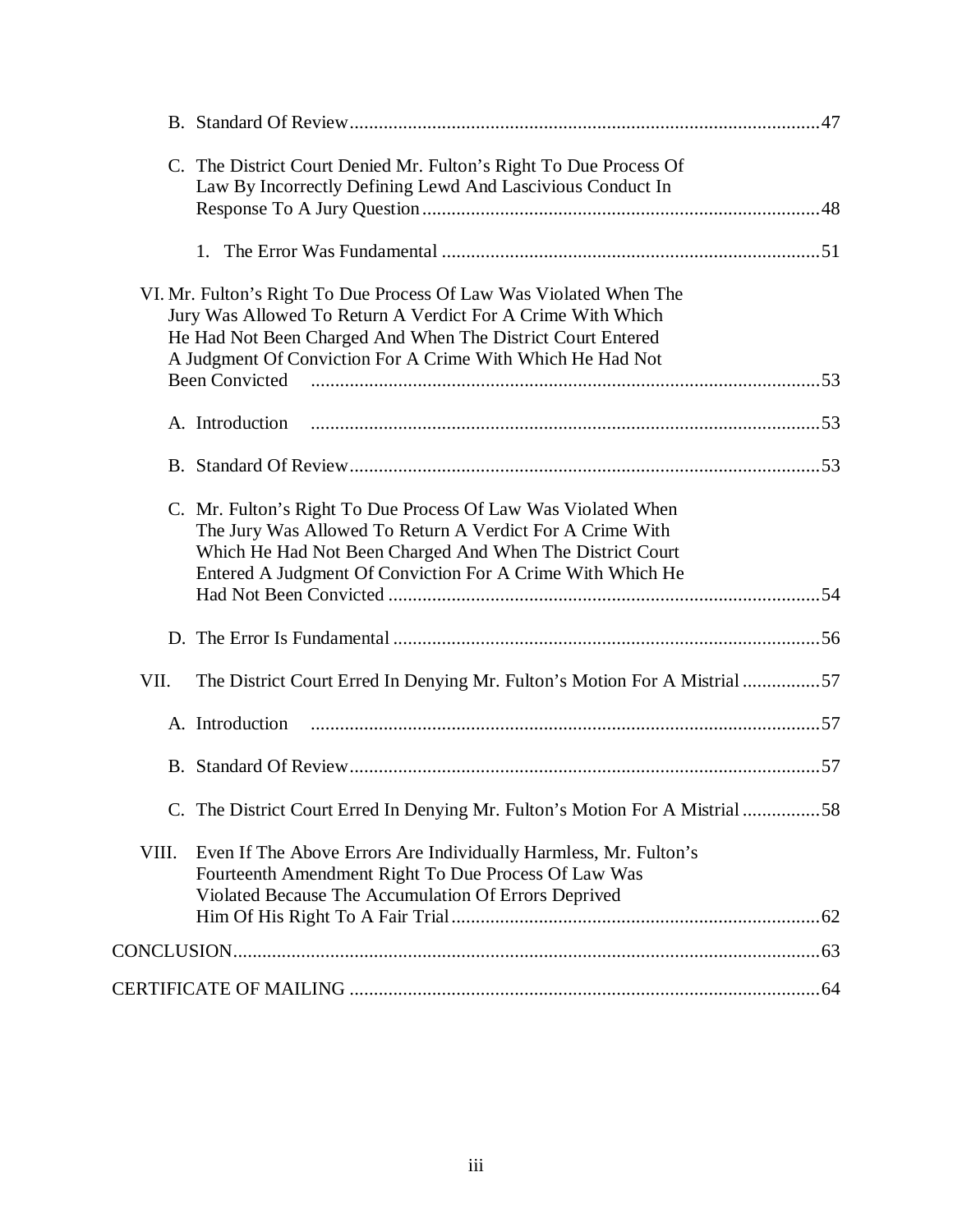# **TABLE OF AUTHORITIES**

# Cases

| State v. Anderson, Supreme Court Docket Number 39227, Idaho Court of Appeals, 2013 |  |
|------------------------------------------------------------------------------------|--|
|                                                                                    |  |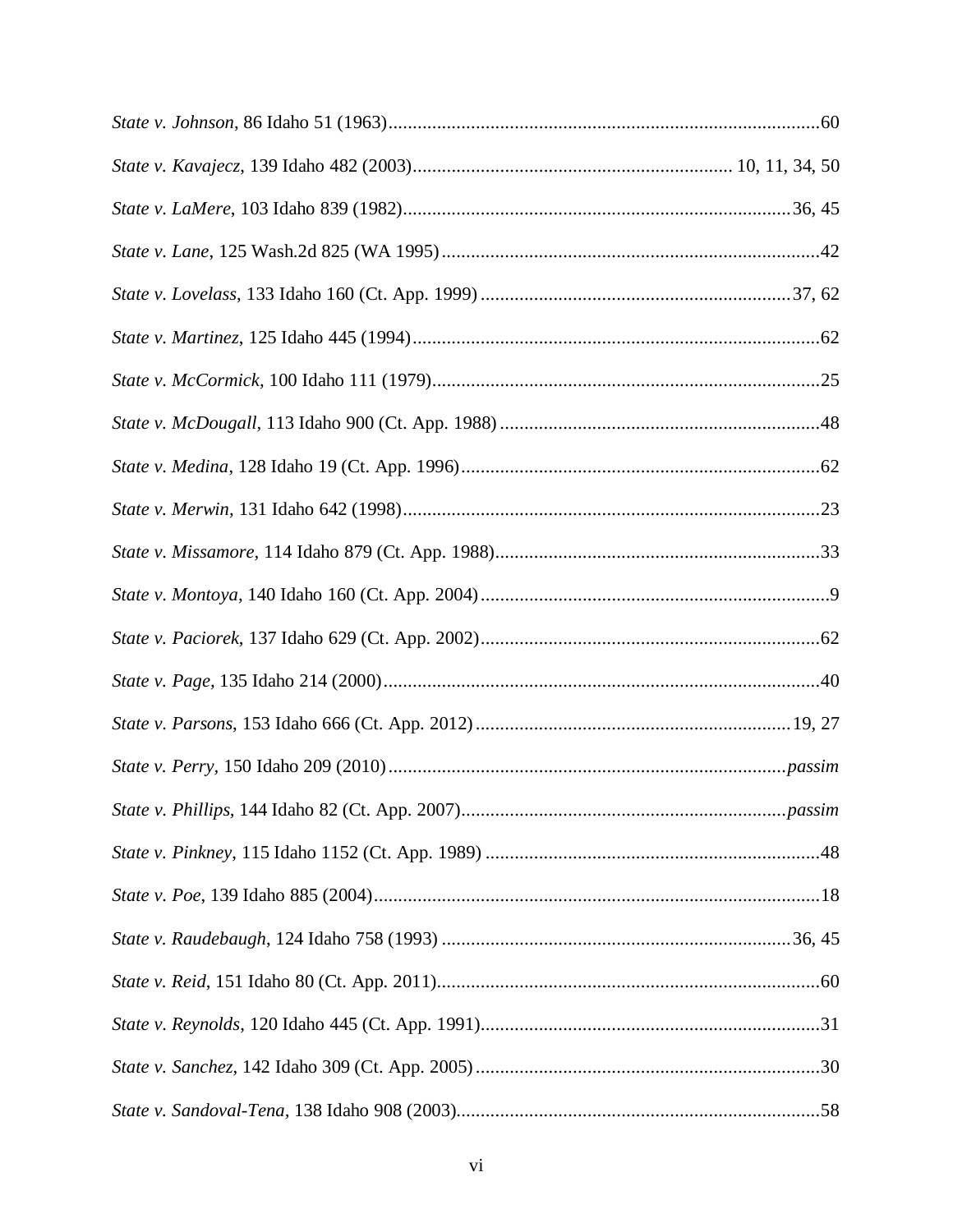# **Statutes**

# Rules

|--|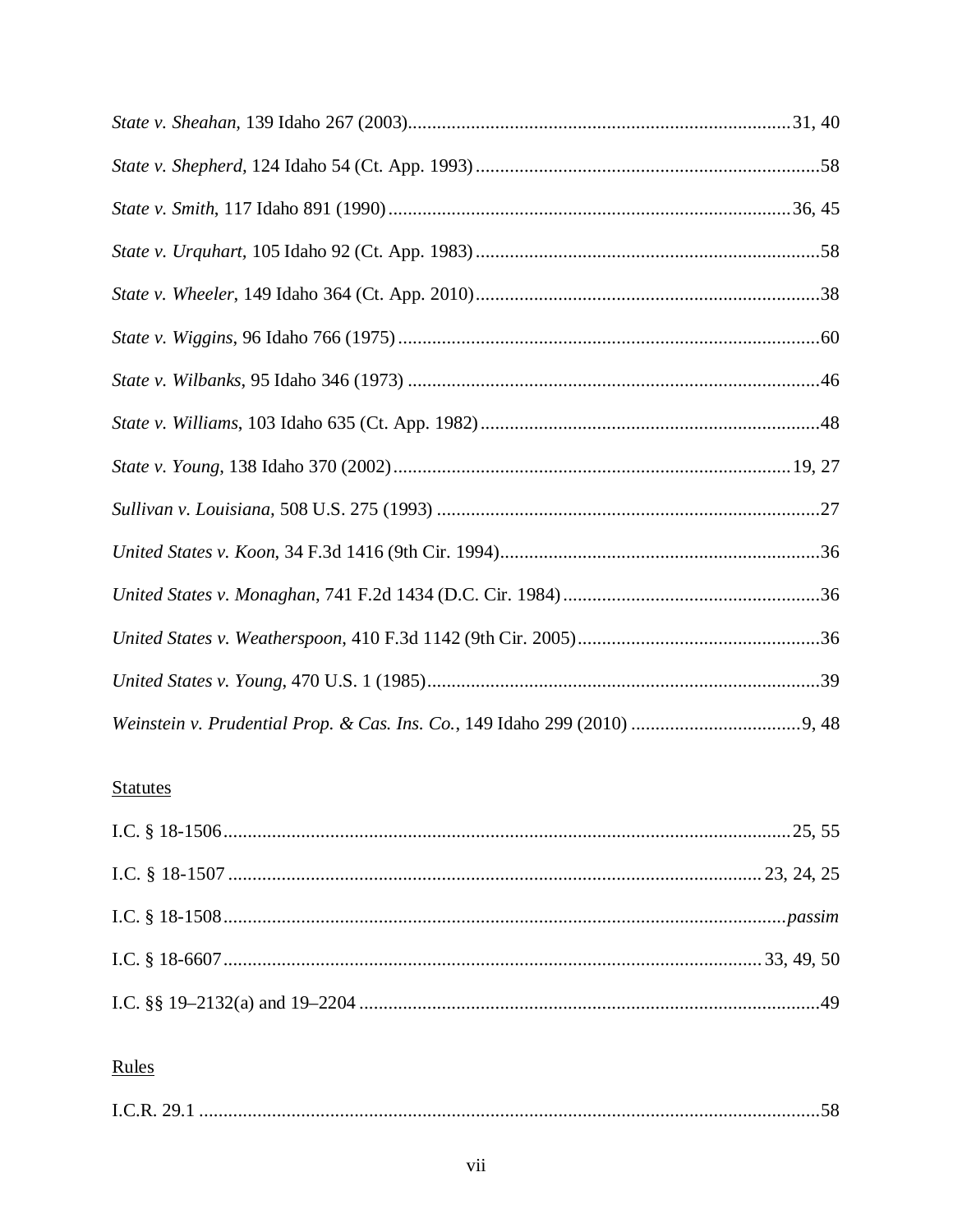| <b>Constitutional Provisions</b> |  |
|----------------------------------|--|
|                                  |  |
|                                  |  |
|                                  |  |
| <b>Additional Authorities</b>    |  |
|                                  |  |
|                                  |  |
|                                  |  |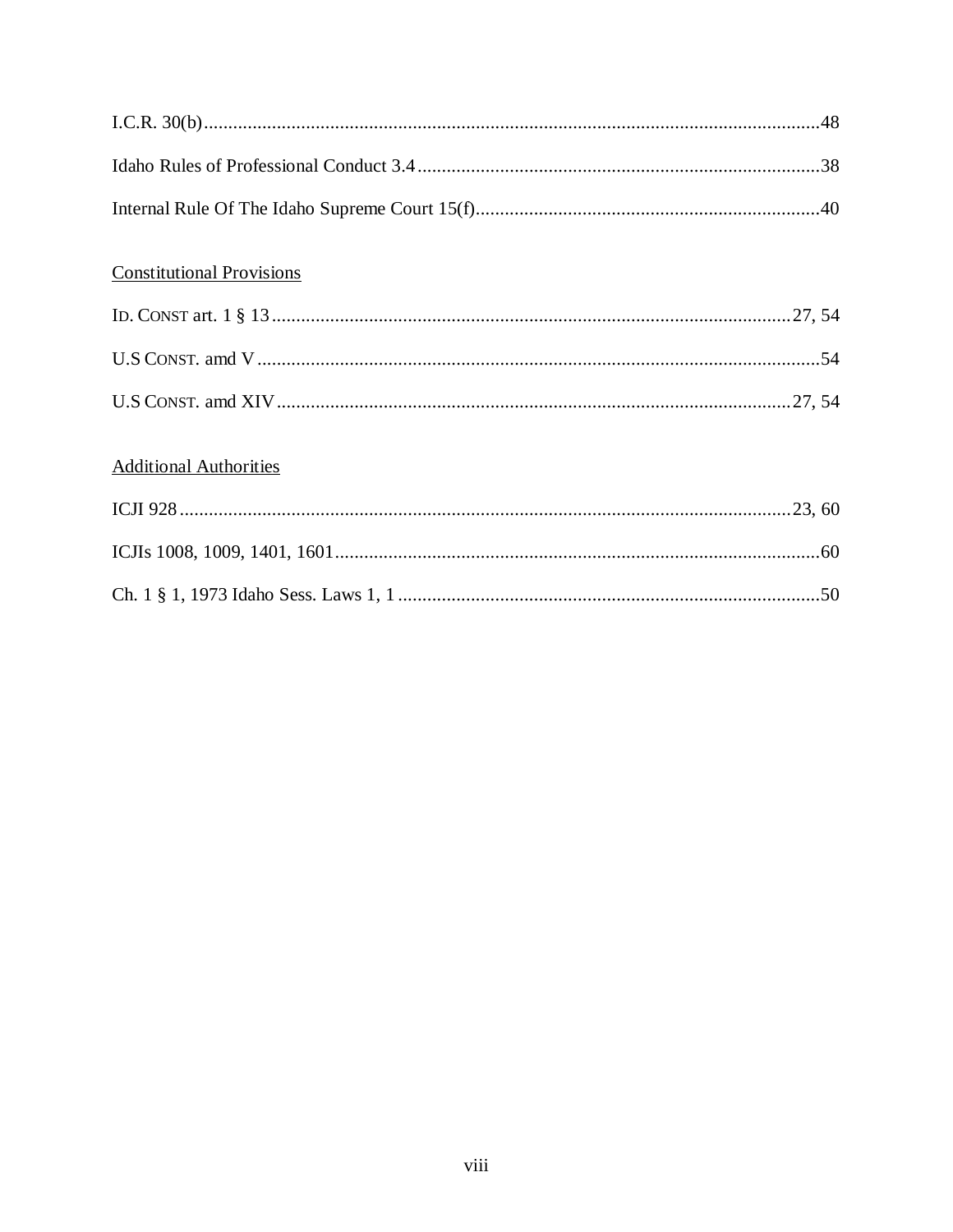#### STATEMENT OF THE CASE

#### Nature of the Case

Mr. Fulton appeals from his Judgement of Conviction for sexual battery of minor child sixteen or seventeen years of age. He asserts that his trial was so infected with error that his right to due process of law was categorically rejected.

On appeal, Mr. Fulton asserts that he was denied his right to due process because of two distinct fatal variances between the charging document and the jury instructions, one related to the elements instruction and one related to the statutory instruction. Although neither of the alleged variance was objected to, Mr. Fulton asserts that both variances are fatal and are reviewable as fundamental error.

He also asserts that the jury instructions were rife with error, resulting in jury instructions that were confusing and misleading to the jury, impermissibly lowered the State's burden of proof, and ultimately prejudiced the defense. Again, the error was not preserved for appellate review. However, Mr. Fulton asserts that the erroneous jury instructions are reviewable as fundamental error.

Additionally, Mr. Fulton asserts that the State committed prosecutorial misconduct which deprived him of a fair trial. The prosecution violated its duty to see that Mr. Fulton had a fair trial by improperly arguing that conduct which did not amount to lewd and lascivious conduct could be considered in determining whether the State had proven that Mr. Fulton had committed actions amounting to lewd conduct, appealing to the passions and prejudices of the jury, engaged in vouching behavior, and disparaged defense counsel. Mr. Fulton contends that the misconduct committed in his case was either preserved by objection or constituted fundamental error and that the errors are not harmless.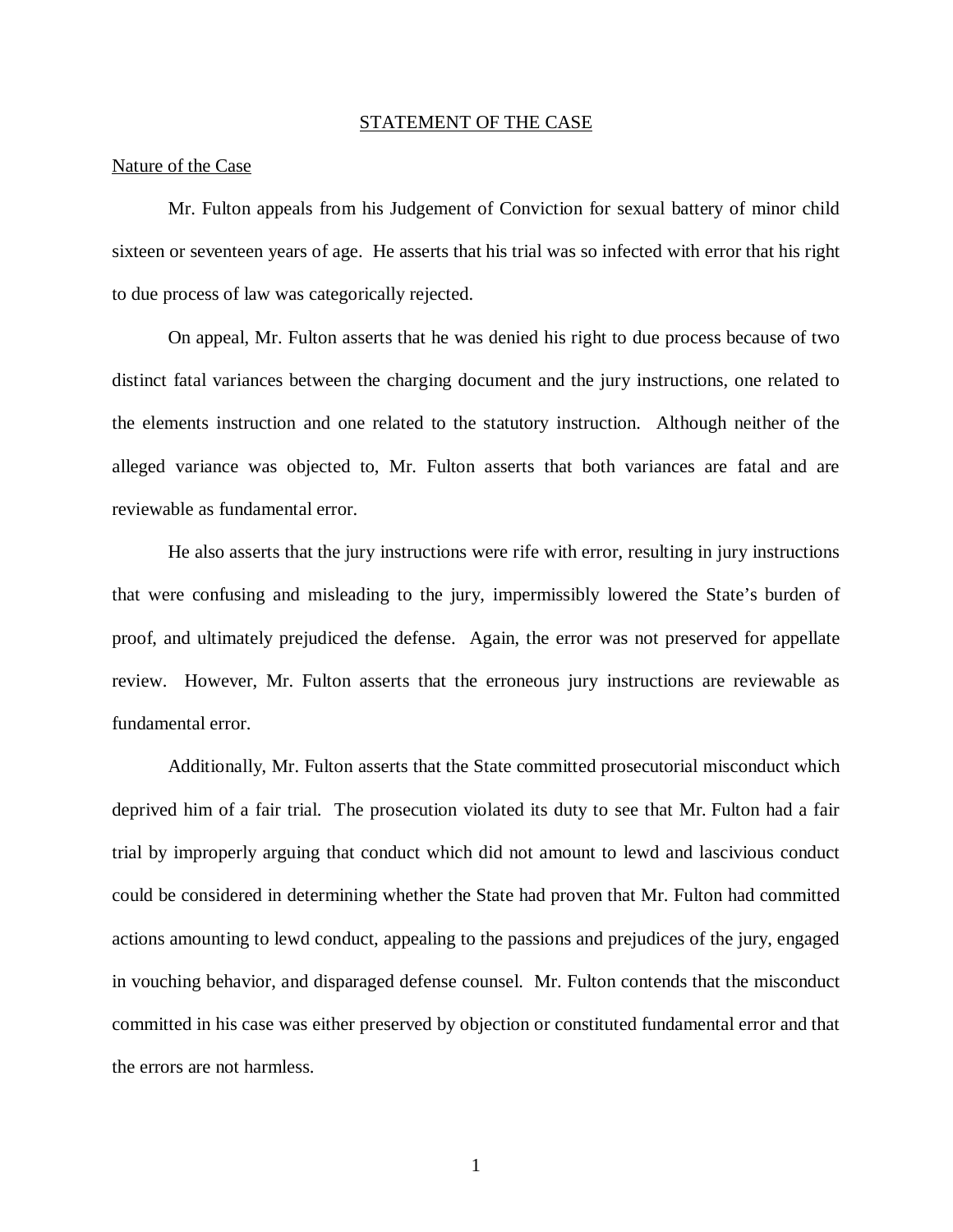Next, he asserts that the district court violated his right to due process of law by incorrectly instructing the jury, in response to a jury question, that "[l]ascivious means wanton, lewd, lustful, licentious, libidinous, salacious. Lewd means licentious, lecherous, dissolute, sensual, debauched, impure, obscene, salacious, pornographic." He asserts that instruction was erroneous because it did not limit lewd and lascivious conduct to the manual-genital allegation. Mr. Fulton did not object to the district court's response to the jury question. However, he asserts that error amounts to a fundamental error.

Furthermore, Mr. Fulton asserts that he was denied due process of law when the jury returned a verdict of guilty for "Sexual Abuse of a Child Amounting to Lewd and Lascivious Conduct," a crime with which he had not been charged and, again, when the district court entered a Judgment of Conviction for the crime of "Sexual Battery of a Minor Child Sixteen or Seventeen Years of Age, a violation of Idaho Code Section 18-1508A(1)(a)," a crime for which he had not been convicted.

In addition, Mr. Fulton asserts that the district court erred in denying his motion for a mistrial. During the reading of the jury instructions, the district court read instructions four and five, which each contained language from the sexual battery statute. Both instructions included the statement, "[i]t is a felony for . . ." Defense counsel objected during the reading of the jury instructions and the district court instructed the jury to mark out the word "felony" and replace it with the word "crime." The subsequent motion for mistrial was denied.

Finally, Mr. Fulton asserts that the errors are not harmless or, alternatively, that the errors amount to cumulative error, depriving him of his right to a fair trial.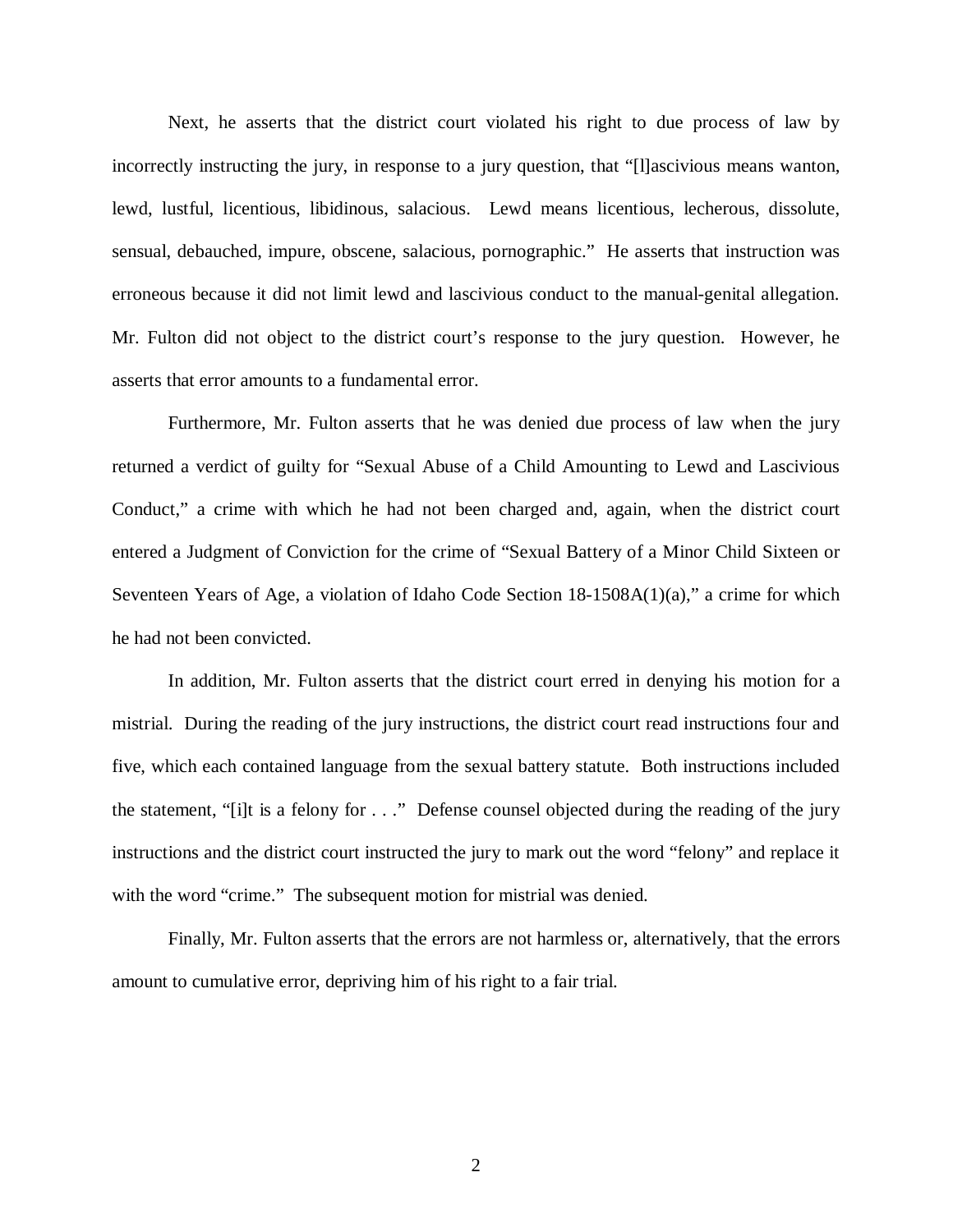#### Statement of the Facts and Course of Proceedings

On October 23, 2015, an Information was filed charging Mr. Fulton with one count of Sexual Battery of a Minor Child Sixteen or Seventeen Years of Age. (R., pp.44-45.) He entered a plea of not guilty. (R., pp.48-49.)

The case proceeded to trial. (R., pp.93-101.) The State presented the testimony of Jared Crane, the Utah officer that interviewed the alleged victim; Natasha Robison, the defendant's wife; Samuel Tower, the Idaho detective that worked on the case, and D.B., the alleged victim. (*See* Tr. Trial.) D.B. testified that Mr. Fulton had held her hand, kissed her, made her sit on his lap, "rubbed [her] through her leggings," kissed her again, unclipped her bra, touched her breasts, and put his "hand down [her] pants and started rubbing." (Tr. Trial, p.93, Ls.2-14, p.94,  $Ls.1-25$  $Ls.1-25$  $Ls.1-25$ .)<sup>1</sup> She clarified that he touched her genitals when his hand was inside of her pants. (Tr. Trial, p.95, Ls.15-19.)

Defense counsel called Natasha Robison and the defendant, Mr. Fulton. (*See* Tr. Trial.) Mr. Fulton testified that he kissed D.B., she sat on his lap while they were making out, he unsnapped her bra, and touched her breasts. (Tr., Trial, p.136, Ls.24-25, p.139, Ls.10-20.) He specifically denied putting his hand down D.B.'s pants, touching her crotch, touching her vagina, touching her labia, or touching her genitals. (Tr. Trial, p.140, Ls.5-15, p.141, Ls.9-13.)

The jury was instructed that it could find Mr. Fulton guilty if it believed the statute I.C. § 18-1508A(1)(a) had been violated or if Mr. Fulton had committed manual-genital contact or "any other lewd or lascivious act." (Jury Instructions No. 4 and 7; Tr. Addenda, p.63, L.12 –

<span id="page-12-0"></span><sup>&</sup>lt;sup>1</sup> For ease of reference, the transcript of the trial testimony will be cited as "Tr. Trial." The transcript of the additional portions of the trial and the sentencing hearing will be cited as "Tr. Addenda."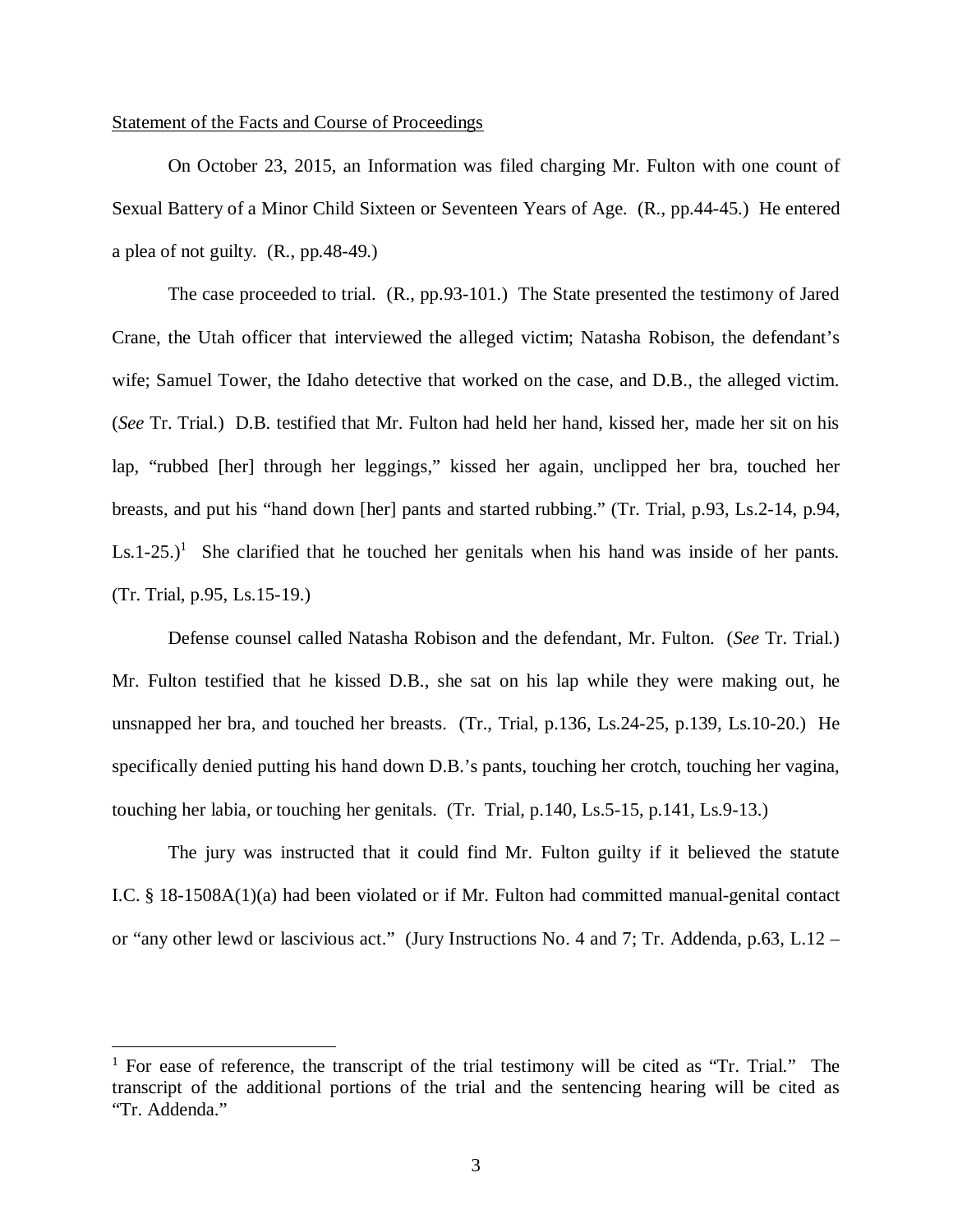p.64, L.14, p.66, Ls.5-19.)<sup>[2](#page-13-0)</sup> During the reading of the jury instructions, defense counsel objected because two of the instructions included the word "felony." (Tr. Addenda, p.62, L.25 – p.64, L.20.) The district court then told the jury to replace the word "felony" with the word "crime" on their copy of the jury instructions. (Tr. Addenda,  $p.63$ , L.4 –  $p.65$ , L.1.)

During closing argument, the prosecution made several comments which Mr. Fulton asserts amount to prosecutorial misconduct.

After the jury was sent to deliberate, defense counsel made a motion for mistrial based on the district court's use of the word felony in the jury instructions. (Tr. Trial, p.161, L.20 – p.164, L.11.) The district court noted that defense counsel "brought up this issue early on in the jury instruction conference" and was told that the motion should be reserved until the jury had been sent out. (Tr. Trial, p.165, Ls.20-25.) The district court denied the motion and noted that the problem had been fixed by informing the jury that it was a typo and to replace the word "felony" with the word "crime" and that any prejudice was suffered by the State, not the defense. (Tr. Trial, p.155, Ls.2-14.)

During jury deliberation, the jury sent a question asking "Can we get a definition of lewd and lascivious act? In Instruction No. 10, we see definitions for erotic fondling and explicit sexual conduct but no lewd and lascivious act." (Tr. Trial, p.167, Ls.13-17.) The district court provided the following answer: "Lascivious means wanton, lewd, lustful, licentious, libidinous, salacious. Lewd means licentious, lecherous, dissolute, sensual, debauched, impure, obscene, salacious, pornographic." (Tr. Trial, p.167, L.18 – p.168, L.2.)

The jury found Mr. Fulton guilty of "*Sexual Abuse* of a Child Amounting to Lewd and

<span id="page-13-0"></span> $2$  A Motion to Augment with a copy of the jury instructions has been filed contemporaneously with this brief.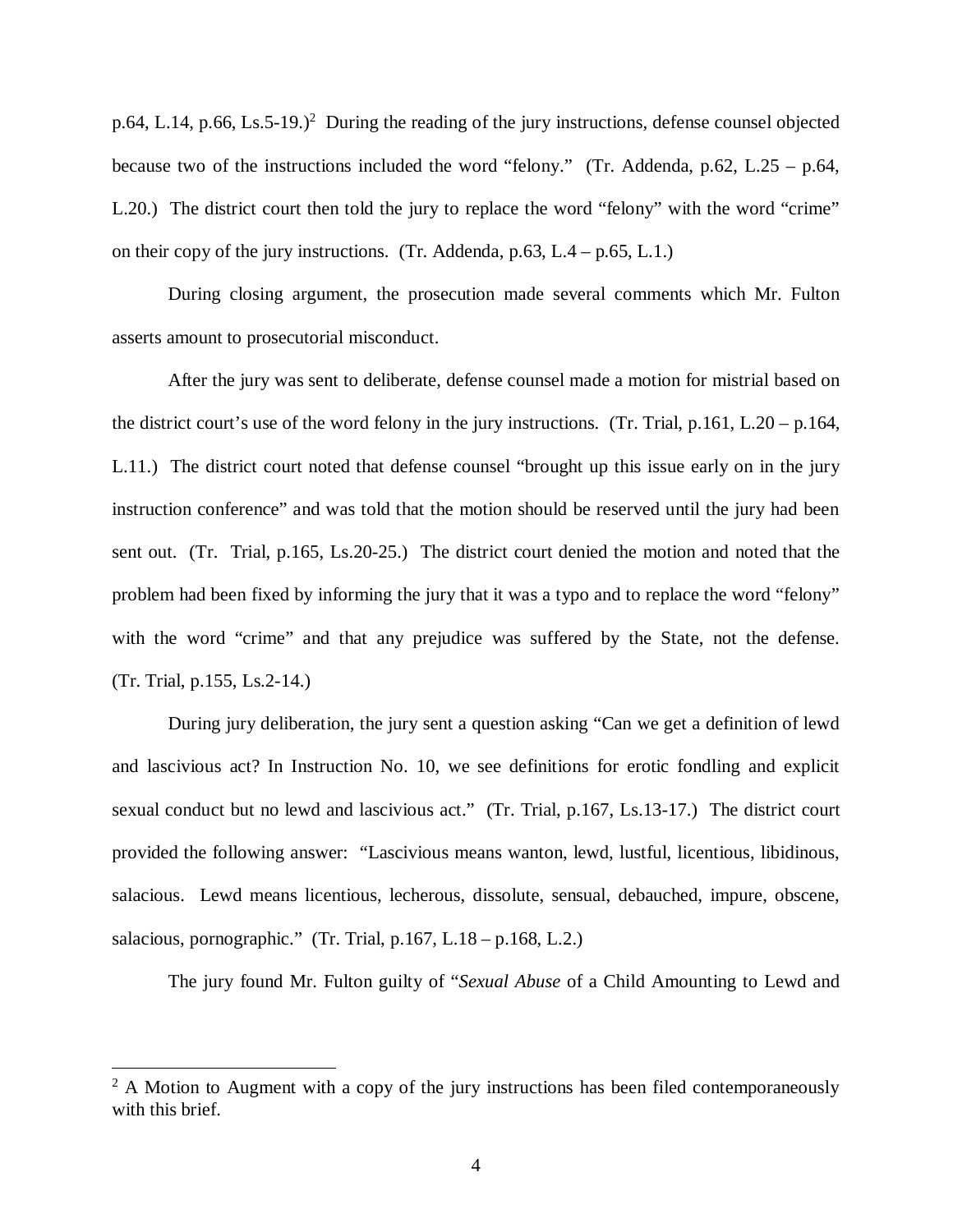Lascivious Conduct." (R., p.80 (emphasis added).)

The district court entered a Judgment of Conviction for the crime of "*Sexual Battery* of a Minor Child Sixteen or Seventeen Years of Age, a violation of Idaho Code Section 18- 1508A(1)(a)." (R., pp.107-108 (emphasis added).) Mr. Fulton was sentenced to a unified sentence of 15 years, with 7 years fixed, and the district court retained jurisdiction. (R., pp.107- 108.) He filed a Notice of Appeal timely from the district court's Judgment of Conviction. (R., pp.124-126.)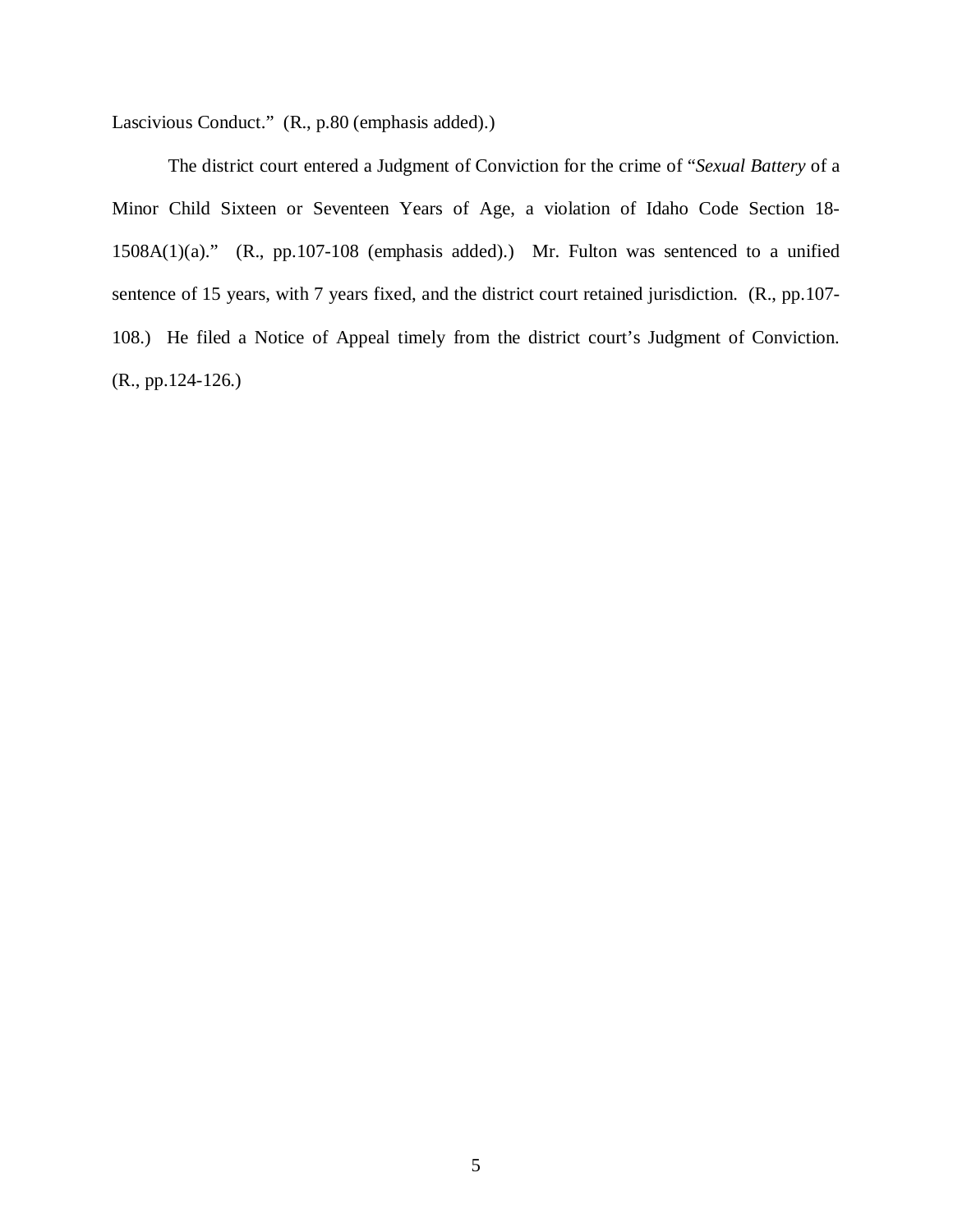#### ISSUES

- I. Did a fatal variance exist between the charging document and the jury instructions (elements instruction)?
- II. Did a fatal variance exist between the charging document and the jury instructions (statutory instruction)?
- III. Did the jury instructions confuse or mislead the jury, lower the State's burden of proof, and prejudice Mr. Fulton?
- IV. Did the State violate Mr. Fulton's right to a fair trial by committing prosecutorial misconduct?
- V. Did the district court violate Mr. Fulton his right to due process of law when it incorrectly defined lewd and lascivious conduct, in response to a jury question?
- VI. Was Mr. Fulton's right to due process of law violated when the jury was allowed to return a verdict for a crime with which he had not been charged and when the district court entered a Judgment of Conviction for a crime with which he had not been convicted?
- VII. Did the district court err in denying Mr. Fulton's motion for a mistrial?
- VIII. Even if the above errors are individually harmless, was Mr. Fulton's Fourteenth Amendment right to due process of law violated because the accumulation of errors deprived him of his right to a fair trial?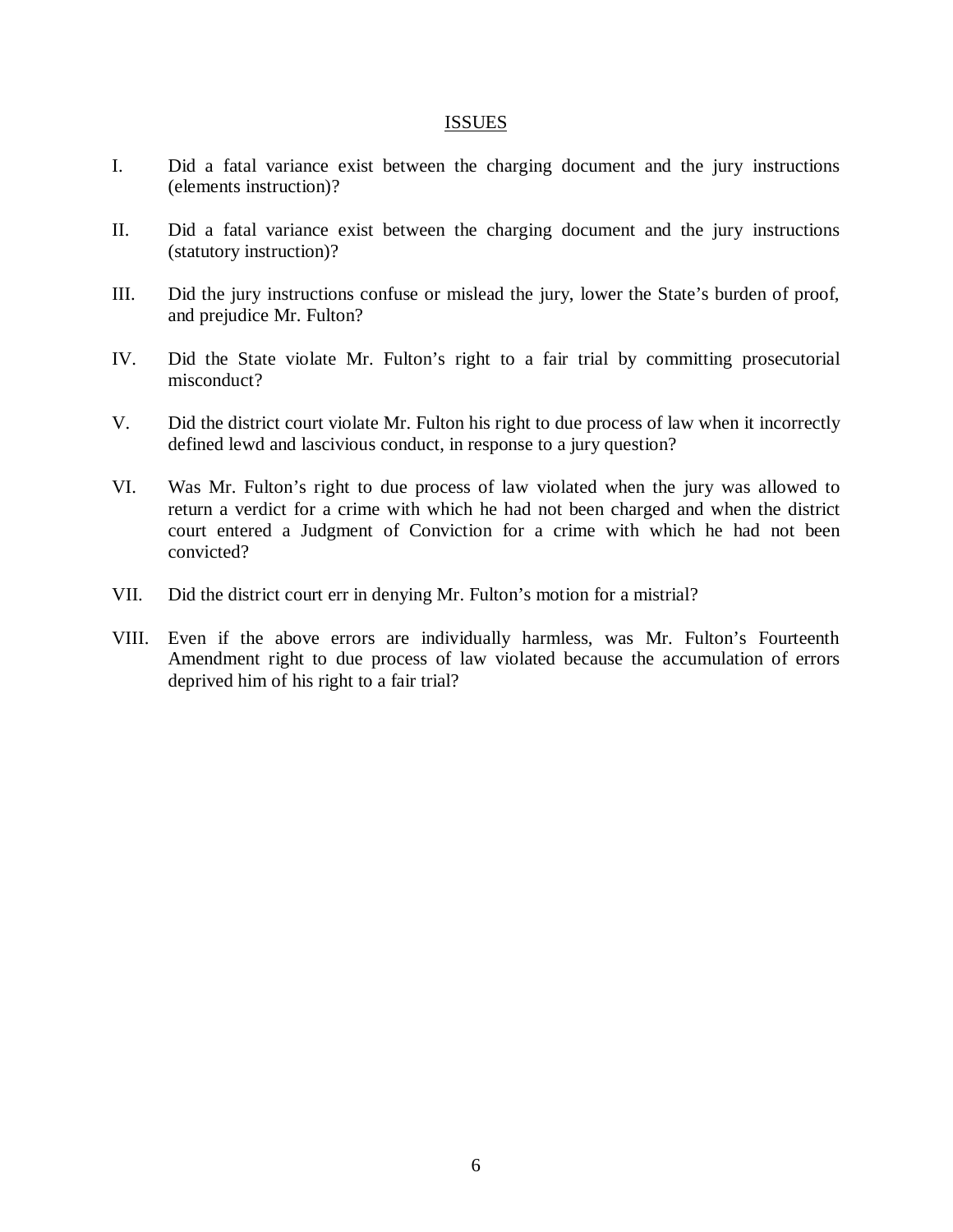#### ARGUMENT

I.

# A Fatal Variance Existed Between The Charging Document And The Jury Instructions: Elements Instruction

#### A. Introduction

The jury was incorrectly instructed on the elements of sexual battery of a minor child sixteen or seventeen years of age committed by means of lewd or lascivious conduct – the jury was instructed that the State must prove, "the defendant Israel Fulton committed an act of manual-genital contact, *or any other lewd or lascivious act upon or with the body of D.B.*" [3](#page-16-0) (Jury Instruction No.7; Tr. Addenda, p.66, Ls.9-12 (emphasis added).) Because Mr. Fulton was only charged with committing the sexual battery by means of manual-genital contact in the Prosecuting Attorney's Information (R., pp.44-45), the italicized language created a fatal variance. It also incorrectly defined lewd conduct, essentially allowing Mr. Futon to be convicted of lewd conduct for an act that would not constitute actual lewd conduct.

#### B. Standard Of Review

The existence of an impermissible variance is a question of law over which appellate courts exercise free review. *State v. Day*, 154 Idaho 476, 479 (Ct. App. 2013). If it is established that a variance exists, the Court will then examine whether it rises to the level of prejudicial error requiring reversal of the conviction. *Id.* However, trial error ordinarily will not be addressed on appeal unless a timely objection was made in the trial court. *State v. Adams*,

<span id="page-16-0"></span><sup>&</sup>lt;sup>3</sup> Mr. Fulton raises two separate variance claims. In Issue I, he asserts there was a variance between the elements instruction and the Prosecuting Attorney's Information. In Issue II, he asserts there was a variance between the statutory instruction and the Prosecuting Attorney's Information.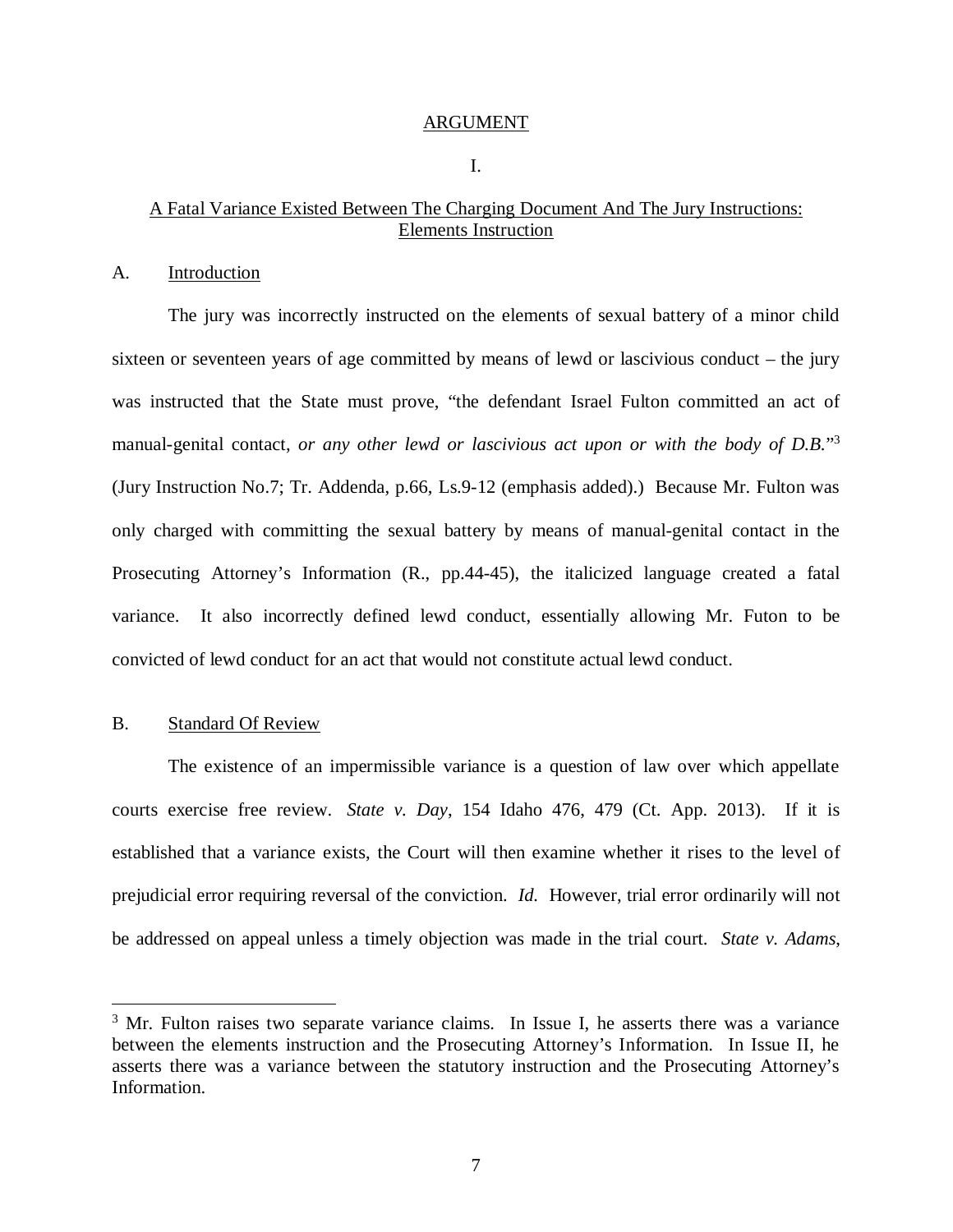147 Idaho 857, 861 (Ct. App. 2009). Mr. Fulton acknowledges that there was no objection made to this jury instruction. Because this claim of error is raised for the first time on appeal, he must establish that the error is reviewable as "fundamental error." *State v. Perry*, 150 Idaho 209, 222 (2010). Pursuant to *Perry*, in order to prove an error is fundamental a defendant must demonstrate that: 1) one or more of his unwaived constitutional rights were violated; 2) there was a clear and obvious error without the need for additional information not contained in the appellate record; and 3) the error affected the defendant's substantial rights, meaning that there is a reasonable probability that the error affected the outcome of the trial proceedings. *Id*. at 226.

#### C. A Fatal Variance Existed Between The Charging Document And The Jury Instructions

Mr. Fulton was charged with Sexual Battery of a Minor Child Sixteen or Seventeen Years of Age. (R., pp.44-45.) Specifically, the Prosecuting Attorney's Information charged Mr. Fulton with committing the sexual battery "by having Lewd and / or Lascivious contact with and / or upon the body of a minor, D.B., a child sixteen or seventeen years of age, to-wit: sixteen years old, by manual-genital contact." (R., p.44.) However, when the jury was instructed, in the elements instruction, that it could find Mr. Fulton guilty of sexual battery if "3. the defendant Israel Fulton committed an act of manual-genital contact, or *any other lewd or lascivious act upon or with the body of D.B.* . . ." (Jury Instruction No.7; Tr. Addenda, p.66, Ls.9-12 (emphasis added).)

This instruction allowed Mr. Fulton to be found guilty for contact other than the manualgenital contact for which he was charged. The jury heard testimony about touching other than manual-genital contact. D.B. testified that Mr. Fulton had held her hand, kissed her, made her sit on his lap, "rubbed [her] through her leggings," kissed her again, unclipped her bra, touched her breasts, and put his "hand down [her] pants and started rubbing." (Tr. Trial, p.93, Ls.2-14, p.94,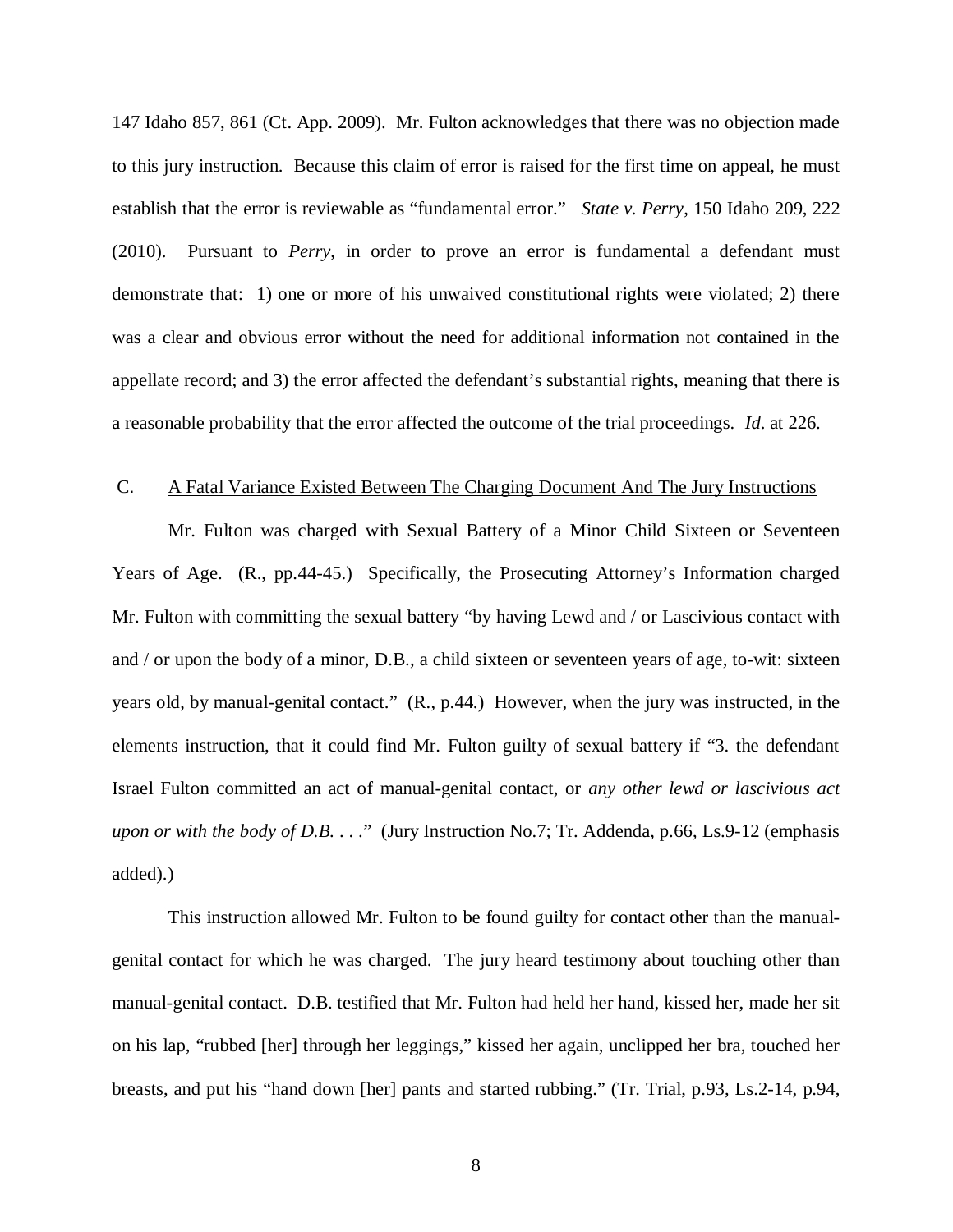Ls.1-25.) Mr. Fulton testified that he had only kissed D.B., she sat on his lap while they were making out, he unsnapped her bra, and touched her breasts. (Tr. Trial, p.136, Ls.24-25, p.139, Ls.10-20.) Therefore, the jury may have found that Mr. Fulton's actions in kissing D.B. and touching her breasts may have constituted "any other lewd or lascivious act."

Mr. Fulton asserts that the erroneous elements instruction created a fatal variance and incorrectly defined lewd conduct. A trial court has the duty to properly instruct the jury on the law applicable to the case before it." *Weinstein v. Prudential Prop. & Cas. Ins. Co.*, 149 Idaho 299, 313 (2010). A variance may occur where there is a disparity between the allegations in the charging instrument and the jury instructions. *Day,* 154 Idaho at 479; *State v. Montoya*, 140 Idaho 160, 165 (Ct. App. 2004). The instructions to the jury must match the allegation in the charging document as to the means by which a defendant is alleged to have committed the crime charged. *State v. Hooper,* 145 Idaho 139, 147 (2007). If they do not, there can be a fatal variance between the jury instructions and the charging document. *State v. Folk*, 151 Idaho 327, 342 (2011). Additionally, the jury instruction must not permit the defendant to be convicted of conduct that does not constitute the type of crime charged. *Id.*

Based upon the Prosecuting Attorney's Information, manual-genital contact was the conduct that had to be proven beyond a reasonable doubt in order for Mr. Fulton to be found guilty. It had to be clear to the jury that he could not be found guilty based upon some other conduct, even if the jury believed such conduct could be described as lewd and lascivious. By instructing that the jury could find Mr. Fulton guilty by means of manual-genital "*or any lewd or lascivious act ...*," the court was indicating that Mr. Fulton could be guilty based upon some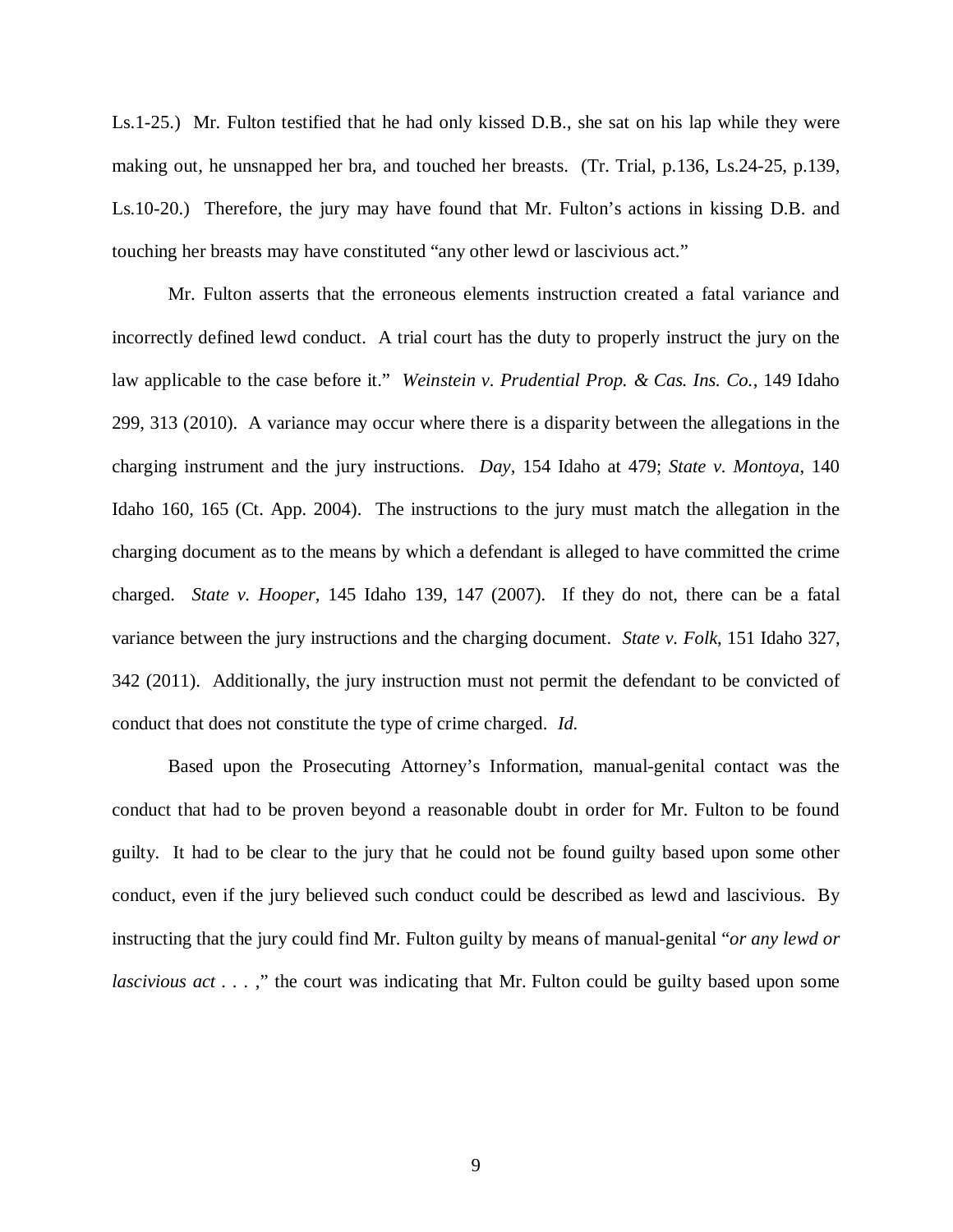other type of conduct if the jury believed it was lewd and lascivious.<sup>[4](#page-19-0)</sup> However, the only type of conduct for which Mr. Fulton could lawfully have been convicted was manual-genital contact, even if the jury believed that Defendant engaged in other touching with the intent to gratify his lust, passions, or sexual desires. As such, the elements jury instruction created a fatal variance.

#### D. The Error Is Fundamental

Mr. Fulton meets all of the prong of the *Perry* test and the variance is reviewable as fundamental error.

First, the alleged error is a violation of Mr. Fulton's right to due process. A fatal variance is a due process violation. *See De Jonge v. Oregon*, 299 U.S. 353, 362 (1937), *State v. Chapa*, 127 Idaho 786, 790 (Ct. App. 1995). Mr. Fulton has shown that the variance was fatal in section C, above. Thus, the error implicates one of Mr. Fulton's unwaived constitutional rights.

Further, the only other evidence of inappropriate conduct that the jury heard was the allegations that Mr. Fulton had touched D.B.'s breasts, unhooked her bra, and kissed her. This conduct does not amount to sexual battery by means of lewd conduct. The crime of sexual battery by means of lewd conduct with a minor specifically includes several types of sexual contact, including genital-genital contact, oral-genital contact, anal-genital contact, oral-anal contact, manual-anal contact, or manual-genital contact. [I.C. § 18-1508A](http://web2.westlaw.com/find/default.wl?tf=-1&rs=WLW9.04&ifm=NotSet&fn=_top&sv=Split&docname=IDSTS18-1508&tc=-1&pbc=9475A505&ordoc=2014266267&findtype=L&db=1000007&vr=2.0&rp=%2ffind%2fdefault.wl&mt=39)(1)(a). In *State v. Kavajecz,* 139 Idaho 482 (2003), the Idaho Supreme Court addressed whether touching or

<span id="page-19-0"></span><sup>&</sup>lt;sup>4</sup> This danger is heightened by the later answer to a jury question. During jury deliberation, the jury sent a question asking "Can we get a definition of lewd and lascivious act? In Jury Instruction No. 10, we see definitions for erotic fondling and explicit sexual conduct but no lewd and lascivious act." (Tr. Trial, p.167, Ls.13-17.) The district court, provided the following answer: "Lascivious means wanton, lewd, lustful, licentious, libidinous, salacious. Lewd means licentious, lecherous, dissolute, sensual, debauched, impure, obscene, salacious, pornographic." (Tr. Trial, p.167, L.18 – p.168, L.2.) Mr. Fulton's assertion that this instruction was erroneous can be found in Issue V.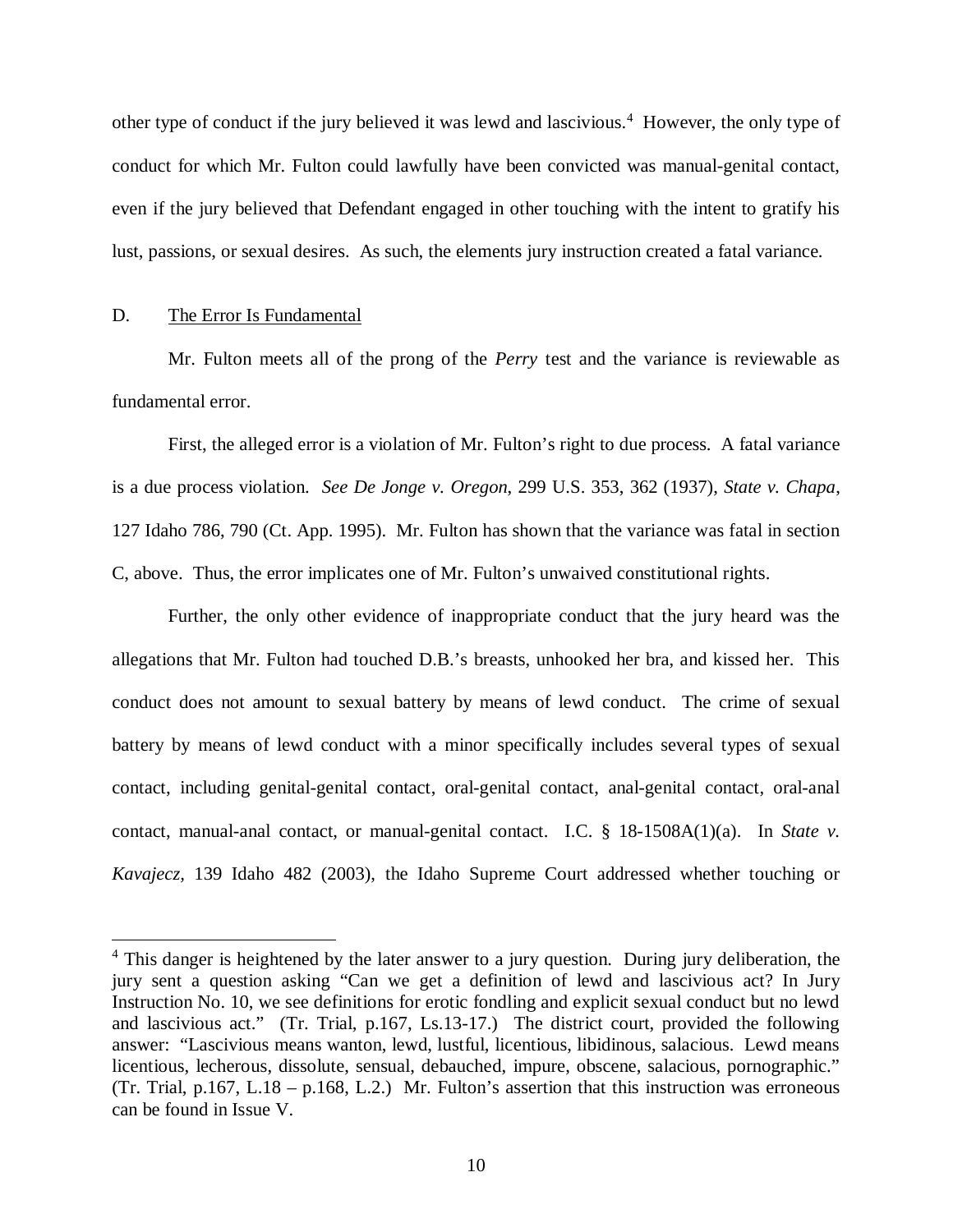kissing the chest of a prepubescent girl constituted lewd conduct. The Court held that it did not because the type of conduct included in the phrase "including but not limited to" must be the conduct of a like or similar class or character to the types of conduct specifically listed. *Id.* at 486–87.

It was apparent from the jury instruction that the jury could convict Mr. Fulton based on conduct other than manual-genital contact. This type of activity is not only different from that with which Mr. Fulton was originally charged, but is not conduct that constitutes the type of crime charged. The only type of conduct for which Mr. Fulton could lawfully have been convicted was manual-genital contact, even if the jury believed that he engaged in other touching with the intent to gratify his lust, passions, or sexual desires. Touching the breast area or kissing would not constitute the crime of sexual battery by means of lewd conduct. Thus, giving this instruction violated Mr. Fulton's right to due process.

Second, the error is clear and obvious from the record. The law is clear that the instructions to the jury must match the allegation in the charging document as to the means by which a defendant is alleged to have committed the crime charged, and that if they do not, there can be a fatal variance between the jury instructions and the charging document. *Folk*, 151 Idaho at 342. The charging document and the jury instruction are in the record, so there is no need for additional information outside the record. Further, there is no indication, in the record, that Mr. Fulton knew more about the law than the trial court or the State nor any indication that he was trying to sandbag the court. There is no evidence that the failure to object to the instruction was a strategic decision, as Mr. Fulton gained absolutely no strategic advantage by giving the jury an opportunity to convict him on uncharged conduct that does not meet the definition of lewd conduct. Clearly, it would not be a reasonable strategic decision to allow Mr. Fulton to be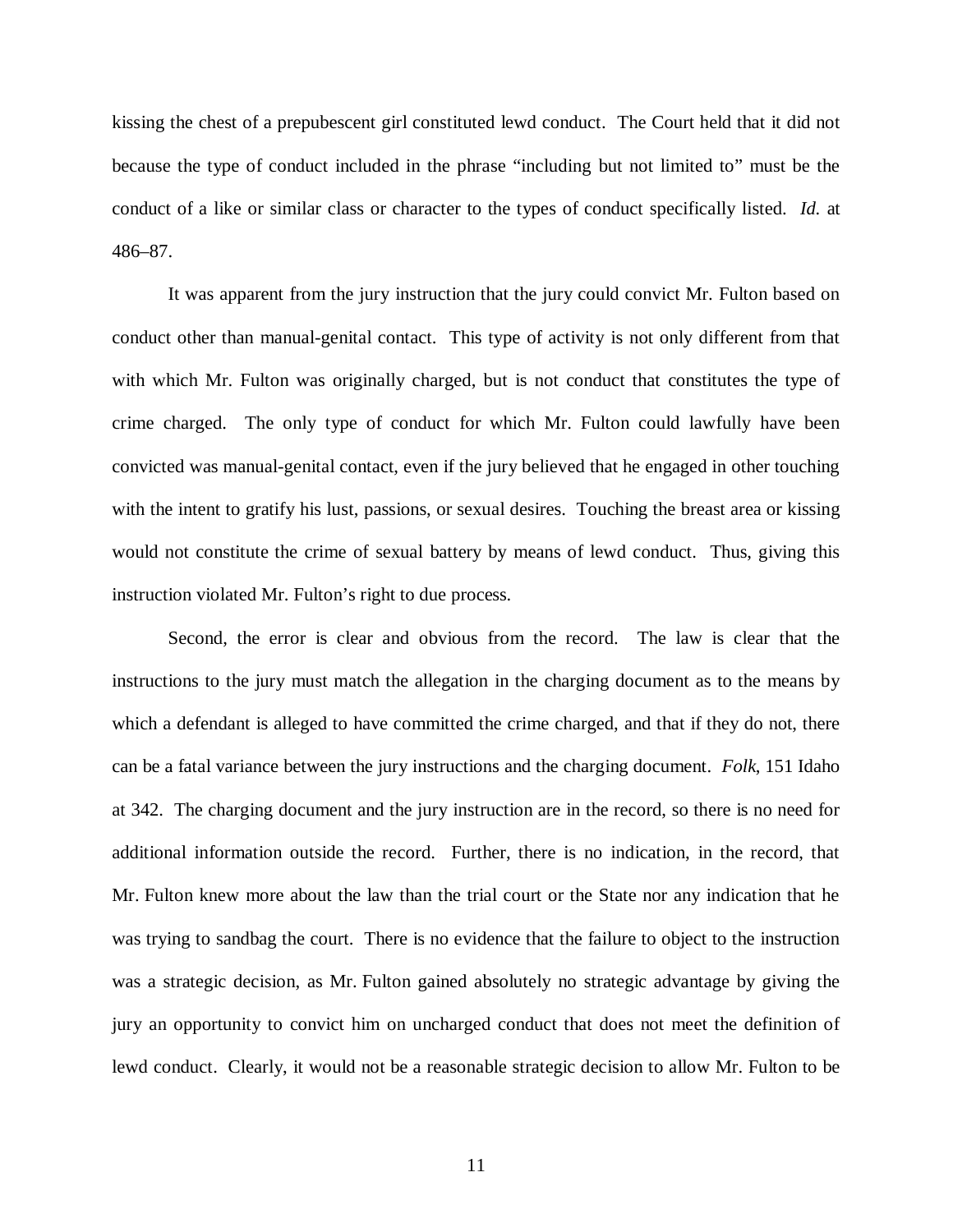convicted of conduct that does not constitute the crime charged simply for the sake of a potential appellate reversal.

Third, there is a reasonable possibility that the error affected the outcome of the proceedings. While the jury heard evidence of manual-genital contact, the jury also heard evidence that Mr. Fulton had kissed D.B., touched her breasts, and unhooked her bra. Regarding the manual-genital conduct, Mr. Fulton testified that while he did kiss D.B. and touch her breast, he adamantly denied any touching of D.B.'s genitals. (Tr. Trial, p.136, Ls.24-25, p.139, Ls.10- 20, p.140, Ls.5-15, p.141, Ls.9-13.) The jury could have believed that Mr. Fulton did not have manual-genital contact, but willfully kissed D.B. and touched her breasts. Further, the prosecutor, while discussing the elements of sexual battery by means of lewd conduct during closing argument, specifically argued, "Now, that's why this word [sic] "but not limited to." You can find the other acts that he committed, even without deciding the genital issue – that it was lewd and lascivious: sitting on his lap, fondling her breast, taking her bra off, kissing her." (Tr. Addenda, p.77, Ls.20-25.) The jury was left with the impression that it could convict Mr. Futon based upon touching other than manual-genital.

Because the giving of this instruction violated Mr. Fulton's right to due process, and because he meets all three prongs of Idaho's fundamental error test, Mr. Fulton's conviction must be vacated.

#### II.

## A Fatal Variance Existed Between The Charging Document And The Jury Instructions: Statutory Instruction

#### A. Introduction

The jury was incorrectly instructed on sexual battery of a minor child sixteen or seventeen years of age committed by means of lewd or lascivious conduct when the district court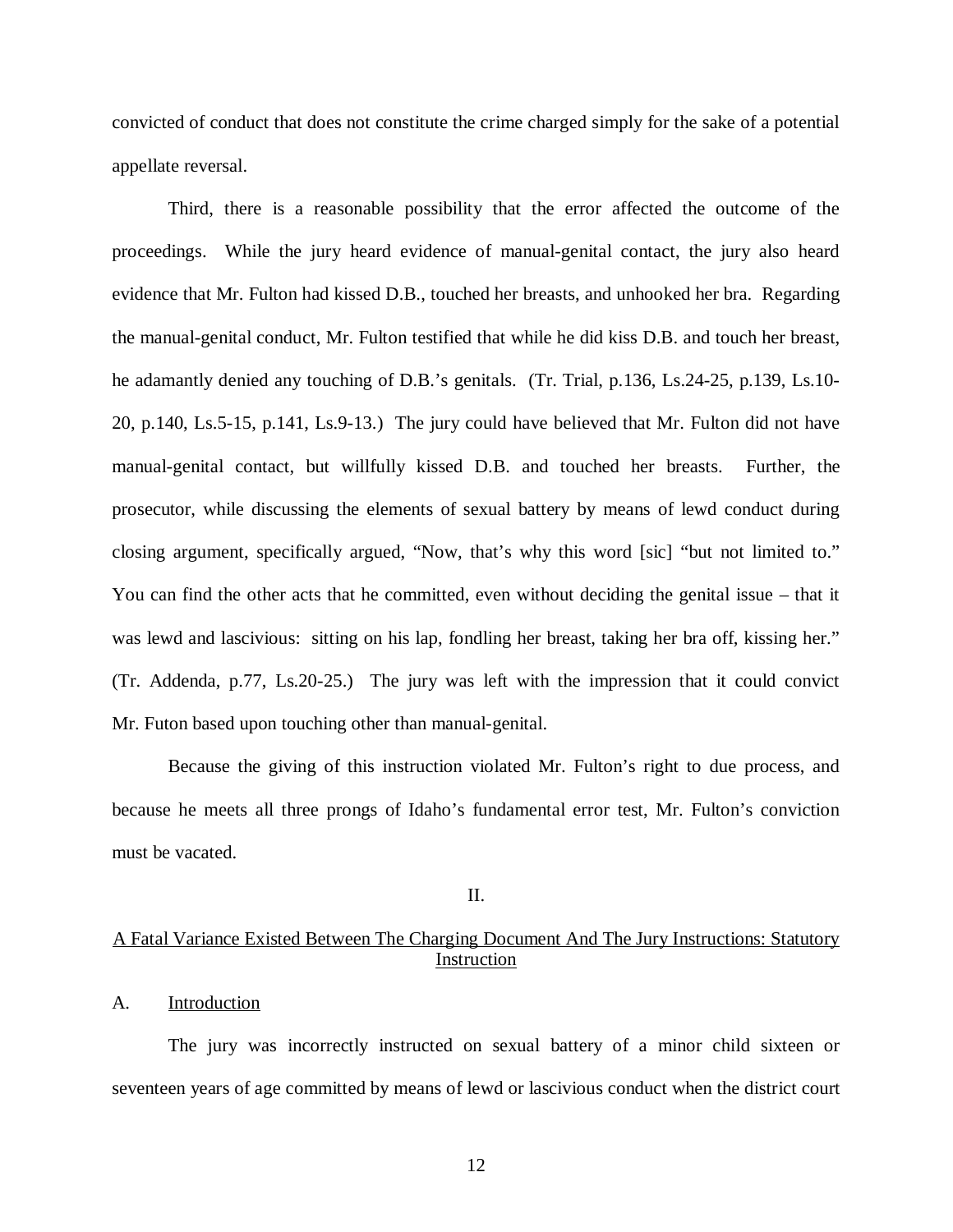read a section of the statute to the jury and instructed them that they should find Mr. Fulton guilty if the statute had been proven beyond a reasonable doubt. This section of the statute included the language "(a) Commit any lewd or lascivious act or acts upon or with the body or any part or any member thereof of such minor child including, *but not limited to, genital-genital contact, oral-genital contact, anal-genital contact, oral-anal contact, manual-anal contact or* manual-genital contact, whether between persons of the same or opposite sex, or *who shall involve such minor child in any act of explicit sexual conduct.*" (Jury Instruction No. 4; Tr. Addenda, p.62, L.18 – p.64, L.14 (emphasis added).) Because Mr. Fulton was only charged with committing the sexual battery by means of manual-genital contact in the Prosecuting Attorney's Information (R., pp.44-45), the italicized language created a fatal variance.

# B. Standard Of Review

The standard of review for variance issues was articulated in Section I(B) and is incorporated herein by reference.

#### C. A Fatal Variance Existed Between The Charging Document And The Jury Instructions

Mr. Fulton was charged with Sexual Battery of a Minor Child Sixteen or Seventeen Years of Age. (R., pp.44-45.) Specifically, the Prosecuting Attorney's Information charged Mr. Fulton with committing the sexual battery "by having Lewd and / or Lascivious contact with and / or upon the body of a minor, D.B., a child sixteen or seventeen years of age, to-wit: sixteen years old, by manual-genital contact." (R., p.44.) However, when the jury was instructed, the district court read the following instructions to the jury:

# INSTRUCTION NO. 4

There is a statute that is charged in this case that reads as follows: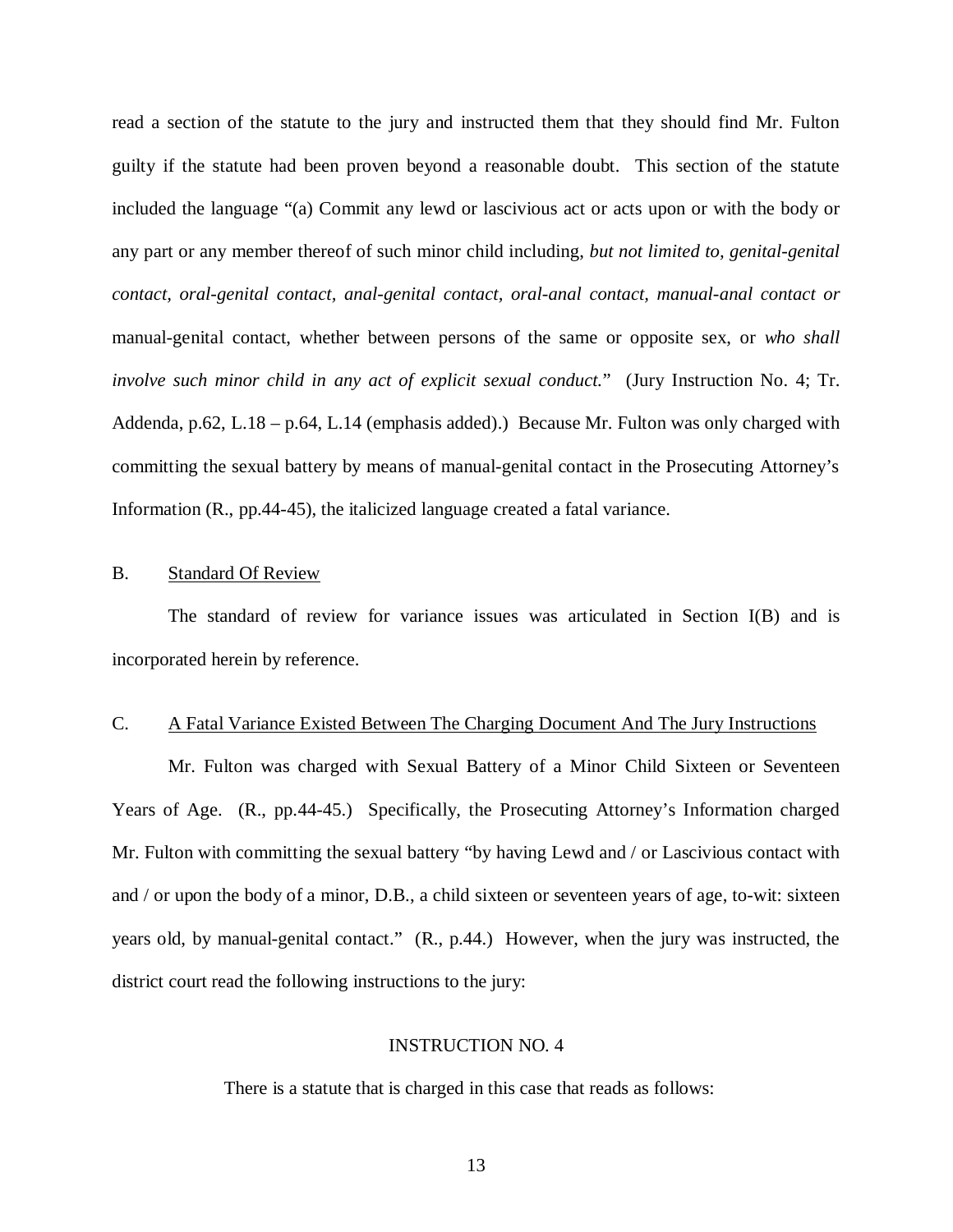It is a <del>felony</del> crime for any person at least five (5) years of age or older than a minor child who is sixteen (16) or (17) years of age, who, with the intent of arousing, appealing to or gratifying the lust, passion, or sexual desires of such person, minor child, or third party, to:

(a) Commit any lewd or lascivious act or acts upon or with the body or any part or any member thereof of such minor child including, but not limited to, genital-genital contact, oral-genital contact, anal-genital contact, oral-anal contact, manual-anal contact or manual-genital contact, whether between persons of the same or opposite sex, or who shall involve such minor child in any act of explicit sexual conduct.

If you find from the evidence that this statute has been proven by the State beyond a reasonable doubt then you should find the defendant guilty.

If you find from the evidence that this statute has not been proven by the State beyond a reasonable doubt then you should find the defendant not guilty.

(Jury Instruction No. 4; Tr. Addenda, p.62, L.18 – p.64, L.14 (emphasis added).) This instruction must be read with Instruction 10, which defines some of the legal terms used in the language of part (a):

# INSTRUCTION NO. 10

As used in these jury instructions, the following words have the following meaning:

. . .

- (b) "Erotic fondling" means touching a person's clothed or unclothed genitals or pubic areas, developing or undeveloped genitals or pubic area (if the person is a child), buttocks, breasts (if the person is a female), or developing or undeveloped breast area (if the person is a female child), for the purpose of real or simulated overt sexual gratification or stimulation of one or more of the persons involved. "Erotic fondling" shall not be construed to include physical contact, even if affectionate, which is not for the purpose of real or simulated overt sexual gratification or stimulation of one or more of the persons involved.
- (c) "Explicit sexual conduct" means sexual intercourse, erotic fondling, erotic nudity, masturbation, sadomasochism, sexual excitement, or bestiality. . . .

(Jury Instruction No. 10, Tr. Addenda, p.68, L.8 – p.69, L.4.)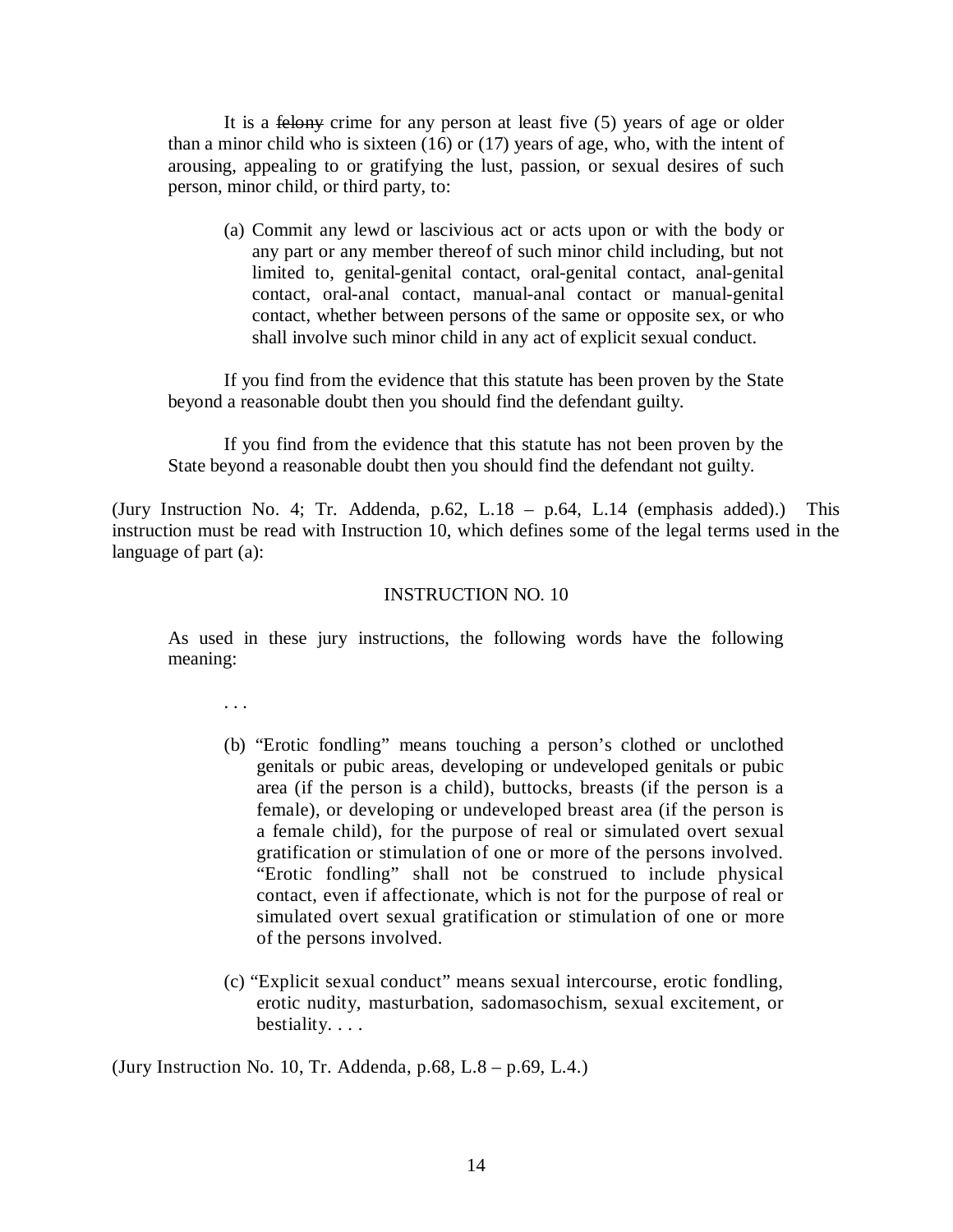These instructions allowed Mr. Fulton to be found guilty for contact other than the manual-genital contact for which he was charged. The jury heard testimony about touching other than manual-genital contact. D.B. testified that Mr. Fulton had held her hand, kissed her, made her sit on his lap, "rubbed [her] through her leggings," kissed her again, unclipped her bra, touched her breasts, and put his "hand down [her] pants and started rubbing." (Tr. Trial, p.93, Ls.2-14, p.94, Ls.1-25.) Mr. Fulton testified that he had only kissed D.B., she sat on his lap while they were making out, he unsnapped her bra, and he touched her breasts. (Tr. Trial, p.136, Ls.24-25, p.139, Ls.10-20.) Therefore, the jury may have found that Mr. Fulton's actions in kissing D.B. and touching her breasts may have constituted "lewd or lascivious acts . . . but not limited to," or "explicit sexual conduct."

Mr. Fulton concedes that several of the types of conduct described in instruction four could not have been applied to the facts of his case. For example, there was no testimony regarding genital-genital contact, oral-genital contact, anal-genital contact, oral-anal contact, manual-anal contact, or, under the explicit sexual conduct section, sexual intercourse, erotic nudity, sadomasochism, or bestiality. However, there was evidence presented at trial that they jury could believe amounted to other lewd and lascivious acts and/or explicit sexual conduct, specifically, erotic fondling by means of touching D.B.'s breasts.

As such, Mr. Fulton asserts that the erroneous statutory instruction created a fatal variance. The instructions to the jury must match the allegation in the charging document as to the means by which a defendant is alleged to have committed the crime charged. *State v. Hooper,* 145 Idaho 139, 147 (2007). If they do not, there can be a fatal variance between the jury instructions and the charging document. *State v. Folk*, 151 Idaho 327, 342 (2011).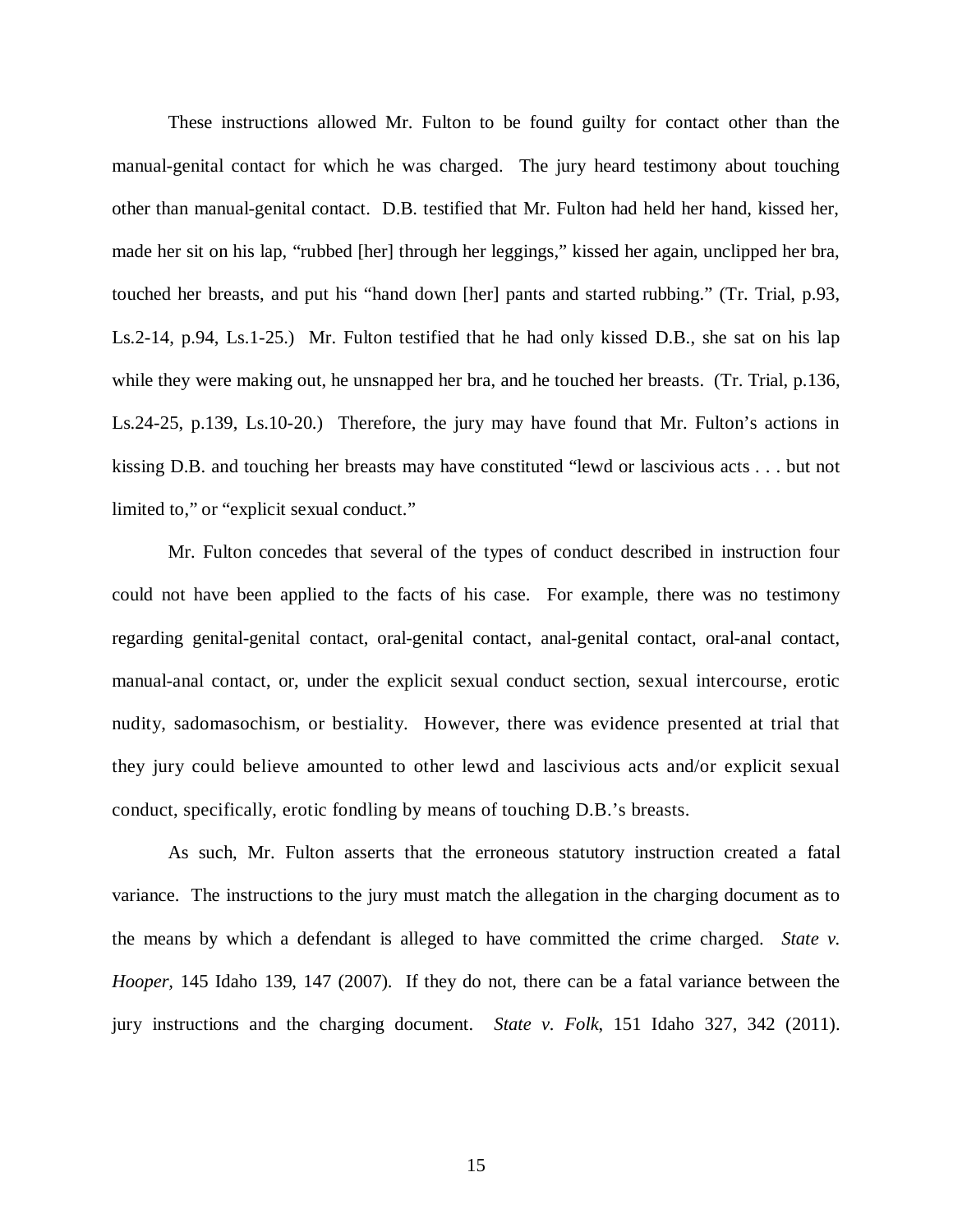Additionally, the jury instruction must not permit the defendant to be convicted of conduct that does not constitute the type of crime charged. *Id.*

As noted in Issue I, based upon the Prosecuting Attorney's Information, manual-genital contact was the conduct that had to be proven beyond a reasonable doubt in order for Mr. Fulton to be guilty. It had to be clear to the jury that he could not be found guilty based upon some other conduct, even if the jury believed such conduct could be described as lewd and lascivious or explicit sexual conduct. By instructing that the jury could find Mr. Fulton guilty by any means found in part (a) of the statute, the court was indicating that Mr. Fulton could be guilty based upon some other type of conduct that the jury believed was lewd and lascivious<sup>[5](#page-25-0)</sup> or amounted to explicit sexual conduct. However, the only type of conduct for which Mr. Fulton could lawfully have been convicted was manual-genital contact, even if the jury believed that he engaged in other touching with the intent to gratify his lust, passions, or sexual desires. As such, statutory jury instruction created a fatal variance.

### D. The Error Is Fundamental

Mr. Fulton meets all of the prong of the *Perry* test and the variance is reviewable as fundamental error.

First, the alleged error is a violation of Mr. Fulton's right to due process. A fatal variance is a due process violation. *See De Jonge v. Oregon*, 299 U.S. 353, 362 (1937), *State v. Chapa*, 127 Idaho 786, 790 (Ct. App. 1995). Mr. Fulton has shown that the variance was fatal in section C, above. Thus, the error implicates one of Mr. Fulton's unwaived constitutional rights.

<span id="page-25-0"></span><sup>&</sup>lt;sup>5</sup> Additional arguments about how the jury instructions may have mislead the jury to believe that conduct like kissing or touching the breast could amount to lewd conduct under the "but not limited to" language can be found in Issue I and are incorporated herein by reference.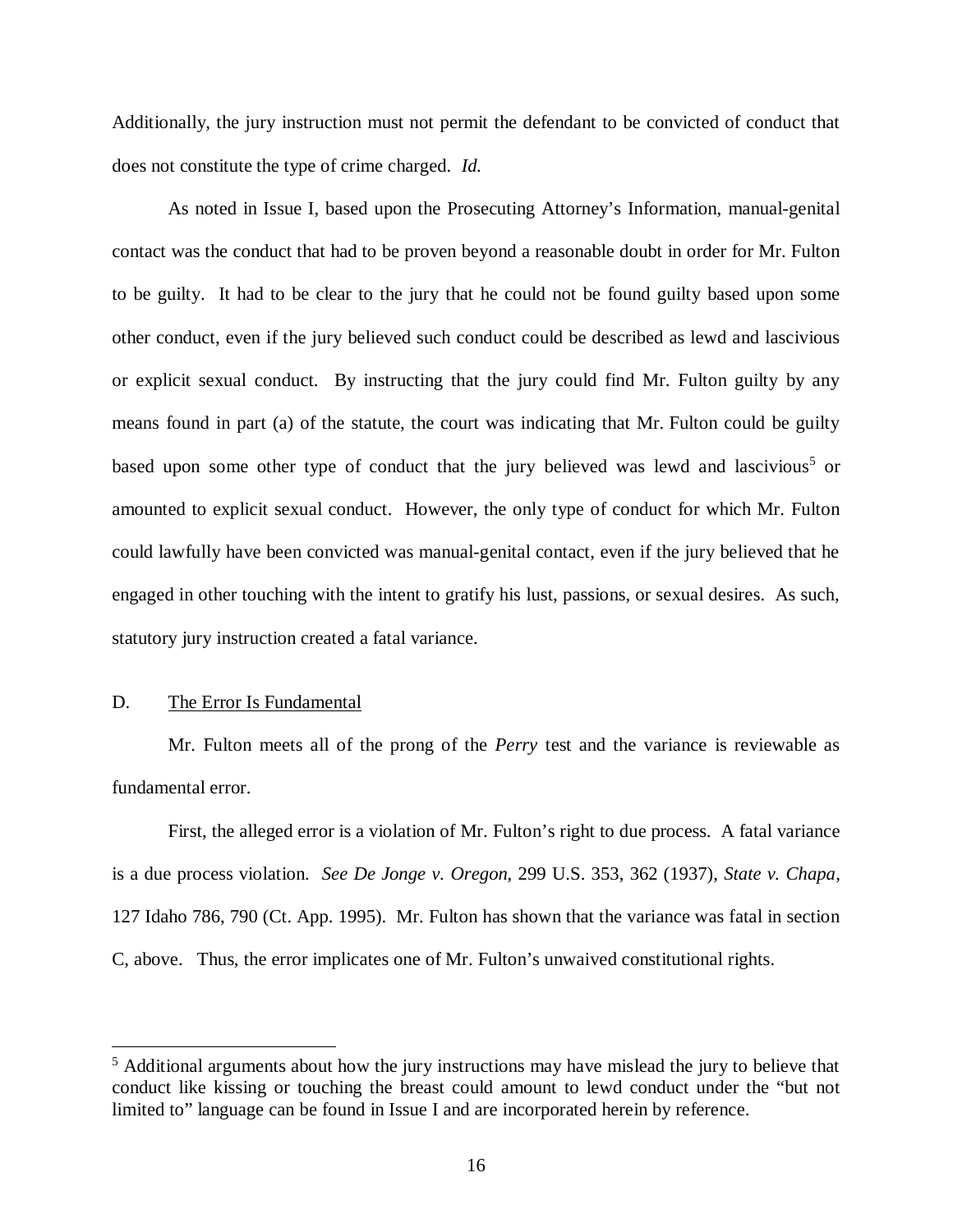Second, the error is clear and obvious from the record. The law is clear that the instructions to the jury must match the allegation in the charging document as to the means by which a defendant is alleged to have committed the crime charged, and that if they do not, there can be a fatal variance between the jury instructions and the charging document. *Folk*, 151 Idaho at 342. The charging document and the jury instruction is in the record, so there is no need for additional information outside the record. Further, there is no indication, in the record, that Mr. Fulton knew more about the law than the trial court or the State nor any indication that he was trying to sandbag the court. There is no evidence that the failure to object to the instruction was a strategic decision, as Mr. Fulton gained absolutely no strategic advantage by giving the jury an opportunity to convict him on uncharged conduct that does not meet the definition of lewd conduct. Clearly, it would not be a reasonable strategic decision to allow Mr. Fulton to be convicted of conduct that does not constitute the crime charged simply for the sake of a potential appellate reversal.

Third, there is a reasonable possibility that the error affected the outcome of the proceedings. While the jury heard evidence of manual-genital contact, the jury also heard evidence that Mr. Fulton had kissed D.B., touched her breasts, and unhooked her bra. Regarding the manual-genital conduct, Mr. Fulton testified that while he did kiss D.B. and touch her breast, he adamantly denied any touching of D.B.'s genitals. (Tr. Trial, p.140, Ls.5-15, p.141, Ls.9-13.) The jury could have believed that Mr. Fulton did not have manual-genital contact, but willfully kissed D.B. and touched her breasts. Further, the prosecutor, while discussing the elements of sexual battery by means of lewd conduct during closing argument, specifically argued, "Now, that's why this word [sic] "but not limited to." You can find the other acts that he committed, even without deciding the genital issue – that it was lewd and lascivious: sitting on his lap,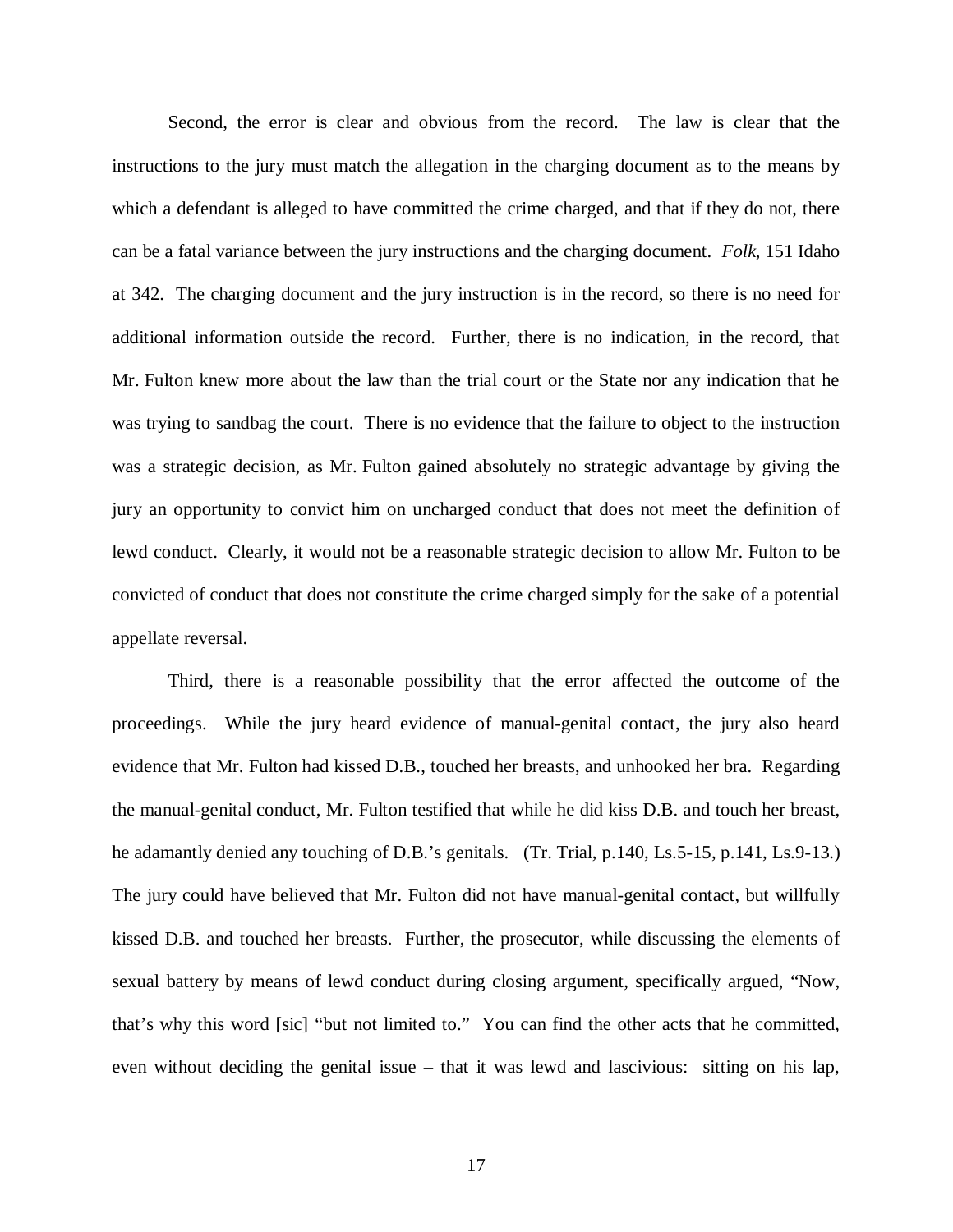fondling her breast, taking her bra off, kissing her." (Tr. Addenda, p.77, Ls.20-25.) Additionally, "explicit sexual conduct" includes "erotic fondling." The definition of "erotic fondling" includes the touching of breasts. Therefore, the jury was left with the impression that it could convict Mr. Futon based upon touching other than manual-genital.

Because the giving of this instruction violated Mr. Fulton's right to due process, and because he meets all three prongs of Idaho's fundamental error test, Mr. Fulton's conviction must be vacated.

III.

# The Jury Instructions Confused Or Mislead The Jury, Lowered The State's Burden Of Proof, And Prejudiced Mr. Fulton

A. Introduction

The jury instructions in Mr. Fulton's case were replete with errors. The district court provided instructions that confused or mislead the jury and prejudiced Mr. Fulton by providing instructions that varied from the Idaho Criminal Jury Instructions, incorrectly instructing on the conduct for which Mr. Fulton could be convicted, providing unnecessary and prejudicial surplus instructions, providing erroneous lesser included instructions, and providing an inaccurate verdict form. Mr. Fulton did not object to these instructions. However, he asserts that these instructions misstated the law, created fatal variances, and lowered the State's burden, thus violating his constitutional right to due process. Also, the errors are plain on the face of the record, and there is a reasonable possibility that the errors affected the outcome of the trial.

#### B. Standard Of Review

"Whether the trial court properly instructed the jury presents a question of law over which this Court exercises free review." *State v. Poe*, 139 Idaho 885, 905 (2004). This Court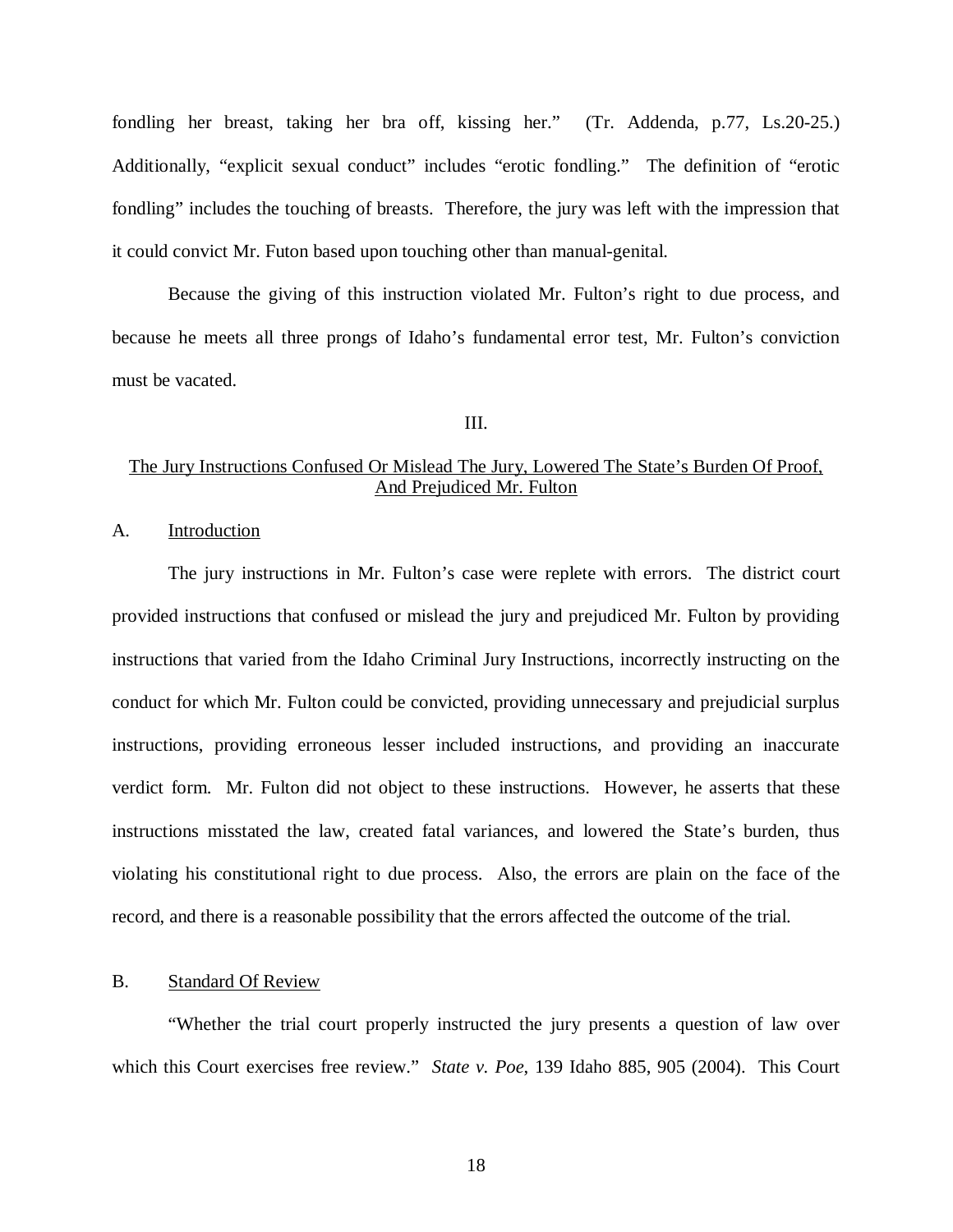may review un-objected to jury instructions under Idaho's fundamental error rule. *State v. Adamcik*, 152 Idaho 445, 472-473 (2012); (citing *State v. Johnson*, 145 Idaho 970 (2008)). Idaho appellate courts generally will not consider an assertion of error on appeal unless the issue was preserved in the trial court proceedings. *State v. Perry,* 150 Idaho 209, 224 (2010). Pursuant to *Perry*, in order to prove an error is fundamental a defendant must demonstrate that: 1) one or more of his unwaived constitutional rights were violated; 2) there was a clear and obvious error without the need for additional information not contained in the appellate record; and 3) the error affected the defendant's substantial rights, meaning that there is a reasonable probability that the error affected the outcome of the trial proceedings. *Id*. at 226.

### C. The Jury Instructions Confused Or Mislead The Jury And Prejudiced Mr. Fulton

When reviewing jury instructions, the appellate court looks to whether the instructions as a whole, and not individually, fairly and accurately reflect applicable law. *State v. Parsons,* 153 Idaho 666, 669 (Ct. App. 2012). Jury instructions are reviewed as a whole because an ambiguity in one instruction may be made clear by other instructions, and an instruction that appears incomplete when viewed in isolation may fairly and accurately reflect the law when read together with the remaining instructions. *Id.* "An erroneous instruction will not constitute reversible error unless the instructions as a whole misled the jury or prejudiced a party." *State v. Humpherys*, 134 Idaho 657, 659 (2000); *State v. Young*, 138 Idaho 370, 372 (2002). In addition, the Idaho Supreme Court has held that errors in jury instructions are fundamental if the error functions to "relieve[ ] the State of its duty to prove all elements of the charges beyond a reasonable doubt." *State v. Draper*, 151 Idaho 576, 588 (2011); *see also Middleton v. McNeil*, 541 U.S. 433, 437 (2004) (holding that *"*'the State must prove every element of the offense, and a jury instruction violates due process if it fails to give effect to that requirement."). Mr. Fulton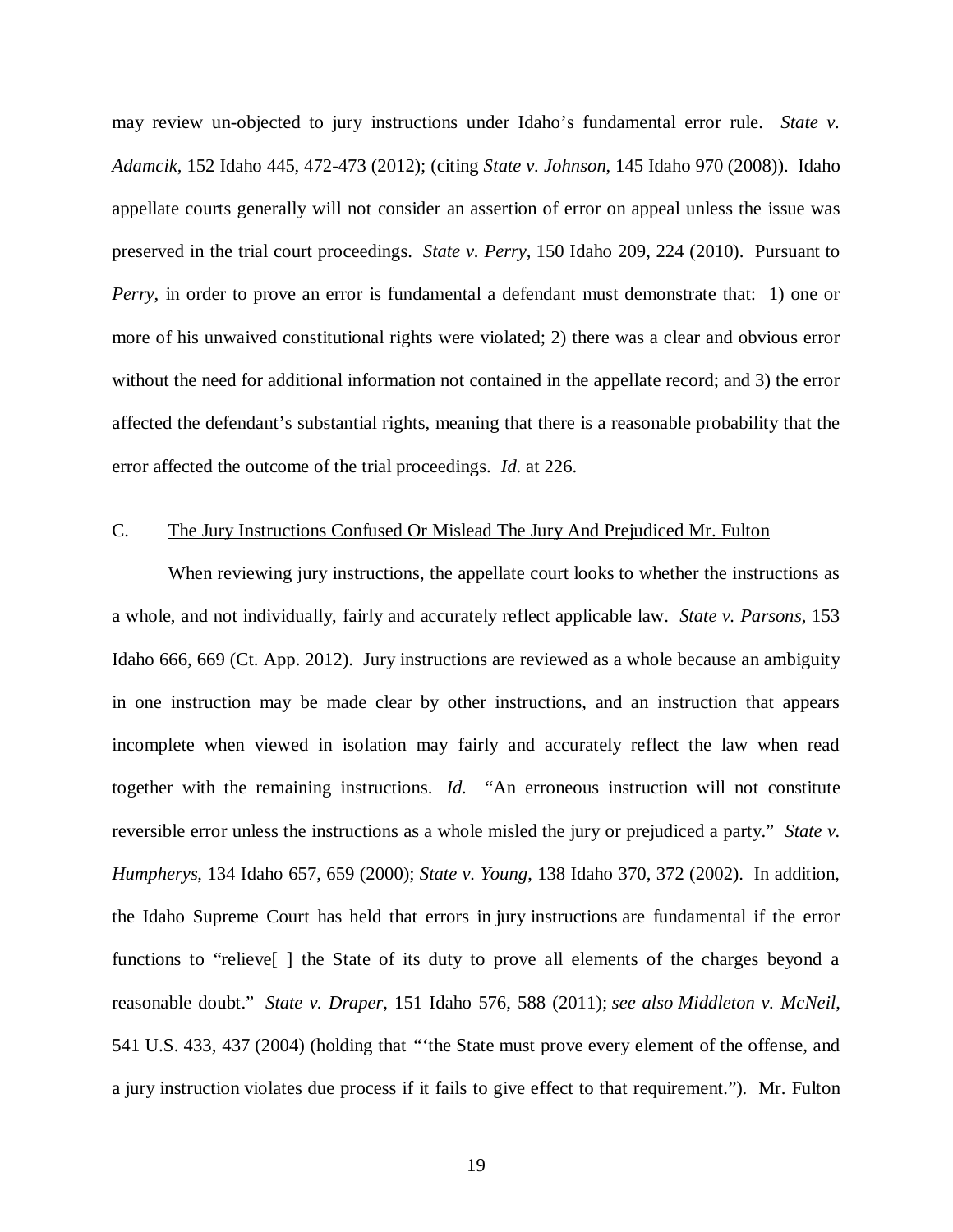asserts that the district court's jury instructions misstated the law, were apt to confuse the jury,

created a variance, and lowered the State's burden to prove each element beyond a reasonable

doubt.

In the case at hand, the district court provided the following instructions to the jury:

# INSTRUCTION NO. 4

There is a statute that is charged in this case that reads as follows:

It is a felony crime for any person at least five (5) years of age or older than a minor child who is sixteen (16) or (17) years of age, who, with the intent of arousing, appealing to or gratifying the lust, passion, or sexual desires of such person, minor child, or third party, to:

(a) Commit any lewd or lascivious act or acts upon or with the body or any part or any member thereof of such minor child including, but not limited to, genital-genital contact, oral-genital contact, anal-genital contact, oral-anal contact, manual-anal contact or manual-genital contact, whether between persons of the same or opposite sex, or who shall involve such minor child in any act of explicit sexual conduct.

If you find from the evidence that this statute has been proven by the State beyond a reasonable doubt then you should find the defendant guilty.

If you find from the evidence that this statute has not been proven by the State beyond a reasonable doubt then you should find the defendant not guilty.

# INSTRUCTION NO. 5

There is a statute that is charged in this case that reads as follows:

It is a felony crime for any person at least five (5) years of age or older than a minor child who is sixteen (16) or (17) years of age, who, with the intent of arousing, appealing to or gratifying the lust, passion, or sexual desires of such person, minor child, or third party, to:

(a c) Cause or have sexual contact with such minor child, not amounting to lewd conduct as defined in paragraph (a) of this subsection.

If you find from the evidence that this statute has been proven by the State beyond a reasonable doubt then you should find the defendant guilty.

If you find from the evidence that this statute has not been proven by the State beyond a reasonable doubt then you should find the defendant not guilty.

. . .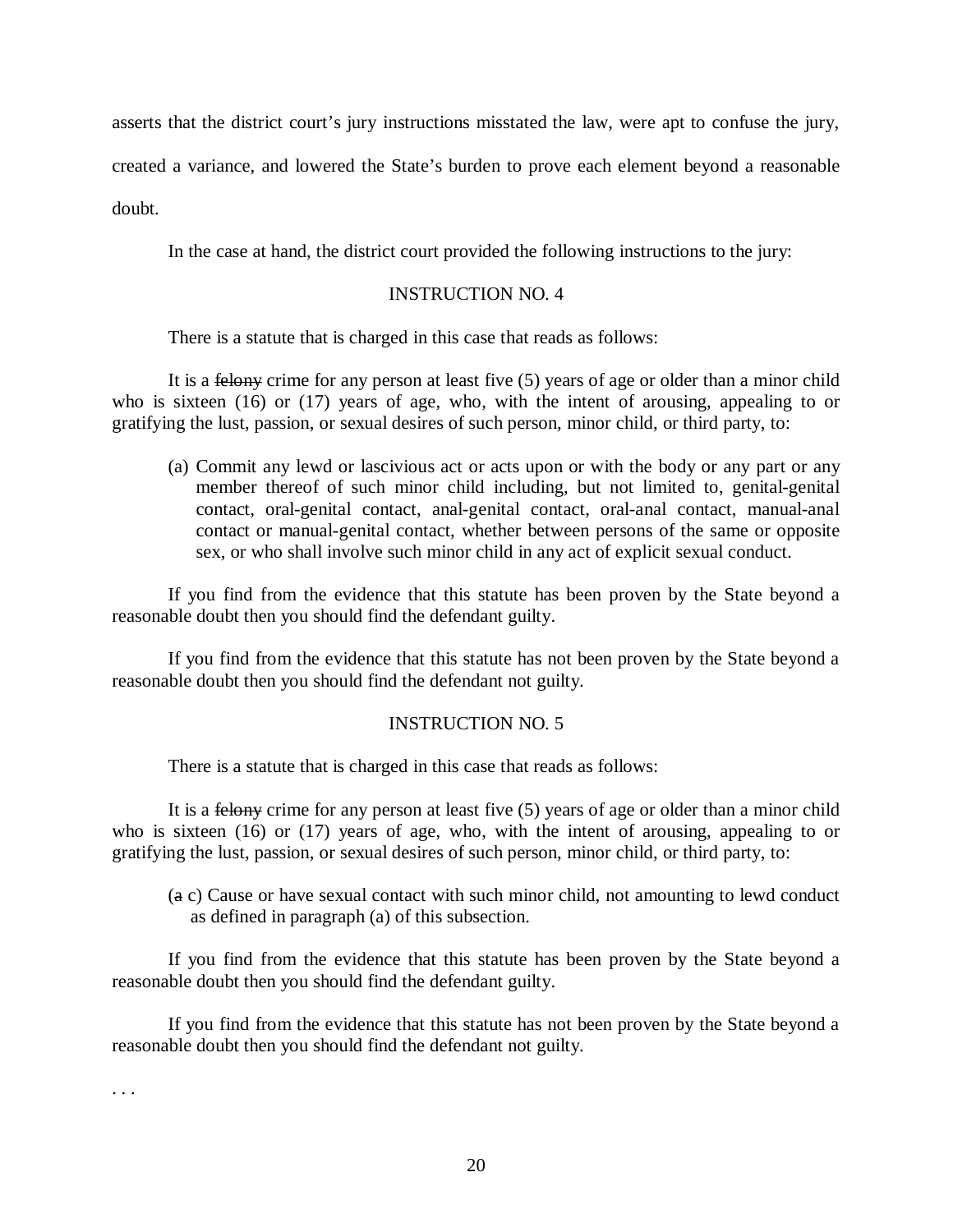### INSTRUCTION NO. 7

In order for the defendant to be guilty of Sexual Battery of a Child Amounting to Lewd and Lascivious Conduct, the state must prove each of the following:

- 1. Between July 31 and August 2, 2015
- 2. in the State of Idaho
- 3. the defendant Israel Fulton committed an act of manual-genital contact, or any other lewd or lascivious act upon or with the body of D.B.,
- 4. the defendant engaged in such conduct with the specific intent of arousing, appealing to, or gratifying the lust, passion, or sexual desires of the defendant, of such child, or of some other person,
- 5. D.B. was 16 or 17 years of age, and
- 6. the defendant was at least 5 years of age or older than D.B.

If any of the above had not been proven beyond a reasonable doubt, you must find the defendant not guilty. If each of the above has been proven beyond a reasonable doubt, then you must find the defendant guilty.

# INSTRUCTION NO. 8

In order for the defendant to be guilty of Sexual Battery of a Child not Amounting to Lewd and Lascivious Conduct, the state must prove each of the following:

- 1. Between July 31 and August 2, 2015
- 2. in the State of Idaho
- 3. the defendant Israel Fulton committed an act of manual-genital contact upon or with the body of D.B.,

[or]

the defendant Israel Fulton involved D.B. in erotic fondling (defined by Jury Instruction no.  $13$  10).

- 4. the defendant engaged in such conduct with the specific intent of arousing, appealing to, or gratifying the lust, passion, or sexual desires of the defendant, of such child, or of some other person,
- 5. D.B. was 16 or 17 years of age, and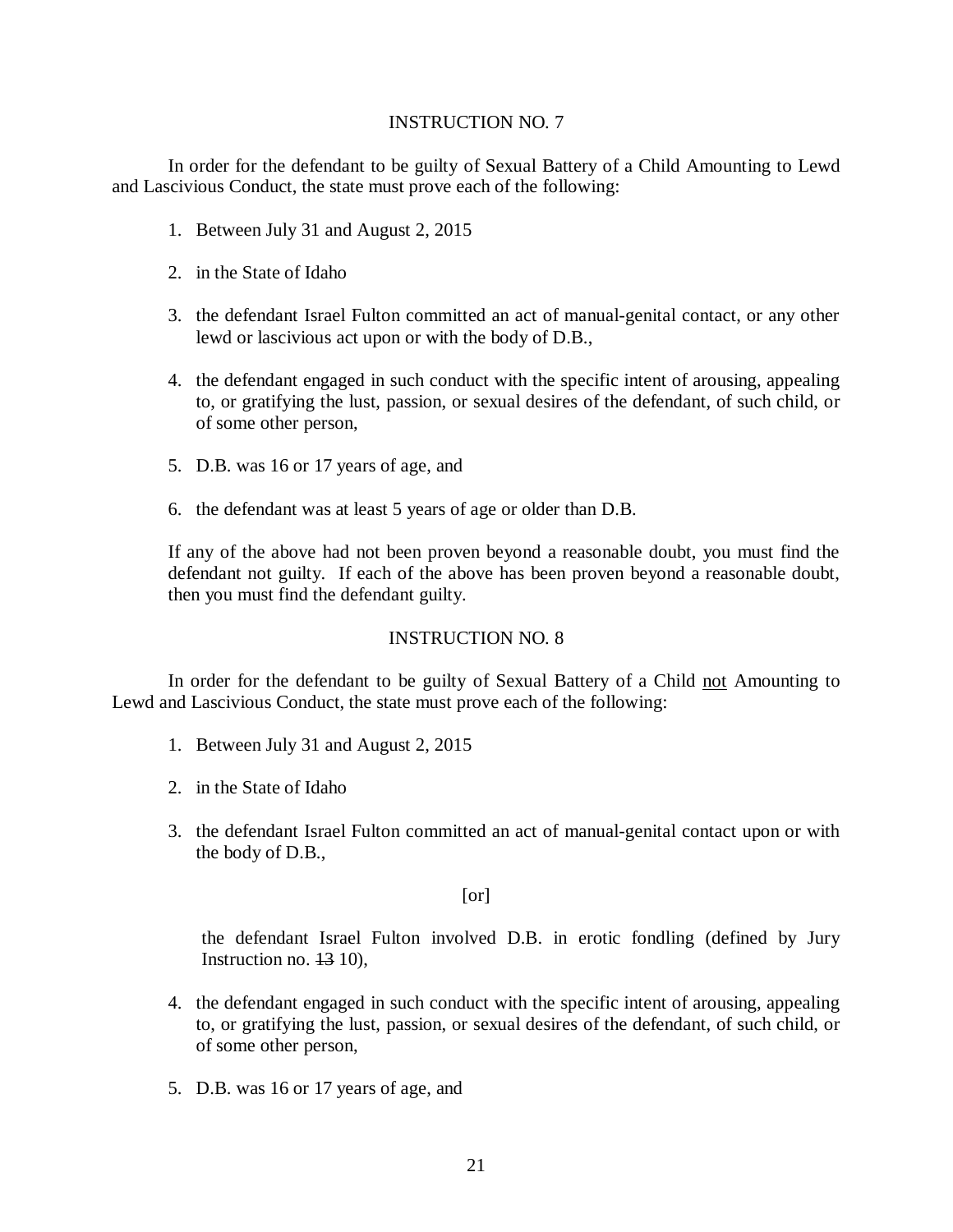6. the defendant was at least 5 years of age or older than D.B.

If any of the above had not been proven beyond a reasonable doubt, you must find the defendant not guilty. If each of the above has been proven beyond a reasonable doubt, then you must find the defendant guilty.

. . .

# INSTRUCTION NO. 10

As used in these jury instructions, the following words have the following meaning:

- (a) "Child" means a person who is less than eighteen (18) years of age.
- (b) "Erotic fondling" means touching a person's clothed or unclothed genitals or pubic areas, developing or undeveloped genitals or pubic area (if the person is a child), buttocks, breasts (if the person is a female), or developing or undeveloped breast area (if the person is a female child), for the purpose of real or simulated overt sexual gratification or stimulation of one or more of the persons involved. "Erotic fondling" shall not be construed to include physical contact, even if affectionate, which is not for the purpose of real or simulated overt sexual gratification or stimulation of one or more of the persons involved.
- (c) "Explicit sexual conduct" means sexual intercourse, erotic fondling, erotic nudity, masturbation, sadomasochism, sexual excitement, or bestiality.
- (d) "Sexual excitement" means the real or simulated condition of human male or female genitals when in a state of real or simulated overt sexual stimulation or arousal.

(Jury Instruction Nos. 4, 5, 7, 8, 10; Tr. Addenda, p.62, L.18 – p.69, L.4.)

These instructions are erroneous. Specifically, instruction seven is erroneous because

it creates a fatal variance, as discussed in Issue I, and lowers the State's burden by allowing

the jury to convict for sexual contact other than manual-genital.

Instructions four, five, and ten are unnecessary, contain highly confusing surplus language, and do not follow the Idaho Criminal Jury Instructions. These instructions contain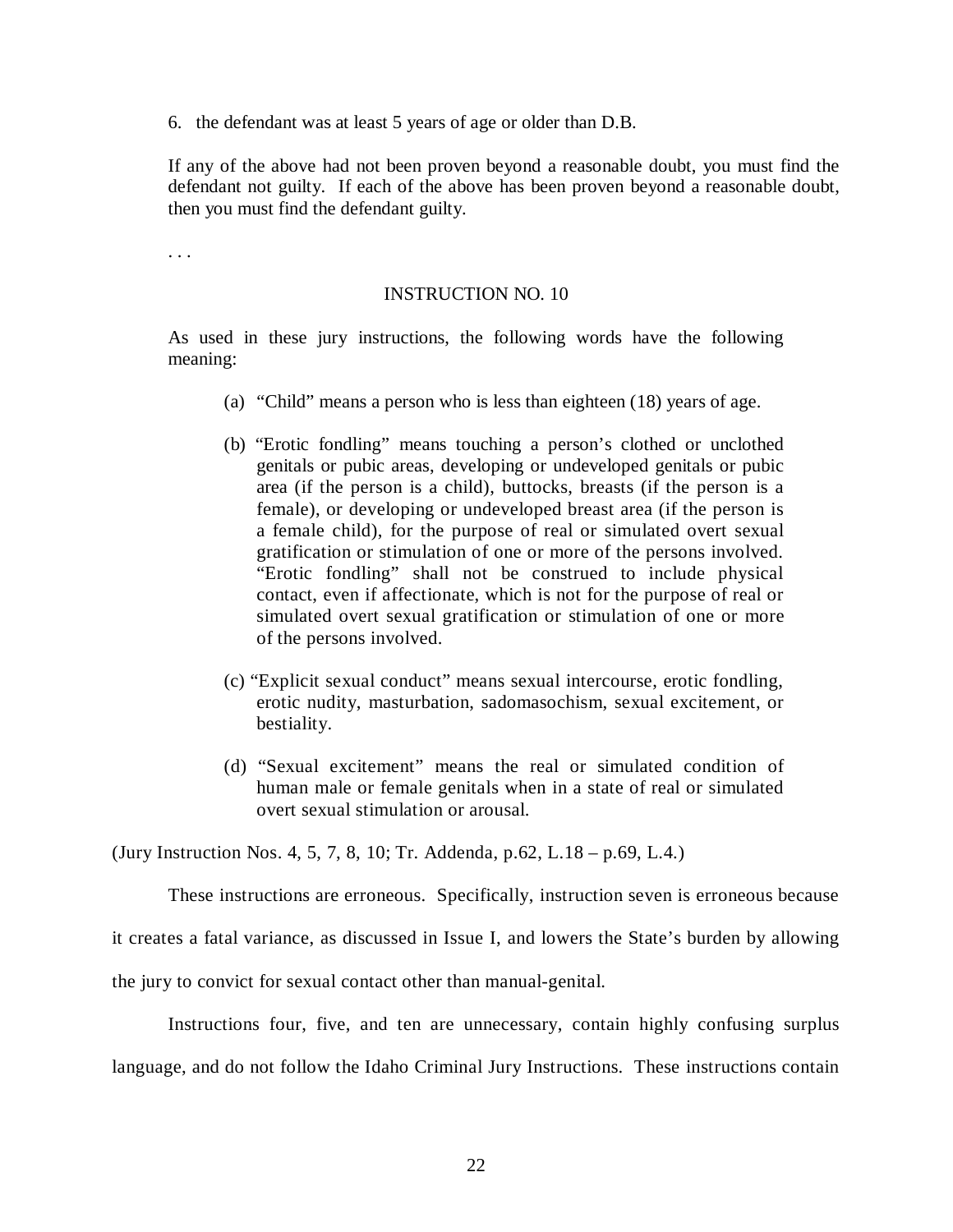the statutory language for I.C. § 18-508A sexual battery of a minor child sixteen or seventeen years of age and some definitions of related terms from I.C. § 18-1507 sexual exploitation of a child. While the Idaho Supreme Court has upheld jury instructions that do not strictly comply with those contained in the Idaho Criminal Jury Instructions, has cautioned: "[w]e emphasize, however, that any court which varies from jury instructions previously approved by this Court does so at considerable risk that the verdict rendered will be overturned on appeal." *State v. Merwin,* 131 Idaho 642, 647 (1998). Neither instruction four nor five follow the relevant pattern instruction, ICJI 928.

Instruction four created a fatal variance by instructing on forms of lewd conduct for which Mr. Fulton was not charged, presenting the "but not limited to" language, and including instruction on "explicit sexual conduct," as discussed in Issue II. Additionally, the instruction lowered the State's burden, by allowing the jury to convict Mr. Fulton for sexual conduct which was less severe than manual-genital contact. The instruction was also unnecessary due to the inclusion of the later elements instruction. Finally, the instruction informed the jury that they should find Mr. Fulton guilty, if they found that the statue had been proven, but the instruction did not state which charge the jury should convict for, if they found Mr. Fulton guilty based upon the language of instruction four.

Instruction ten is also unnecessary, because the phrase "or who shall involve such minor child in any act of explicit sexual conduct," found in instruction four, is not relevant to the actual charge. As such, instruction ten merely provides definitions of terms that are not relevant to the actual charge in the case at hand. The defined terms allow for the jury to find Mr. Fulton guilty, by finding that he had committed acts of sexual conduct less severe than the charged manualgenital contact. As such, instruction ten contributed to the fatal variance, discussed in Issue II, is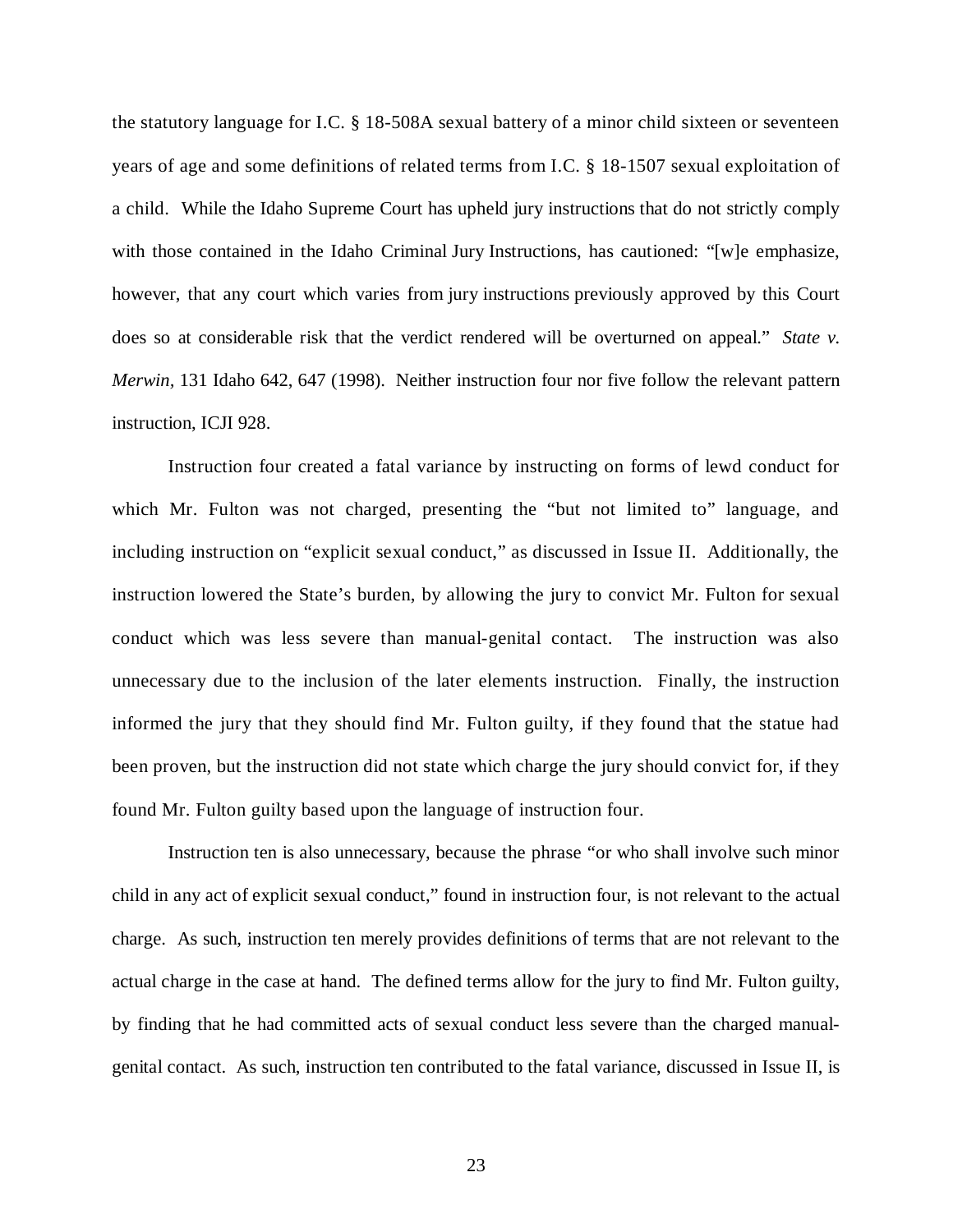unnecessary because it did not define any terms related to the actual charge, and served only to confuse the jury.

Instruction five, provided in relation to the lesser included offense, was also a superfluous instruction. Although presumably unnecessary due to the later elements instruction on the lesser included charge, it was actually not relevant because the later elements instruction included incorrect statements of law, and did not instruct on "sexual contact" as noted in section (c) of the statute. This instruction also erroneously informed the jury that they should find Mr. Fulton guilty, if they found that the statue had been proven, but the instruction did not state which charge the jury should convict for, if they found Mr. Fulton guilty based upon the language of instruction five.

Instruction eight was an erroneous instruction. Although the instruction states that it is for a crime with conduct "not Amounting to Lewd and Lascivious Conduct," it then lists the specified contact as "manual-genital" or "erotic fondling." (Jury Instruction No. 8, Tr. Addenda, p.67, Ls.1-8.) Clearly, manual-genital contact is lewd and lascivious conduct. Additionally, erotic fondling, by definition, is "explicit sexual contact." (I.C. § 18-1508A; I.C. § 18-1507.) As such, both types of asserted conduct fall under I.C. § 18-1508A(1)(a), not I.C. § 18-1508A(1)(c). This instruction is an incorrect statement of law and is both confusing and misleading. In effect, it left the jury unsure what conduct constituted which offense and made it impossible to logically differentiate between the possible verdicts.

Instructions five and eight are also erroneous because "sexual contact" is not a lesser included offense of the lewd contact, by means of manual-genital contact, charged. The relevant portion of I.C. § 18-1508A states:

 (1) It is a felony for any person at least five (5) years of age older than a minor child who is sixteen (16) or seventeen (17) years of age, who, with the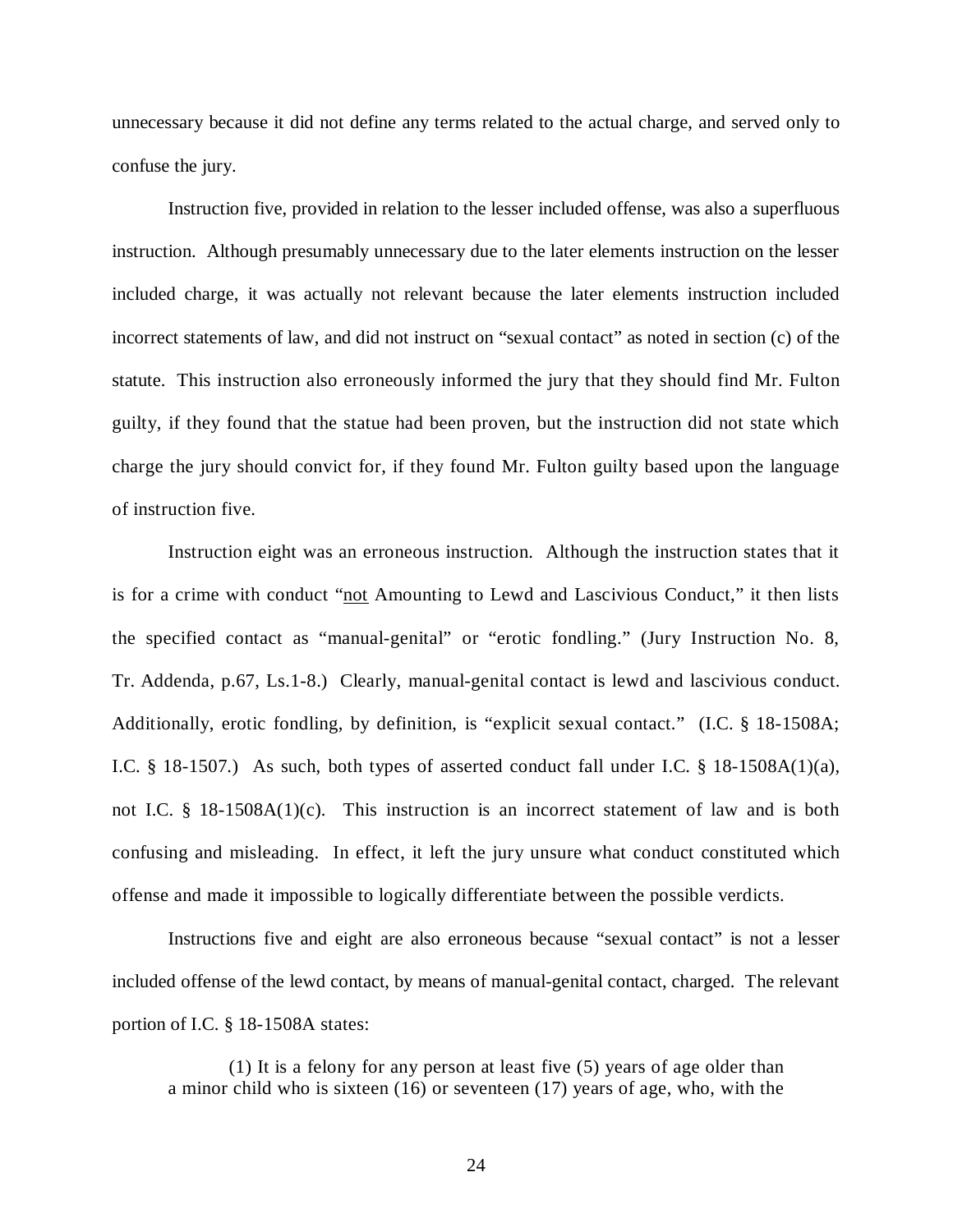intent of arousing, appealing to or gratifying the lust, passion, or sexual desires of such person, minor child, or third party, to:

(a) Commit any lewd or lascivious act or acts upon or with the body or any part or any member thereof of such minor child including, but not limited to, genital-genital contact, oral-genital contact, anal-genital contact, oral-anal contact, manual-anal contact or manual-genital contact, whether between persons of the same or opposite sex, or who shall involve such minor child in any act of explicit sexual conduct as defined in section 18-1507, Idaho Code; or

. . .

(c) Cause or have sexual contact with such minor child, not amounting to lewd conduct as defined in paragraph (a) of this subsection . . .

#### I.C. § 18-1508A.

Section (c) specifies that the sexual contact must not amount to lewd conduct. As such, section (c) cannot be a lesser included because the crime necessarily have different elements. Comparing sections (a) and (b) of the sexual battery statute is similar to comparing I.C. § 18- 1508 lewd conduct and I.C. § 18-1506 sexual abuse. As the Idaho Supreme Court noted, sexual abuse of a child could not be a lesser included offense of lewd conduct under the statutory theory because it is possible to commit lewd conduct without committing sexual abuse. *State v. Flegel*, 151 Idaho 525, 529 (2011). "Each of these crimes requires proof of separate essential elements not required of the other and the conviction of one will not bar conviction of the other." *Id.* (quoting *State v. McCormick,* 100 Idaho 111, 115 (1979)). The *Flegel* Court noted that an important reason that sex abuse was not a lesser included was that by statutory definition, the conduct establishing sex abuse was "sexual contact with such minor child, not amounting to lewd conduct as defined in section 18–1508, Idaho Code." *Id.;* I.C. § 18-1506. Therefore, it was error to provide the "lesser offense" instructions as provided in instructions five and eight.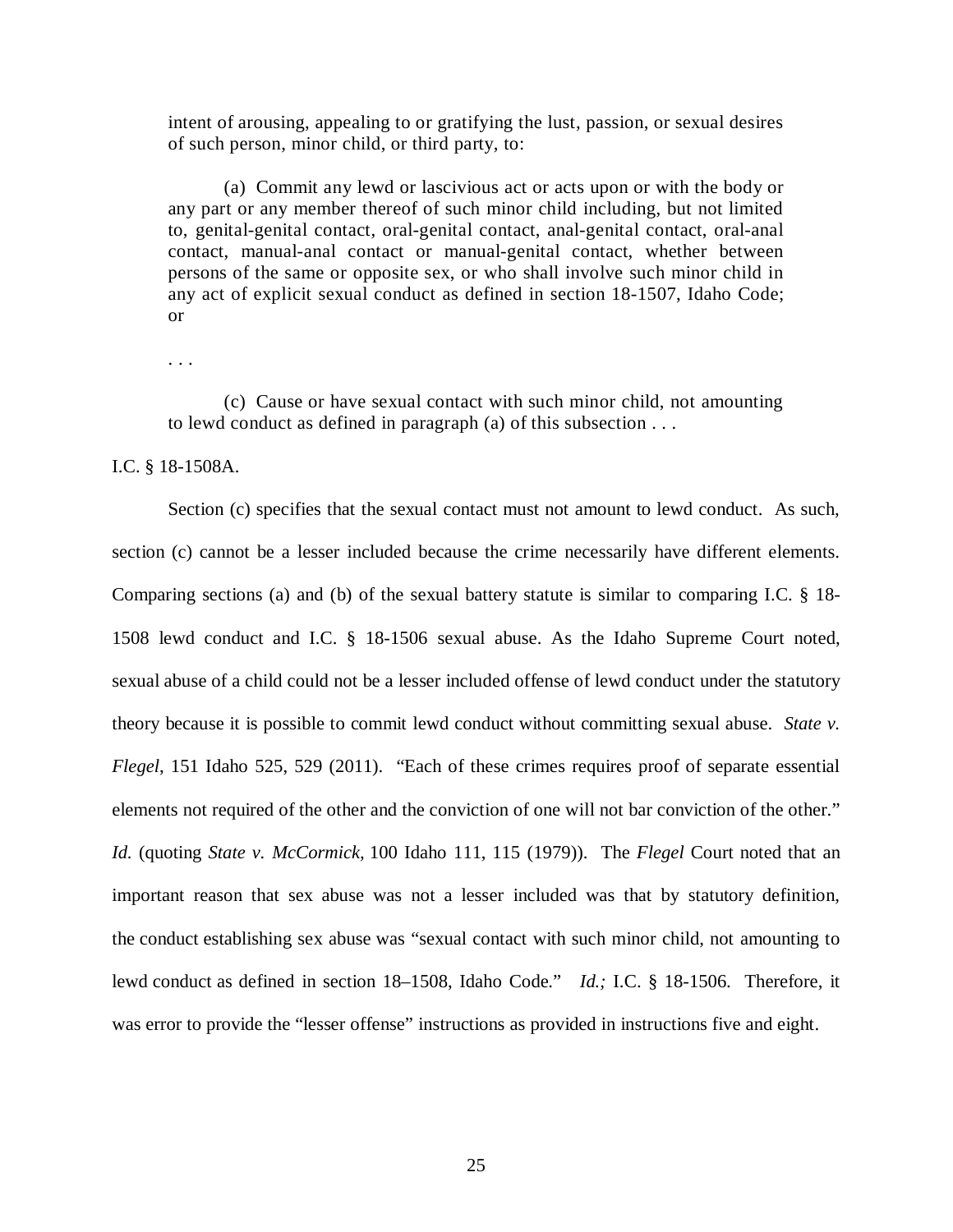In addition to the above erroneous instructions, the jury received an incorrect verdict form. The form provided them with the option to find Mr. Fulton guilty or not guilty of three crimes: "Sexual Abuse of a Child Amounting to Lewd and Lascivious Conduct," "Sexual Abuse of a Child not Amounting to Lewd and Lascivious Conduct," and "Battery." (R., pp.80-81.) Mr. Fulton was charged with sexual battery, not sexual abuse. (R., pp.44-45.) Regardless, the erroneously instructed jury found Mr. Fulton guilty of Sexual Abuse of a Child Amounting to Lewd and Lascivious Conduct. (R., pp.80-81.) Arguments in support of the assertion that Mr. Fulton was denied due process of law when the jury found him guilty of an offense for which he was not charged can be found in Issue VI.

Finally, it appears that the jury did not have the benefit of all of the jury instructions during deliberations. It appears only post-proof instructions went into the jury room for deliberations. The post-proof instructions were numbered 1-19 and the district court discussed providing the packet of instructions, including only instructions 1-19, to the jury. (Tr. Addenda, p.55, L.4 – p.59, L.23.) Although the district court read pre-proof instruction, the failure to provide a copy to the jury may have caused further confusion or a misunderstanding of critical information regarding burdens and the reasonable doubt standard. The pre-proof instructions, a copy of which was presumably not provided to the jury for deliberations, included instructions about the presumption of innocence, the State's burden, reasonable doubt, punishment, and so on. (Tr. Trial, p.24, L.2 – p.31, L.17.)

## D. The Errors Are Fundamental

Mr. Fulton meets all three of the prong of the *Perry.* First, the alleged error is a violation of Mr. Fulton's right to due process. A criminal defendant's right to a fair trial is protected by the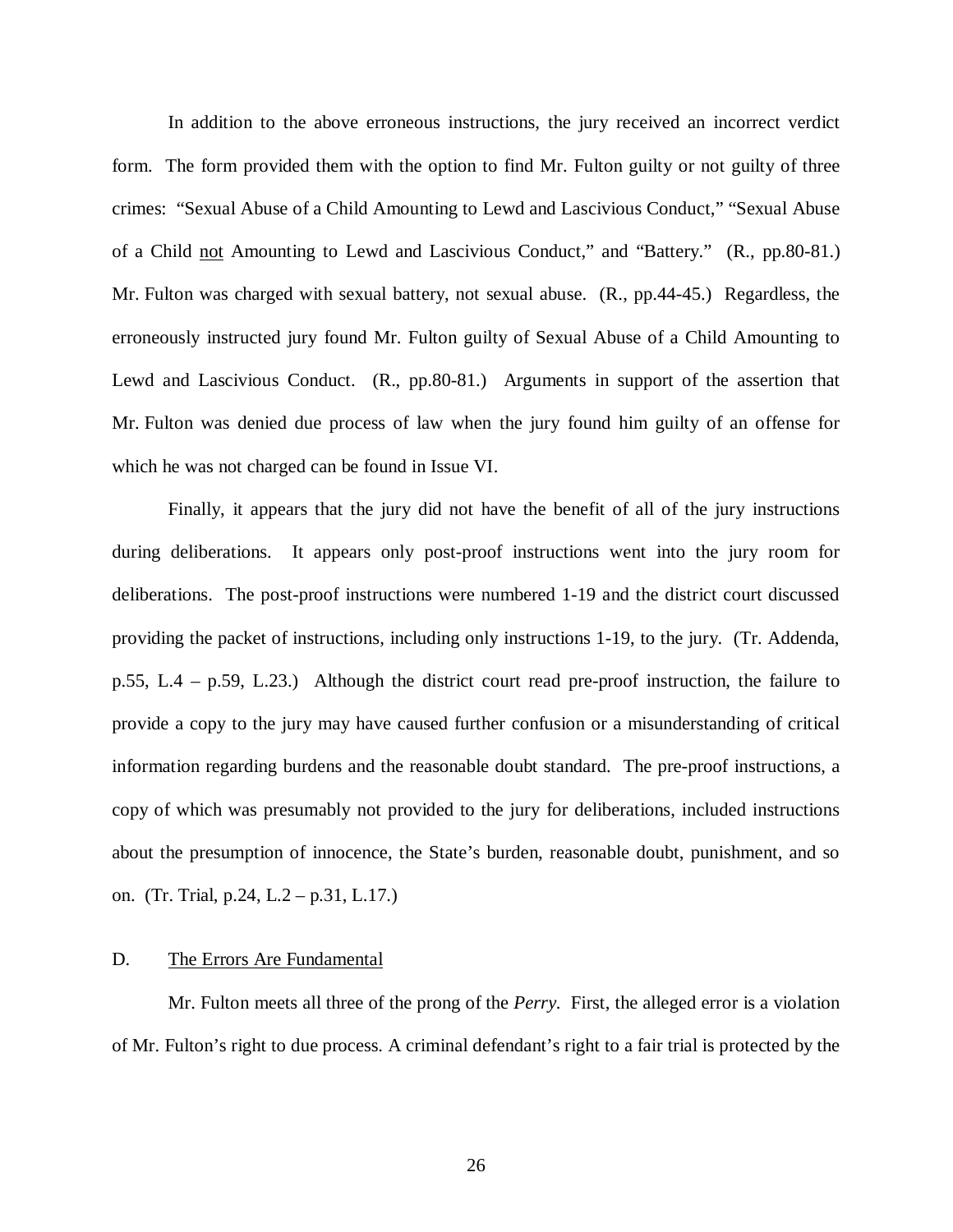due process clause of the Fourteenth Amendment and Article I, § 13 of the Idaho Constitution.

U.S CONST. amd XIV; ID. CONST art. 1 § 13. The Idaho Court of Appeals has observed,

An erroneous instruction that relieves the State of its burden to prove an element of a charged crime can be characterized as either a violation of due process, *State v. Draper,* 151 Idaho 576, 588, 261 P.3d 853, 865 (2011); *State v. Anderson,* 144 Idaho 743, 749, 170 P.3d 886, 892 (2007); *see also Sullivan v. Louisiana,* 508 U.S. 275, 278, 113 S.Ct. 2078, 2080–81, 124 L.Ed.2d 182, 188– 89 (1993); or as a violation of the Sixth Amendment's jury trial guarantee. *Neder v. United States,* 527 U.S. 1, 12, 119 S.Ct. 1827, 1835, 144 L.Ed.2d 35, 48–49 (1999); *Sullivan,* 508 U.S. at 277–78, 113 S.Ct. at 2080–81, 124 L.Ed.2d at 187–88.

*Parsons*, 153 Idaho at 669. A fatal variance is a due process violation. *See De Jonge v. Oregon*, 299 U.S. 353, 362 (1937), *State v. Chapa*, 127 Idaho 786, 790 (Ct. App. 1995). Further, instructions that mislead the jury or prejudice the complaining party are reversible error. *Young*, 138 Idaho at 372.

Mr. Fulton has shown that the instructions were incorrect, misleading, created a fatal variance (*see* Issues I and II), and lowered the State's burden in section C, above. Thus, the jury instruction errors implicate one or more of Mr. Fulton's unwaived constitutional rights.

Second, the error is clear and obvious from the record. The jury instructions necessary for review of this issue are in the record. Further, there is no indication in the record that Mr. Fulton was trying to sandbag the court. There is no evidence that the failure to object to the instructions was a strategic decision, as Mr. Fulton gained absolutely no strategic advantage by allowing confusing and misleading instructions to the jury or by giving the jury an opportunity to convict him on uncharged conduct that does not meet the definition of lewd conduct. Clearly, it would not be a reasonable strategic decision to allow Mr. Fulton to be convicted of conduct that does not constitute the crime charged simply for the sake of a potential appellate reversal.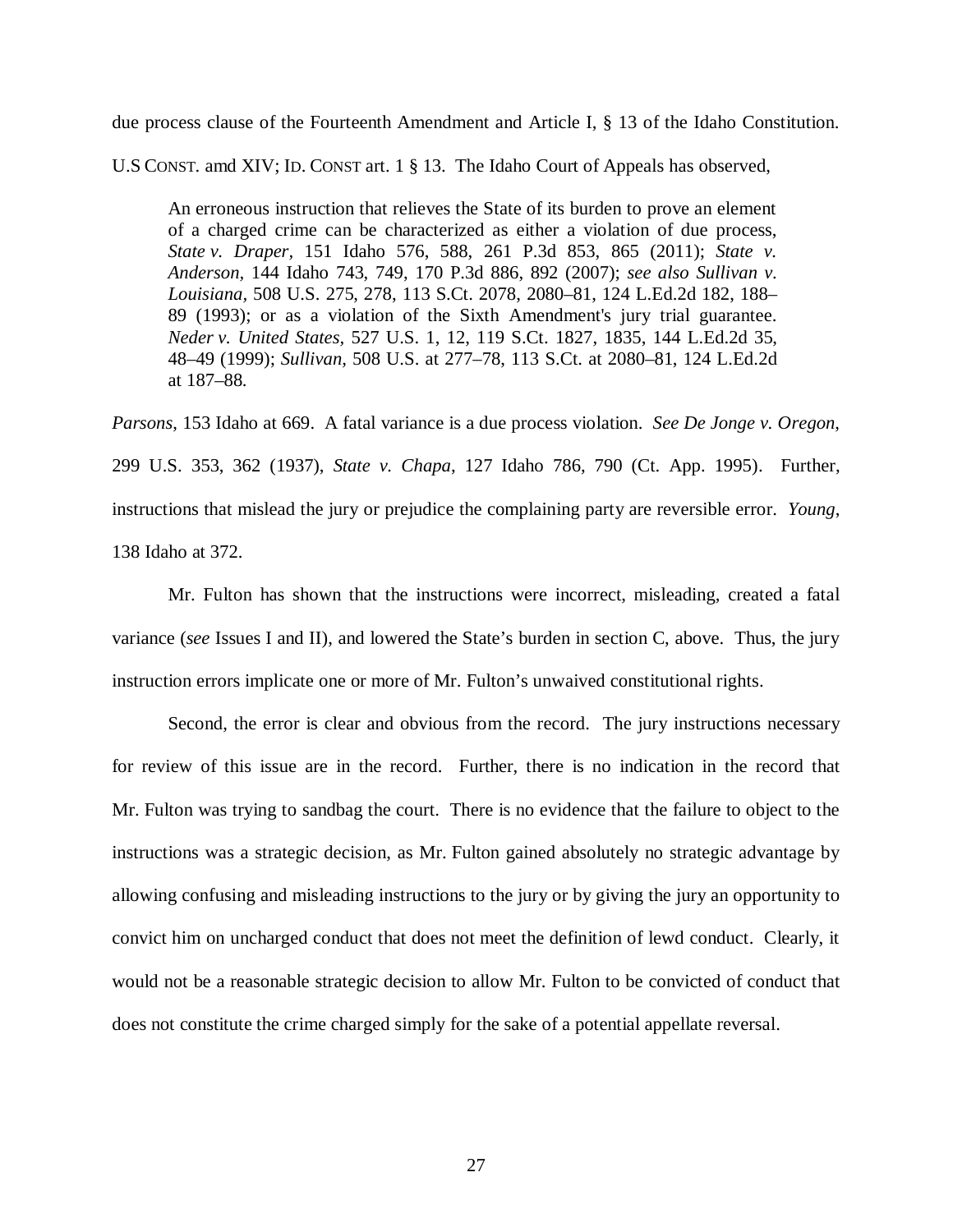Third, because Mr. Fulton did not object to the instructions during trial, he bears "the burden of proving there is a reasonable possibility that the error[s] affected the outcome of the trial." *Perry*, 150 Idaho at 226. Mr. Fulton asserts that there is a reasonable possibility that the instructional errors in this case affected the outcome of his trial. In addition to the reasons Mr. Fulton argued in Sections  $I(C)(1)$  and  $II(C)(1)$  of his brief above, the errors in instructions four, five, seven and eight in essence relieved the State of its burden of proving each element beyond a reasonable doubt because the instructions allowed the jury to convict for conduct that did not amount to manual-genital contact. Additionally, the instructions are confusing and misleading, referencing statutes without instructing which offense the statute is related to and referring the jurors to unnecessary definitions regarding irrelevant conduct. Taken as a whole, the instructions are misleading, incorrect, and prejudicial. As such, there is a reasonable possibility that the errors contained in the jury instructions contributed to the jury's finding.

Because the erroneous jury instructions violated Mr. Fulton's right to due process, and because he meets all three prongs of Idaho's fundamental error test, Mr. Fulton's conviction must be vacated.

#### IV.

#### The State Violated Mr. Fulton's Right To A Fair Trial By Committing Prosecutorial Misconduct

A. Introduction

Mr. Fulton asserts that the prosecutor committed misconduct in his case which requires the vacation of his conviction. During closing argument, the prosecution committed misconduct which rises to the level of fundamental error because the misconduct was related to one or more of Mr. Fulton's constitutional rights and was so egregious that it may have contributed to the jury's verdicts. The unfairness created by the prosecutor's misconduct resulted in Mr. Fulton

28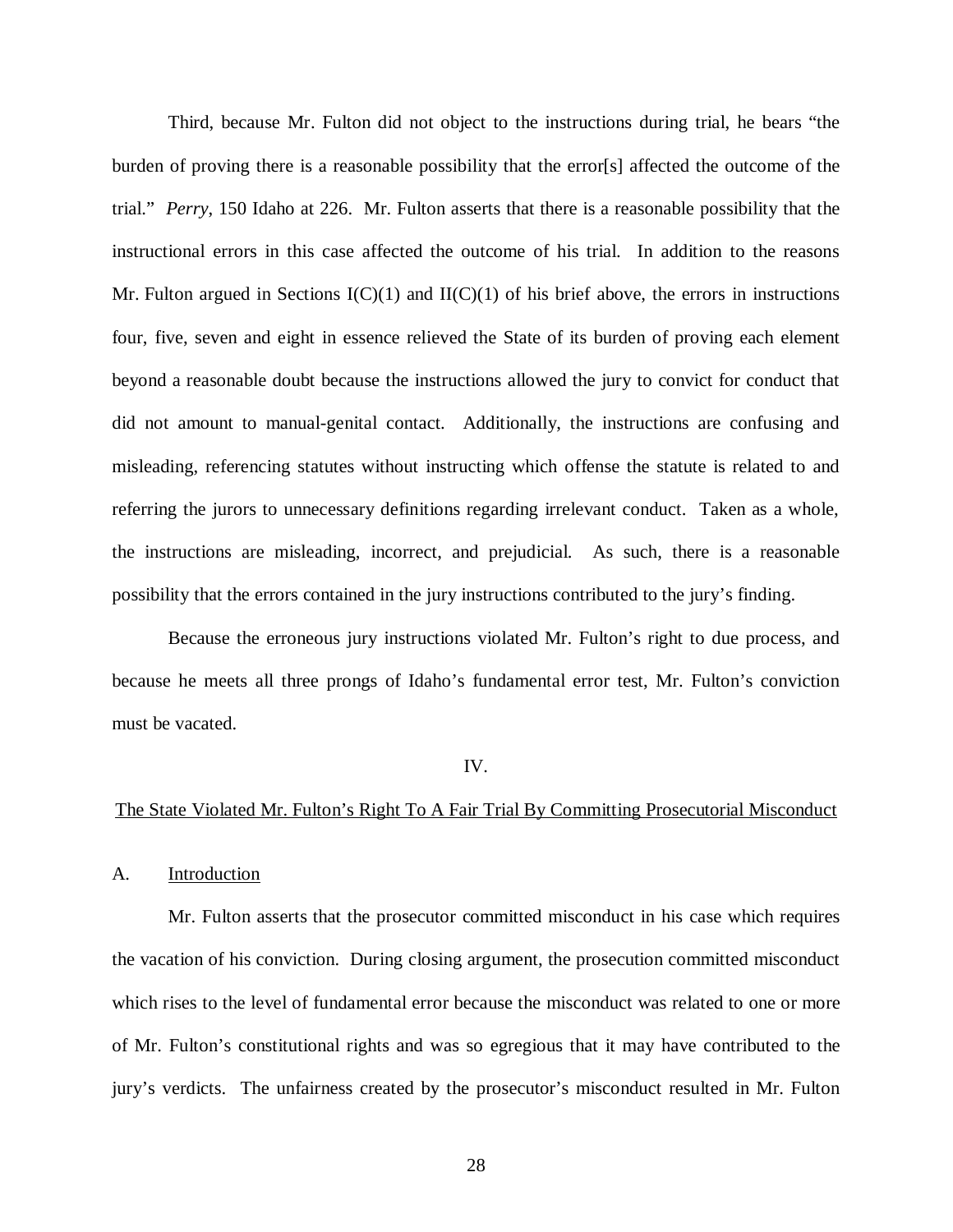being denied due process of law and was in violation of his right to a fair trial, guaranteed by the Sixth and Fourteenth Amendments to the United States Constitution, and Article I, § 13 of the Idaho Constitution. The violations occurred when the prosecutor improperly argued that conduct that did not amount to lewd and lascivious conduct could be considered in determining whether the State had proven Mr. Fulton had committed actions amounting to lewd conduct, appealed to the passions and prejudices of the jury by asking that the jury send a message and keep the community safe, engaged in vouching behavior by repeatedly stating that the prosecution believed in the case, and disparaged defense counsel. Although defense counsel did not object to these instances of misconduct, Mr. Fulton asserts that the prosecutorial misconduct amounted to fundamental error, was not harmless and, as such, this Court should vacate his convictions.

Additionally, defense counsel objected when the State informed the jury that Mr. Fulton was "grooming" the jury. This statement was clear misconduct and the State cannot prove that the comment did not contribute to the conviction. As such, Mr. Fulton also asserts his conviction should be vacated on this basis.

### B. Standard Of Review

Because Mr. Fulton's prosecutorial misconduct claims are grounded in constitutional principles, they involve questions of law over which this Court exercises free review. *City of Boise v. Frazier*, 143 Idaho 1, 2 (2006). Trial error ordinarily will not be addressed on appeal unless a timely objection was made in the trial court. *State v. Adams*, 147 Idaho 857, 861 (Ct. App. 2009). For alleged errors for which there was a timely objection, Mr. Fulton only has the duty to prove that an error occurred, "at which point the State has the burden of demonstrating that the error is harmless beyond a reasonable doubt." *State v. Perry*, 150 Idaho 209, 222 (2010). On appeal, Mr. Fulton also raises instances of un-objected to misconduct.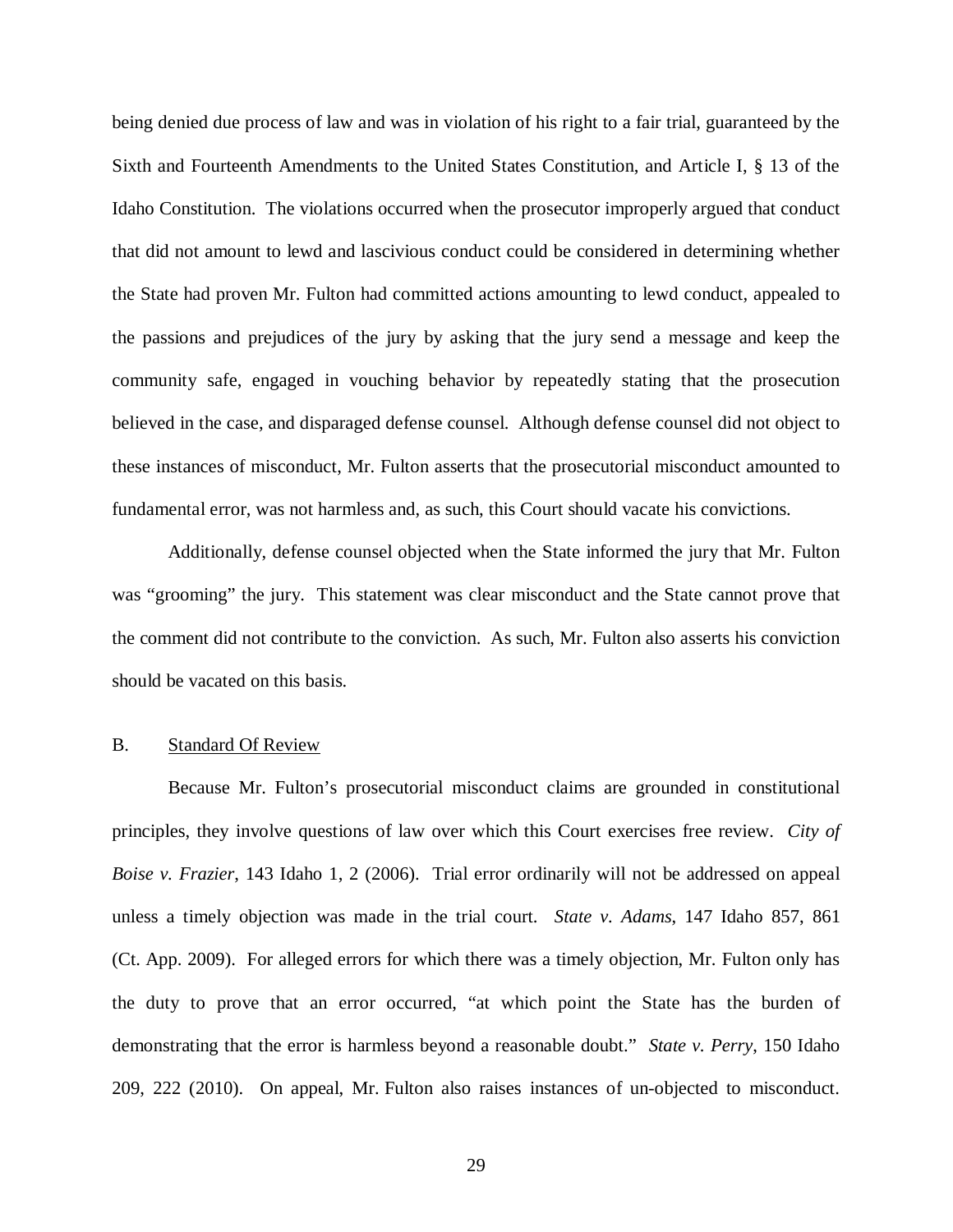Because these claims of error are raised for the first time on appeal, he must establish that the errors are reviewable as "fundamental error." *Id.* The Idaho Supreme Court stated that to obtain relief on appeal for fundamental error:

(1) the defendant must demonstrate that one or more of the defendant's unwaived constitutional rights were violated; (2) the error must be clear or obvious, without the need for any additional information not contained in the appellate record, including information as to whether the failure to object was a tactical decision; and (3) the defendant must demonstrate that the error affected the defendant's substantial rights, meaning (in most instances) that it must have affected the outcome of the trial proceedings.

*Id.* (footnote omitted). Thus, on a claim of fundamental error, a defendant must first show that the alleged error "violates one or more of the defendant's unwaived constitutional rights," and that the error "plainly exists" in that the error was plain, clear, or obvious. *Id.* at 228. If the alleged error satisfies the first two elements of the *Perry* test, the error is reviewable. *Id.* To obtain appellate relief, however, the defendant must further persuade the reviewing court that the error was not harmless, i.e., that there is a reasonable possibility that the error affected the outcome of the trial. *Id.* at 226-228.

# C. The State Violated Mr. Fulton's Right To A Fair Trial By Committing Prosecutorial Misconduct

"[I]t [is] the duty of the Government to establish . . . guilt beyond a reasonable doubt. This notion-basic in our law and rightly one of the boasts of a free society-is a requirement and a safeguard of due process of law in the historic, procedural content of 'due process.'" *Leland v. Oregon,* 343 U.S. 790, 802-803 (1952) (Frankfurter, J., dissenting). Due process requires criminal trials to be fundamentally fair. *Schwartzmiller v. Winters,* 99 Idaho 18, 19 (1978). Prosecutorial misconduct may so unfairly contaminate the trial as to make the resulting conviction a denial of due process. *State v. Sanchez,* 142 Idaho 309, 318 (Ct. App. 2005);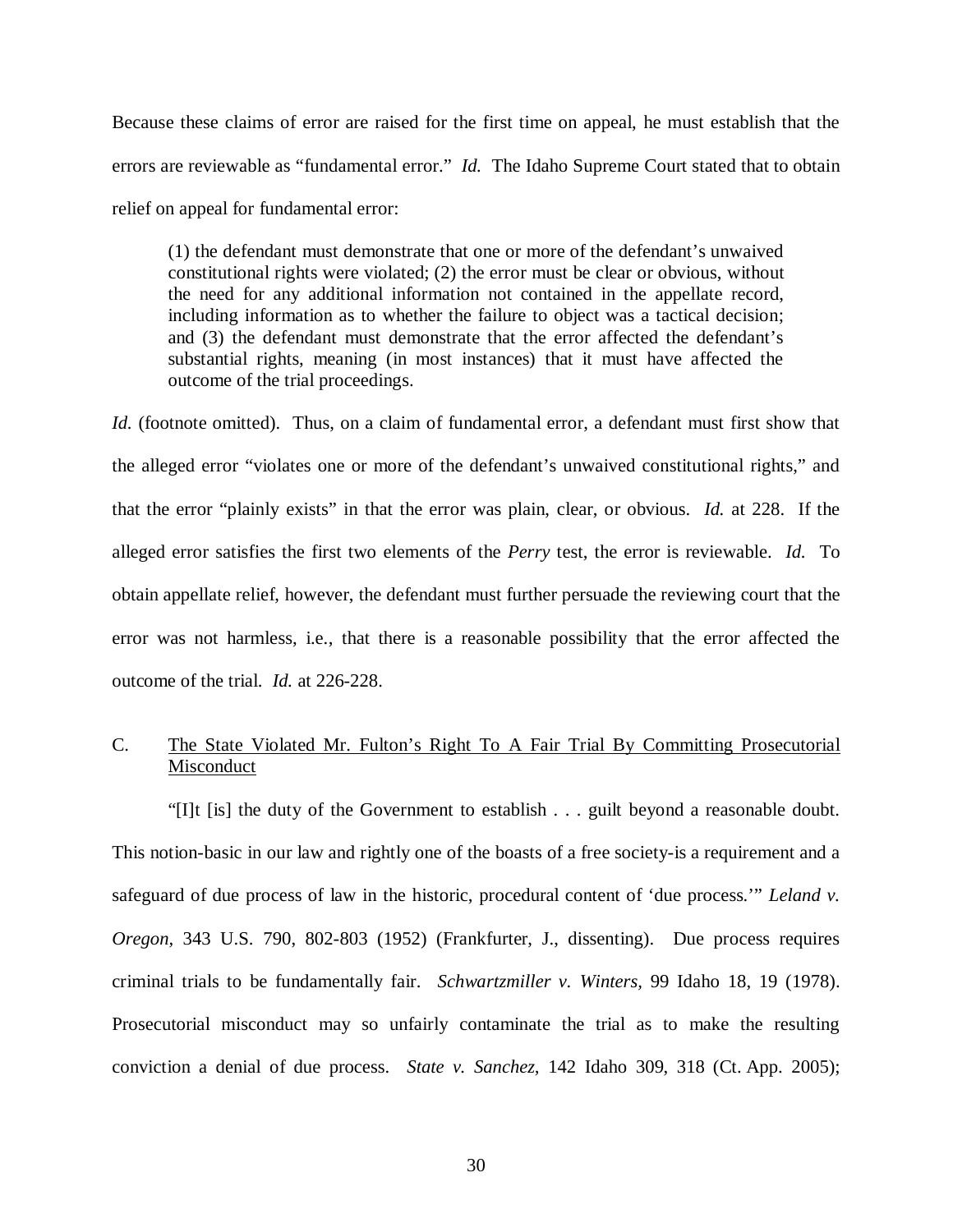*Greer v. Miller,* 483 U.S. 756, 765 (1987). In order to constitute a due process violation, the prosecutorial misconduct must be of sufficient consequence to result in the denial of the defendant's right to a fair trial. *Id.* The hallmark of due process analysis in cases of alleged prosecutorial misconduct is the fairness of the trial, not the culpability of the prosecutor. *Smith v. Phillips,* 455 U.S. 209, 219 (1982). The aim of due process is not the punishment of society for the misdeeds of the prosecutor but avoidance of an unfair trial to the accused. *Id.*

#### 1. Misconduct For Which There Was No Objection

Closing argument "serves to sharpen and clarify the issues for resolution by the trier of fact in a criminal case." *State v. Phillips,* 144 Idaho 82, 86 (Ct. App. 2007) (quoting *Herring v. New York,* 422 U.S. 853, 862 (1975)). Its purpose "is to enlighten the jury and to help the jurors remember and interpret the evidence." *Id.* (quoting *State v. Reynolds,* 120 Idaho 445, 450 (Ct. App. 1991)). "Both sides have traditionally been afforded considerable latitude in closing argument to the jury and are entitled to discuss fully, from their respective standpoints, the evidence and the inferences to be drawn therefrom." *Id.* (quoting *State v. Sheahan,* 139 Idaho 267, 280 (2003)). However, considerable latitude has its limits, both in matters expressly stated and those implied. *Id.*

## a. The Prosecution Committed Misconduct By Diminishing Its Burden And/Or Attempting To Modify The Legal Requirements For Lewd And Lascivious Conduct

As noted in Issues I-III, there were numerous issues with the jury instructions in this case. The instructional errors resulted in a variance and likely mislead the jury. These errors were compounded by the prosecutor's misconduct in asserting that jury could find Mr. Fulton guilty of sexual battery by means of lewd and lascivious contact if they believed he had committed a lewd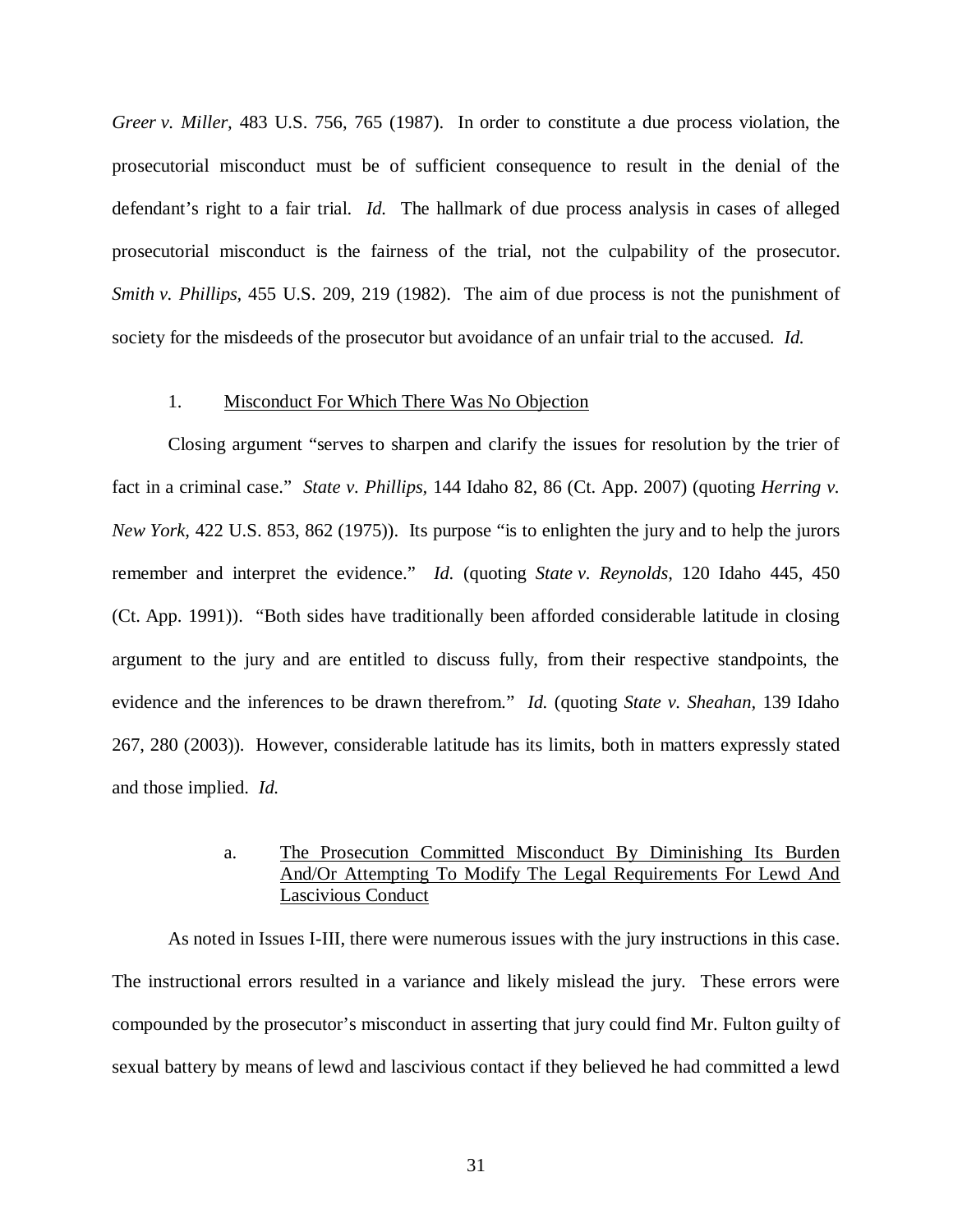or lascivious act other than the charged manual-genital contact. Additionally, the prosecution attempted to lower the State's burden to prove acts amounting to lewd and lascivious conduct when it erroneously suggested that Mr. Fulton's admitted conduct, allowing D.B. to sit on his lap, touching D.B.'s breasts, removing D.B.'s bra, and kissing D.B., amounted to "other lewd or lascivious acts."

During closing argument, the prosecutor made the following arguments:

Now, if you go to Instruction No. 4, along with Instruction 7 – Instruction 4 is the actual wordage – wording from the statutes in the State of Idaho. So we, as prosecutors, take those statutes, and we apply it to the facts of an individual case. And I'll have you kind of go through the statute, Instruction No. 4. And there's a very key word in that statute. It says: Commit any lewd or lascivious act or acts upon or with the body or any part or any member thereof of such a minor child. **Then it says: Including – and here's the key words – but not limited to . . . . And it tells you all of the different ways that you could have a lewd and lascivious act.** The reason I point that out is the victim in this case, the young lady, indicated that her vaginal area was touched, manual to genital. The defendant denied that.

Now, I don't find it unusual that the defendant would get on the stand and deny that act. He has nothing to lose. She has nothing to gain by saying it happened. **Now, that's why this word [sic] "but not limited to." You can find the other acts that he committed, even without deciding the genital issue – that it was lewd and lascivious: sitting on his lap, fondling her breast, taking her bra off, kissing her.** This is a 34-year-old man with a 16-year-old girl. Who's the adult, and who's the child?

So going to Instruction No. 7 . . . No. 3 says that Israel Fulton, the defendant, committed an act of manual-genital contact. **And then the big word [sic] "or any other lewd or lascivious act upon or with the body of D.B."** . . .

So when you go through this – and you can check off 1 and 2, I think, pretty easily. And I think you can check off No. 3 fairly easily. **And you've got the big word [sic], and I want you to circle it, "or any other lewd or lascivious act upon or with the body of D.B."**

. . .

In jury trials we often give the jury a decision that they can do a lesser included offense than the main offense. And I just told you the main offense that we've charged. And we believe it, and we believe you should just stick to that.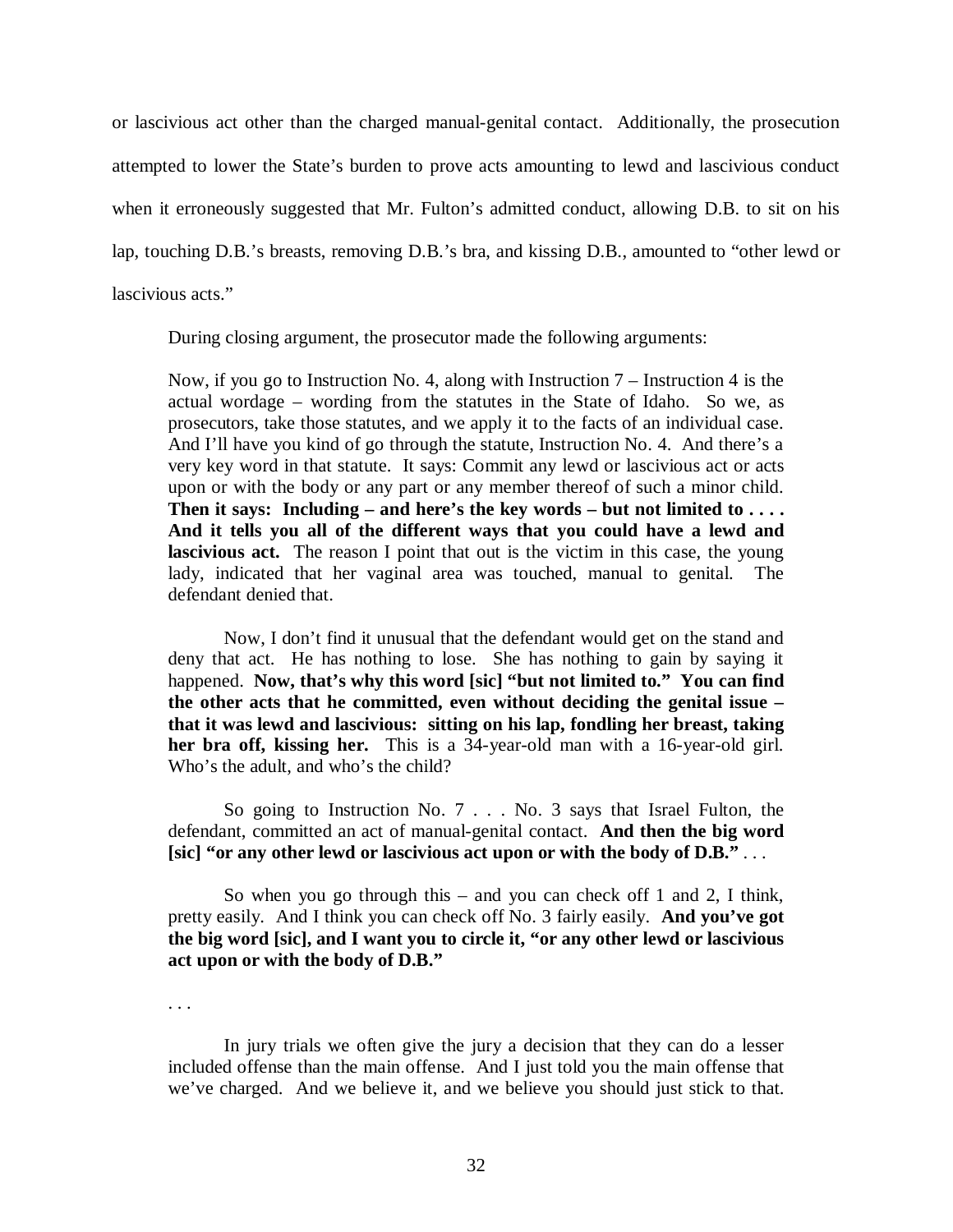. . . If for some unknown reason to me, you don't think that I proved, for the benefit of the State of Idaho, beyond a reasonable doubt, the main charge, you can go to this second charge.

And that's Instruction No. 5. And it's the same statute that was used in Instruction No. 5. And it's the same statute that was used in Instruction No. 4, but there's a subsection C. . . . And C says: Cause or have sexual contact with such minor child, not amounting to lewd conduct as defined in paragraph A of this subsection. And so if you find that his actions weren't lewd, then you have the opportunity to go to this lesser included subsection C, which corresponds with Instruction No. 8.

(Tr. Addenda, p.76, L.25 - p.80, L.18 (emphasis added).)

It can't possibly be just simple battery. It can't possibly. **There were sexual events that occurred: touching of breast, making out, sitting on his lap, and touching her genitals. These are sexual events that are lewd**, that we don't accept in society.

(Tr. Addenda, p.97, Ls.8-13 (emphasis added).)

Misconduct may occur if the prosecutor diminishes or distorts the State's burden to prove the defendant's guilt beyond a reasonable doubt. *State v. Erickson,* 148 Idaho 679, 685 (Ct. App. 2010). Further, a closing argument may not misrepresent the law. *State v. Missamore,* 114 Idaho 879, 882 (Ct. App. 1988); *Phillips*, 144 Idaho at 86. Mr. Fulton contends that the prosecution's argument was tantamount to asking the jury to refuse to apply actual Idaho law and find that Mr. Fulton's admitted actions (kissing D.B. and touching her breasts) amounted to lewd or lascivious conduct. The prosecution created a blatant error by arguing to the jury that it could convict Mr. Fulton of sexual battery by means of lewd or lascivious conduct for lesser conduct that could not legally amount to lewd conduct.

Since the Idaho legislature amended the lewd conduct statute in 1984, amending Idaho Code § 18-6607 and redesignating it Idaho Code § 18-1508, lewd or lascivious conduct has been acknowledged to include genital-genital contact, oral-genital contact, anal-genital contact, oral-anal contact, manual-anal contact, or manual-genital contact, or bestiality or sado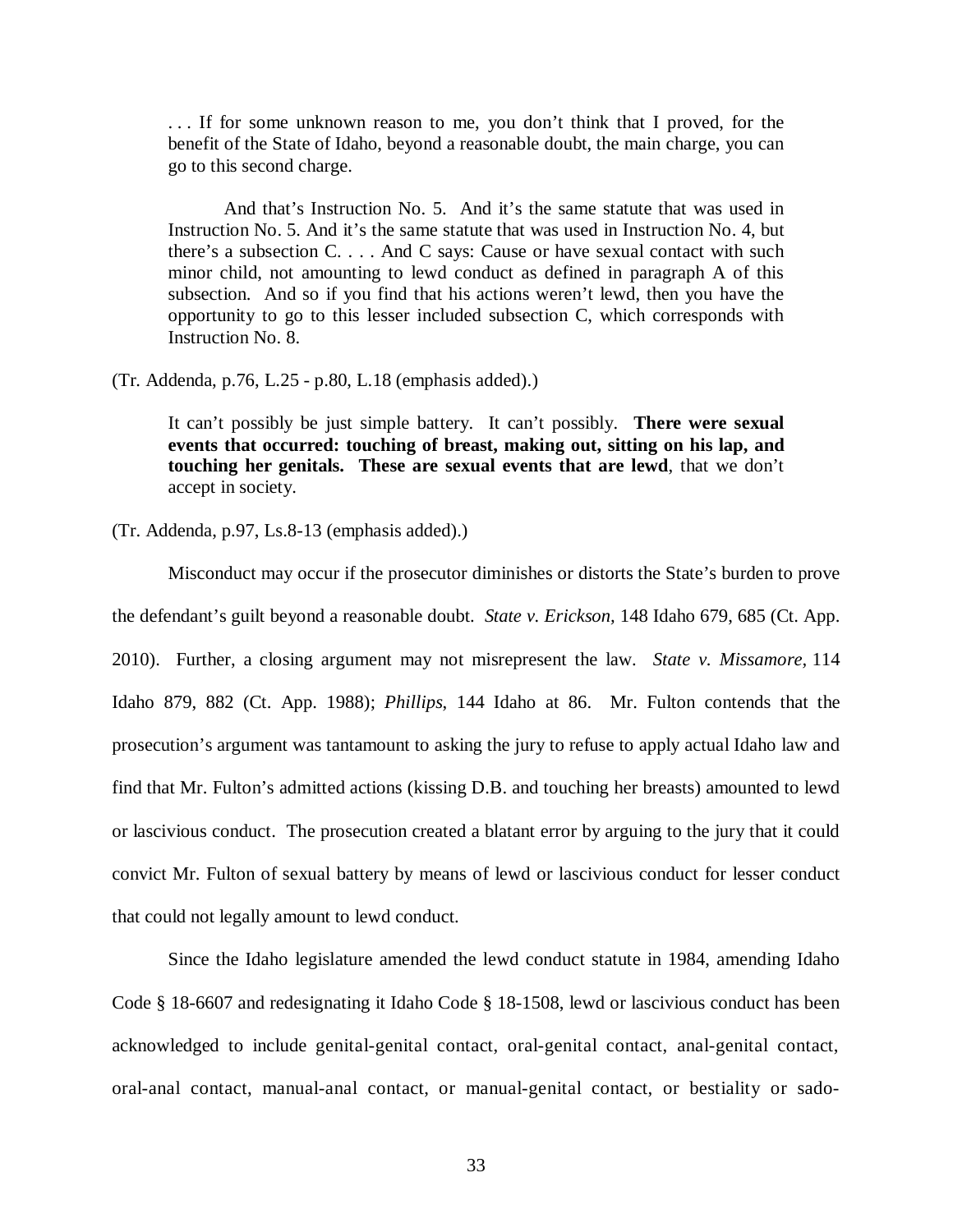masochism. I.C. § 18-1508. Certainly, the statue also notes that this is not an exhaustive list by noting lewd or lascivious conduct is "including but not limited to" the delineated conduct. I.C. § 18-1508. However, in 2003, the Idaho Supreme Court addressed whether touching or kissing the chest of a prepubescent girl constituted lewd conduct. *State v. Kavajecz,* 139 Idaho 482, 486-487 (2003). The Court held that it did not, because the type of conduct included in the phrase "including but not limited to" must be the conduct of a like or similar class or character to the types of conduct specifically listed. *Id.* Kissing, touching the breasts, removing a bra, and lap sitting do not amount to a like or similar type of conduct and, as such, do not legally amount to lewd or lascivious conduct.<sup>[6](#page-43-0)</sup>

The State either knew, or should have known, the legal requirements for lewd or lascivious conduct in Idaho. The State's misrepresentation to the jury, that they could convict Mr. Fulton of sexual battery by means of lewd conduct without deciding the genital contact issue because he had committed other "lewd" acts, was blatant misconduct.

The Idaho Supreme Court has stated:

We long ago held, "It is the duty of the prosecutor to see that a defendant has a fair trial, and that nothing but competent evidence is submitted to the jury." *State v. Irwin,* 9 Idaho 35, 44, 71 P. 608, 611 (1903). They should not "exert their skill and ingenuity to see how far they can trespass upon the verge of error, [because] generally in so doing they transgress upon the rights of the accused." *Id.*

*State v. Christiansen,* 144 Idaho 463, 469 (2007).

In this case, the prosecution's assertions that kissing, touching the breasts, removing a bra, and lap sitting amounted to lewd conduct was calculated to encourage the jury to reach a

<span id="page-43-0"></span><sup>&</sup>lt;sup>6</sup> During jury deliberation, the jury requested a definition of the terms lewd and lascivious. The district court provided a dictionary definition of the terms. Mr. Fulton asserts that the district court's answer to the question was erroneous and mislead the jury. His arguments in support of this assertion can be found in Issue V.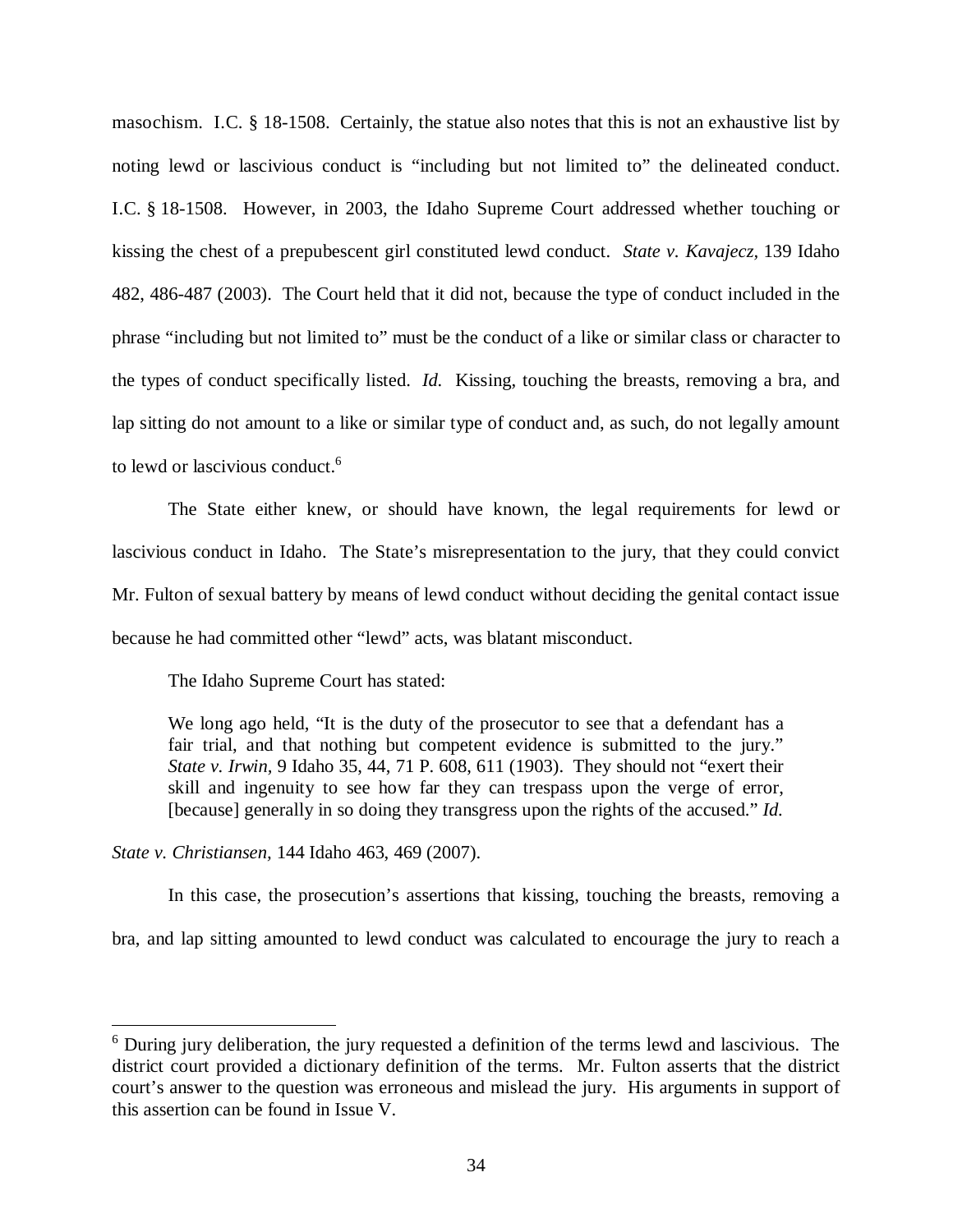guilty verdict based on an improper theory, rather than the facts of the case and their legal application to the law. This argument violated Mr. Fulton's rights to a fair trial and to due process under the Sixth and Fourteenth Amendments. As such, this misconduct directly implicates Mr. Fulton's constitutional rights and is reviewable for fundamental error.

### b. The Prosecution Committed Misconduct By Appealing To The Passions And Prejudices Of The Jury

Prosecutors too often forget that they are a part of the machinery of the court, and that they occupy an official position, which necessarily leads jurors to give more credence to their statements, action, and conduct in the course of the trial and in the presence of the jury than they will give to counsel for the accused. *State v. Irwin*, 9 Idaho 35, 17 P. 608, 610 (1903). The prosecutor's duty is to see that the defendant has a fair trial by presenting only competent evidence and should avoid presenting evidence to prejudice the minds of the jury. *Id*. The prosecutor must refrain from deceiving the jury by use of inappropriate inferences. *Id*.

During closing argument, the prosecutor appealed to the passions and prejudices of the jury by stating:<sup>[7](#page-44-0)</sup>

This isn't a pleasant experience for anyone. And most of all I'm proud of the little victim to come forward, to prevent this type of activity. And do we want to send a message? Certainly we do. But most of all we want justice, and that's up to you.

It's been a pleasure, as much as it can be, being before you. This is what I do. But these are the kind of cases that make you solemn, make you don't sleep at night, that make you worry about your grandchildren, your children, and others. This is a good community. We must keep it that way.

(Tr. Addenda, p.97, L.19 – p.98, L.5.)

<span id="page-44-0"></span> $<sup>7</sup>$  Mr. Fulton asserts that there was one additional instance of prosecutorial misconduct by means</sup> of appealing to the passions and prejudices of the jury. That instance was objected to and is discussed in section 2, of this issue.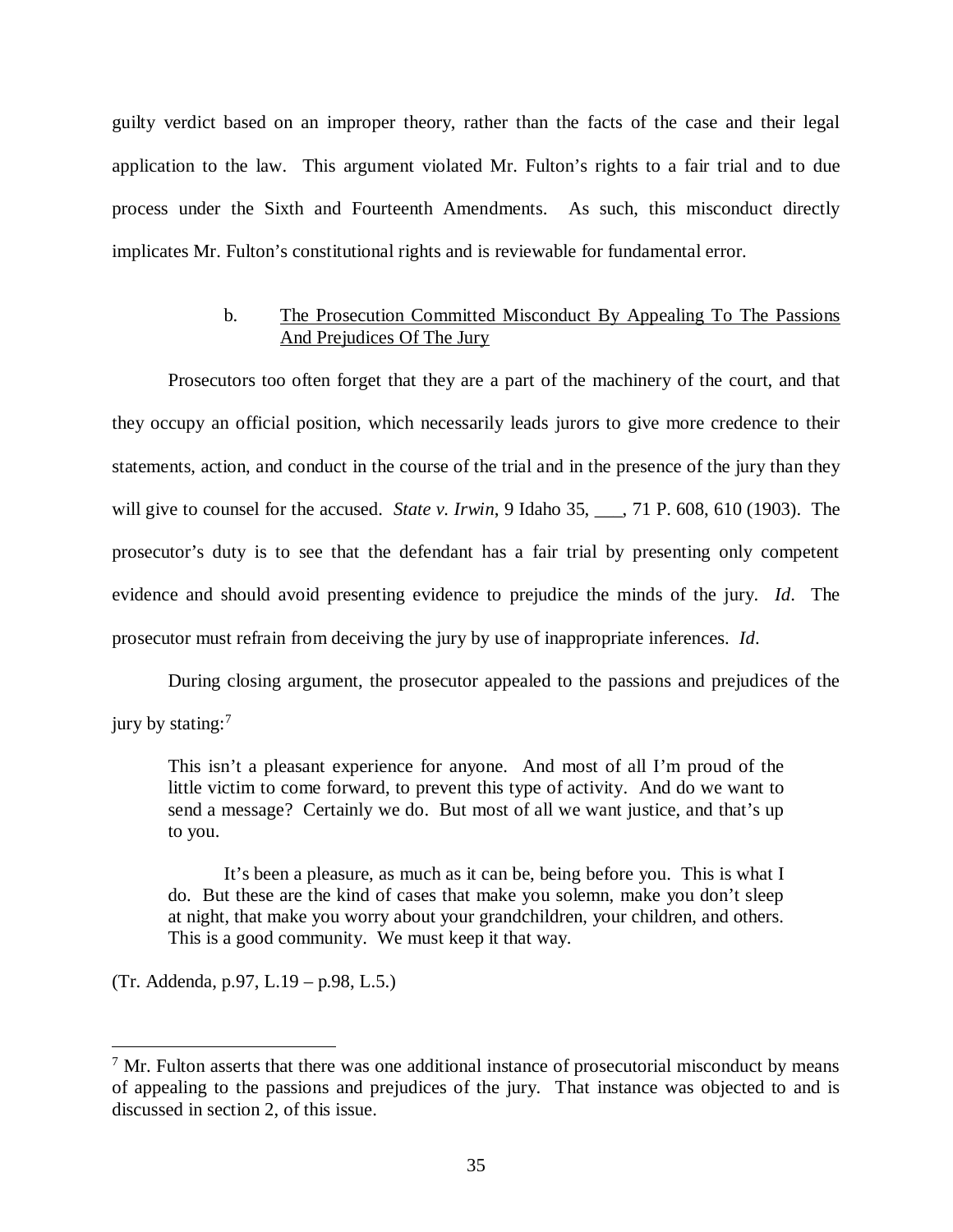Appeals to emotion, passion or prejudice of the jury through use of inflammatory tactics, are impermissible. *State v. Raudebaugh*, 124 Idaho 758, 769 (1993); *State v. Smith*, 117 Idaho 891, 898 (1990); *State v. LaMere*, 103 Idaho 839, 844 (1982); *Phillips*, 144 Idaho at 87 (Ct. App. 2007). The prosecutor's statements resulted in an improper plea for the jury to decide this case based on its fears, passions, and prejudices; namely, that if the jury did not send a message by finding Mr. Fulton guilty, the community would no longer be safe. In *United States v. Weatherspoon*, 410 F.3d 1142 (9th Cir. 2005), the Ninth Circuit held that such pleas are wholly improper:

A prosecutor may not urge jurors to convict a criminal defendant in order to protect community values, preserve civil order, or deter future lawbreaking. The evil lurking in such prosecutorial appeals is that the defendant will be convicted for reasons wholly irrelevant to his own guilt or innocence. Jurors may be persuaded by such appeals to believe that, convicting a defendant, they will assist in the solution of some pressing social problem. The amelioration of society's woes is far too heavy a burden for the individual criminal defendant to bear.

*Id*. at 1149 (quoting *United States v. Koon*, 34 F.3d 1416, 1443 (9th Cir. 1994) (quoting *United States v. Monaghan*, 741 F.2d 1434, 41 (D.C. Cir. 1984))). In *Weatherspoon*, where the defendant was charged with being a convicted felon in possession of a firearm, portions of the prosecutor's closing argument focused on the personal comfort and community safety which is attendant to taking armed ex-cons off the streets. *Id*. at 1149. The Ninth Circuit held that, "[t]hat entire line of argument . . . was improper." *Id*. Then, after quoting the above language from *Koon* and *Monaghan*, it observed that since Mr. Weatherspoon's case turned solely on the question of whether he had, in fact, been in possession of a firearm on the night in question, the prosecutor's arguments about the "potential social ramifications of the jury's reaching a guilty verdict," were "irrelevant and improper" because "[t]hey were clearly designed to encourage the jury to enter a verdict on the basis of emotion rather than fact." *Id*. at 1149-1150.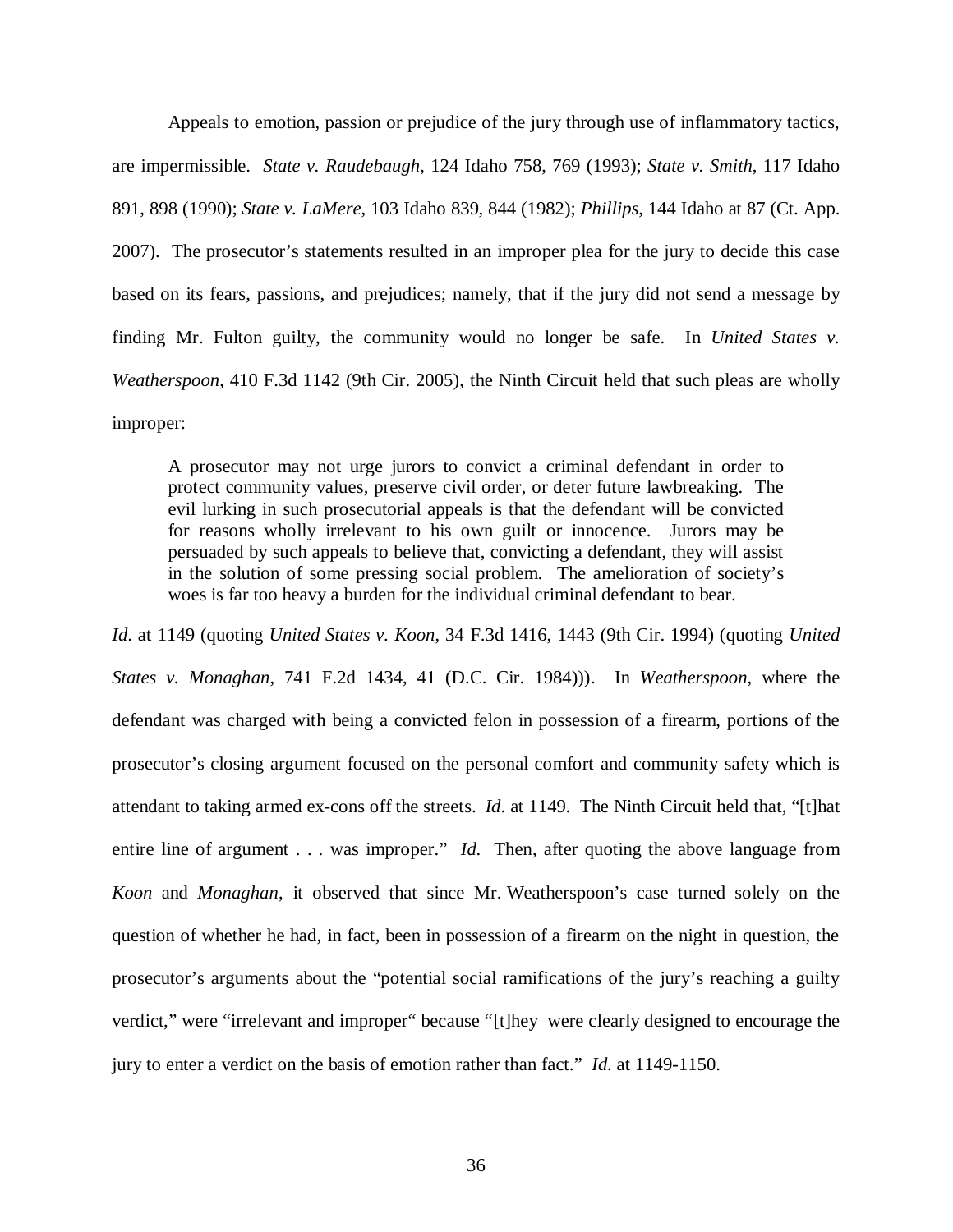Because the prosecutor's statements, much like the prosecutor's pleas in *Weatherspoon*, were calculated to encourage the jury to reach a guilty verdict based on its emotion, rather than the facts of the case, they were irrelevant and improper and their admission violated Mr. Fulton's rights to a fair trial and due process under the Sixth and Fourteenth Amendments. Additionally, the misconduct also interfered with the jury's ability to make an impartial decision, thereby interfering with Mr. Fulton's specific Sixth Amendment right to an impartial jury. As such, the misconduct in this case clearly violates Mr. Fulton's unwaived constitutional rights and deprived Mr. Fulton of his right to a fair trial.

## c. The Prosecution Committed Misconduct By Vouching For The Alleged Victim

In closing argument, "both the prosecutor and defense counsel are entitled to discuss fully, from their respective standpoints, the evidence and the inferences to be drawn therefrom," and that this includes "the right to identify how, from the party's perspective, the evidence confirms or calls into doubt the credibility of particular witnesses." *State v. Lovelass*, 133 Idaho 160, 168 (Ct. App. 1999) (citation omitted). However, "it is improper for a prosecutor to express a personal belief or opinion regarding the truth or falsity of any testimony or evidence or as to the guilt of the defendant." *Id*. (citation omitted). Closing argument should not include the prosecutor's personal opinions and beliefs about the credibility of a witness. *Phillips,* 144 Idaho at 86.

In the case at hand, the prosecution repeatedly told the jury that he personally believed in the case and that the victim was honest. The prosecution's statements went much further than the permissible bounds and encouraged the jury to rely on the prosecutor's beliefs:

Now, we sincerely believe, as the State of Idaho, that her genitals were touched by his hand...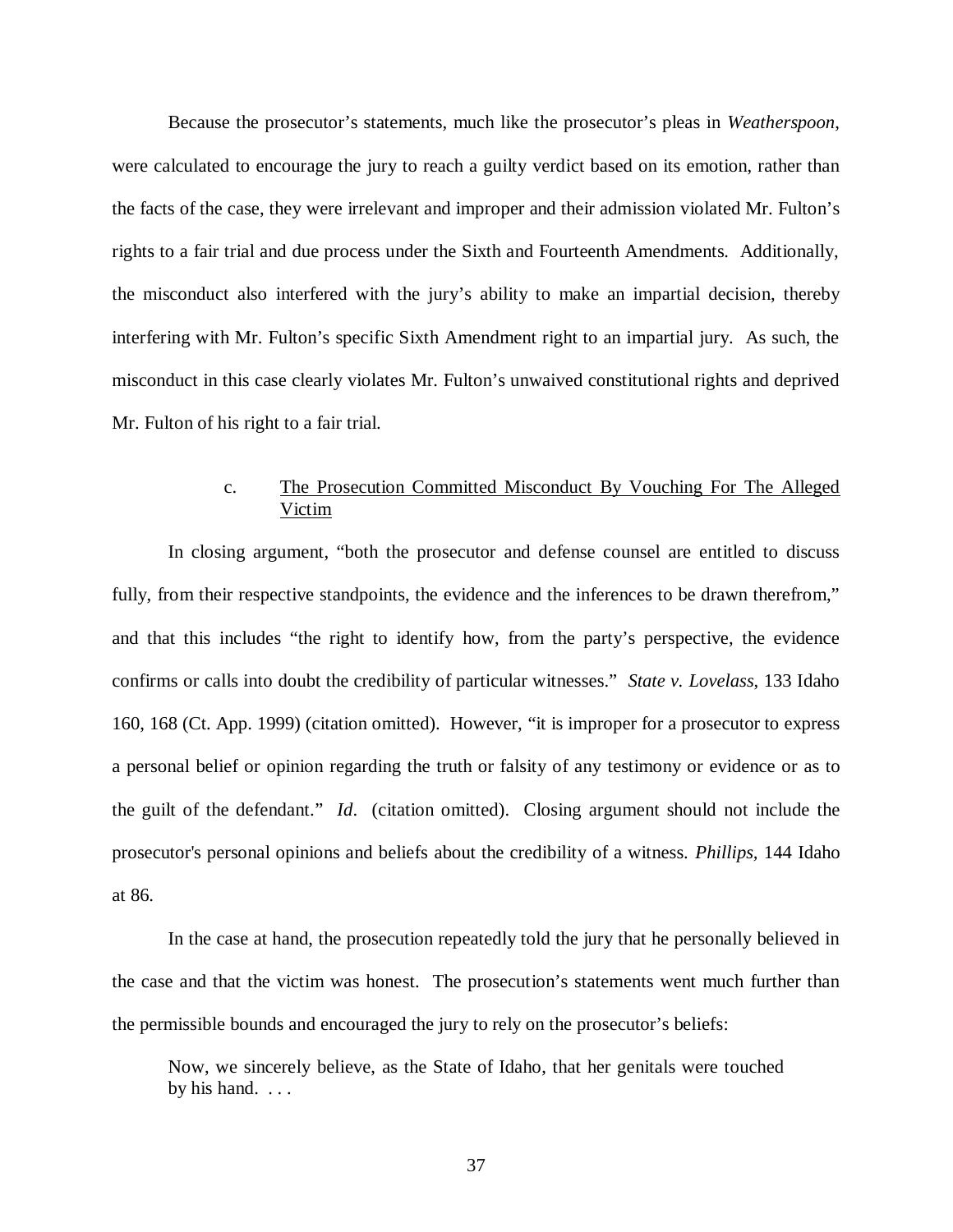(Tr. Addenda, p.78, Ls.11-12.

In jury trials we often give the jury a decision that they can do a lesser included offense than the main offense. And **I just told you the main offense that we've charged. And we believe it, and we believe you should stick to that.** . . . If for some unknown reason to me, you don't think that I proved, for the benefit of the State of Idaho, beyond a reasonable doubt, the main charge, you can go to this second charge.

(Tr. Addenda, p.79, L.23 – p.80, L.8 (emphasis added).)

. . . If for some reason you believe his version of the facts, **it's possible that you can move onto this lesser included charge. I don't believe that, as the representative of the State of Idaho, based on the evidence we presented**. But you have to go with what the evidence was, not with my beliefs, but with your beliefs.

(Tr. Addenda, p.80, L.24 - p.81, L.6 (emphasis added).)

And [the alleged victim] was specifically asked by defense counsel, "What do you have to gain about this?" And she answered honestly....

(Tr. Addenda, p.86, Ls.12-14.)

They indicated that this was one of the best witnesses they ever saw. Well, the truth will set you free. When you don't have to get up and worry about what you're saying, you can say pretty much the truth without having to worry, without having to prepare, without having to study.

(Tr. Addenda, p.95, L.23 – p.96, L.3.)

A prosecutor may commit misconduct by vouching during his closing arguments for the credibility of the evidence he presented. *State v. Wheeler*, 149 Idaho 364, 368 (Ct. App. 2010). A prosecutor improperly vouches for evidence when he puts the prestige of the state behind that evidence, expressing his personal opinions or beliefs about the quality of that evidence. *Id.*

[Idaho Rule of Professional Conduct 3.4](https://a.next.westlaw.com/Link/Document/FullText?findType=L&pubNum=1006353&cite=IDRRPCR3.4&originatingDoc=I2a6d566a093911e1a06efc94fb34cdeb&refType=LQ&originationContext=document&transitionType=DocumentItem&contextData=(sc.Search)) provides, "A lawyer shall not ... in trial ... state a personal opinion as to ... the credibility of a witness ... or the guilt or innocence of an accused." The rule applies to both the prosecuting attorney and to defense counsel. *State v. Carson,* 151 Idaho 713, 721 (2011). With respect to due process, the United States Supreme Court has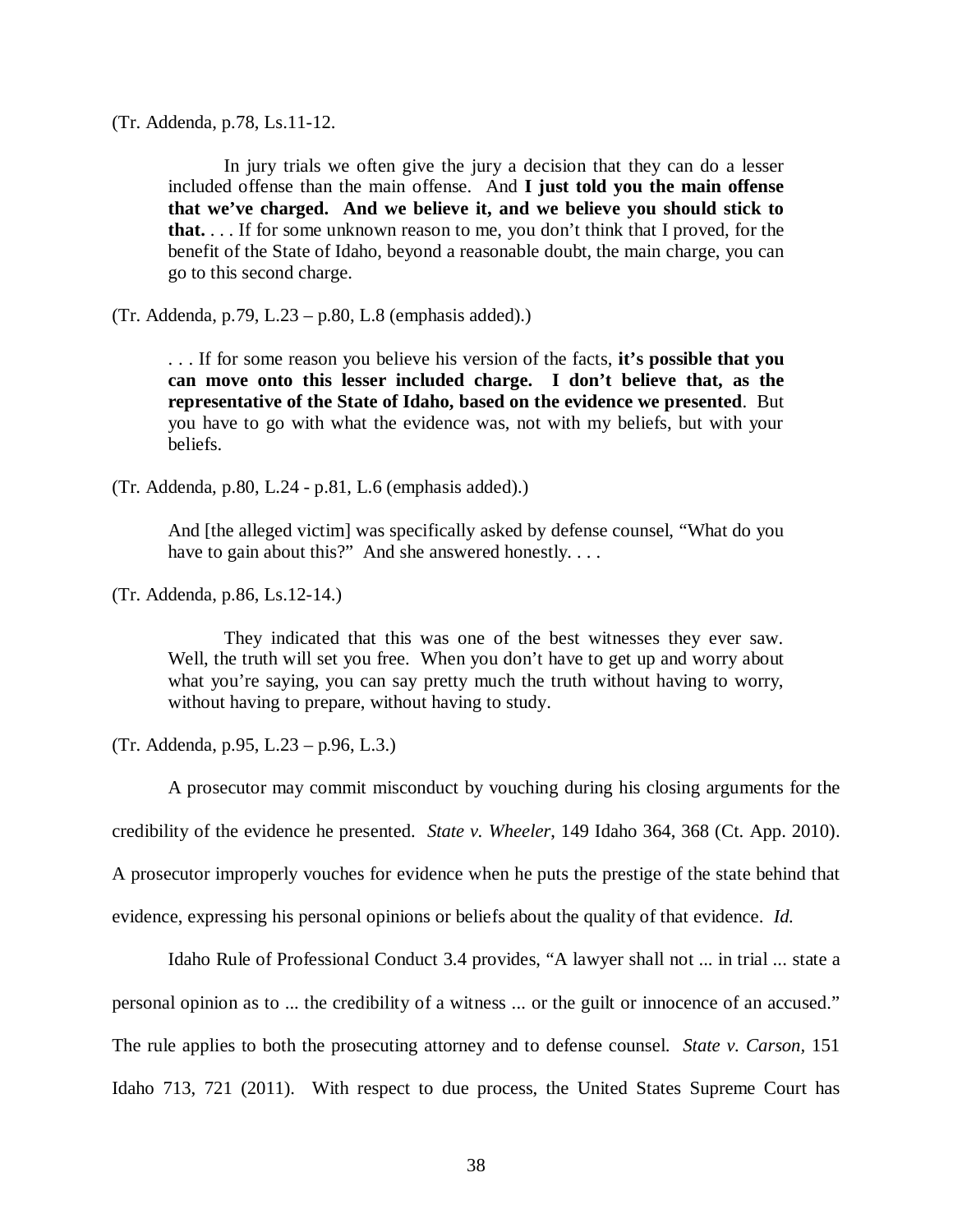explained why the prosecutor cannot vouch for a witness's credibility or express a personal opinion of the defendant's guilt, stating:

The prosecutor's vouching for the credibility of witnesses and expressing his personal opinion concerning the guilt of the accused pose two dangers: such comments can convey the impression that evidence not presented to the jury, but known to the prosecutor, supports the charges against the defendant and can thus jeopardize the defendant's right to be tried solely on the basis of the evidence presented to the jury; and the prosecutor's opinion carries with it the imprimatur of the Government and may induce the jury to trust the Government's judgment rather than its own view of the evidence.

### *United States v. Young,* 470 U.S. 1, 18–19 (1985).

In the case at hand, the State vouched for the credibility of D.B. and referred to the prosecutor's personal belief that Mr. Fulton was guilty of the sexual battery by means of lewd conduct charge numerous times during closing arguments.

Mr. Fulton asserts that the comments by the prosecution crossed the line and amounted to more than a fair comment on the evidence or inferences to be drawn there from. Instead, they were attempts to bolster the credibility of D.B. and the State's case in general. Regardless of the State's isolated comment that the jury needed to draw its conclusions based on its own beliefs, the closing, when reviewed in its entirety, was designed to inform the jury of the conclusions that they needed to reach because they were the conclusions of the prosecutor.

Prosecutorial vouching for the credibility of a witness either through bolstering or undermining credibility is not merely an evidentiary issue as it is when a witness provides vouching testimony. Instead, it is a distinct form of prosecutorial misconduct that implicates a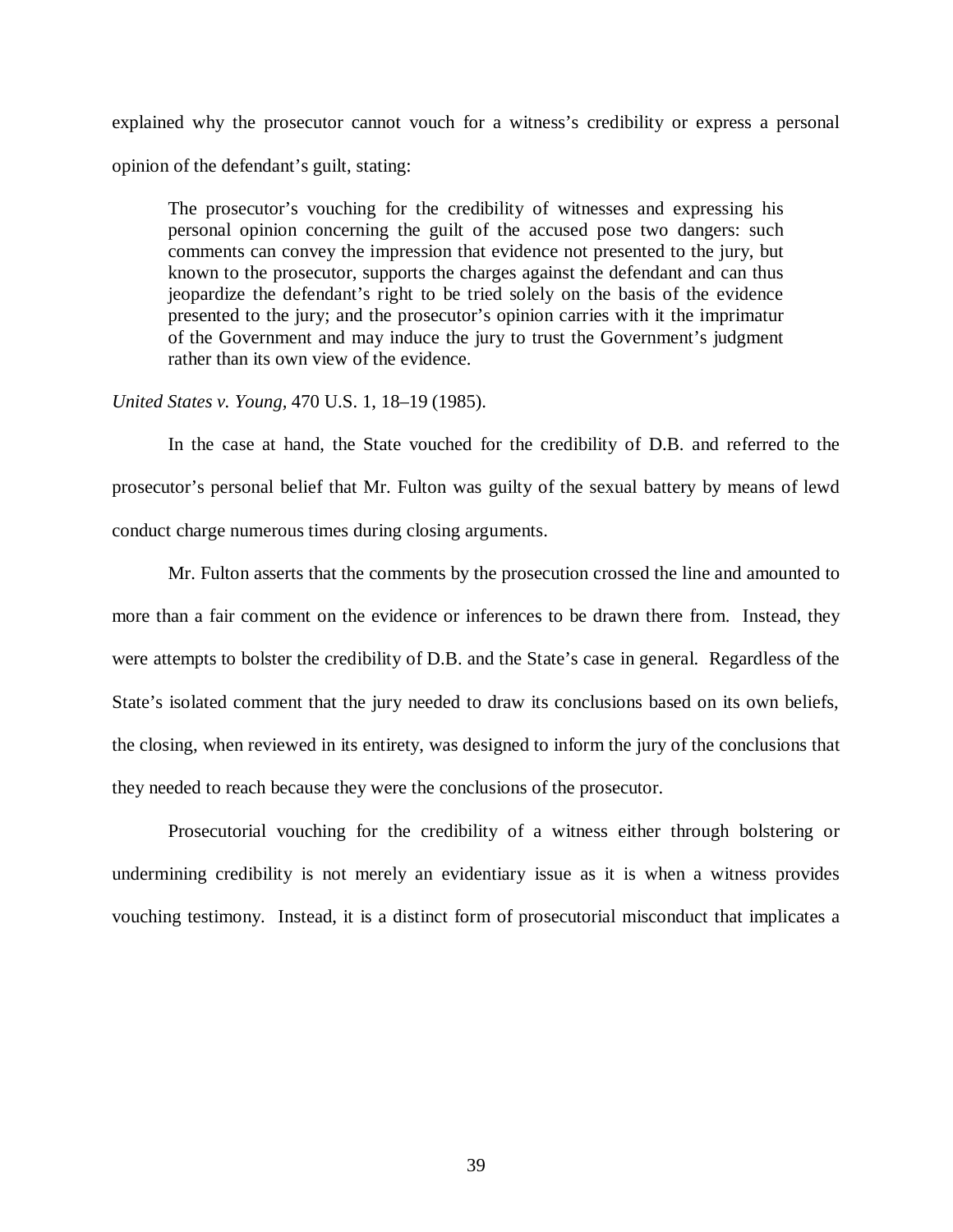constitutional right.<sup>[8](#page-49-0)</sup> It is a violation of Mr. Fulton's Fourteenth Amendment right to a fair trial to have a jury reach its decision on any factor other than the evidence admitted at trial and the law as explained in the jury instructions. In this case, misconduct related to the prosecution expressing personal beliefs and bolstering the credibility of D.B. interfered with the jury's ability to make an impartial decision, thereby interfering with Mr. Fulton's Sixth Amendment right to an impartial jury. The misconduct in this case clearly violates his unwaived constitutional rights and deprived him of his right to a fair trial. As such, this misconduct is reviewable as fundamental error.

### d. The Prosecution Committed Misconduct By Disparaging Defense Counsel

Closing arguments should not contain disparaging comments about opposing counsel. *State v. Sheahan,* 139 Idaho 267, 280 (2003); *State v. Page,* 135 Idaho 214, 223 (2000); *State v. Brown,* 131 Idaho 61, 69 (Ct. App. 1998); *State v. Baruth,* 107 Idaho 651, 657 (Ct. App. 1984). *See also Phillips,* 144 Idaho at 86 (finding that the prosecutor's comments that the jury should be "irritated" and "upset" with the defense constituted prosecutorial misconduct and warranted a new trial).

<span id="page-49-0"></span><sup>&</sup>lt;sup>8</sup> Additionally, the Idaho Court of Appeals, in an unpublished opinion, held that "unlike the elicitation of an opinion from a lay witness in regard to credibility, vouching by a prosecutor implicates a constitutional right." *State v. Anderson*, Supreme Court Docket Number 39227, Idaho Court of Appeals, 2013 Unpublished Opinion No.805 (December 30, 2013). Mr. Fulton recognizes that this is an unpublished opinion and is not to be cited as authority because it is neither case law nor binding precedent. *See* Internal Rule of the Idaho Supreme Court 15(f) ("If an opinion is not published, it may not be cited as authority or precedent in any court."). Accordingly, Mr. Fulton is only citing to this case as an example of how the Idaho Court of Appeals has dealt with this argument in the past. While this case is not binding authority, it is limitedly persuasive on the issue of whether the type of misconduct prevalent in the case at hand deals with a constitutional right, not merely an evidentiary issue.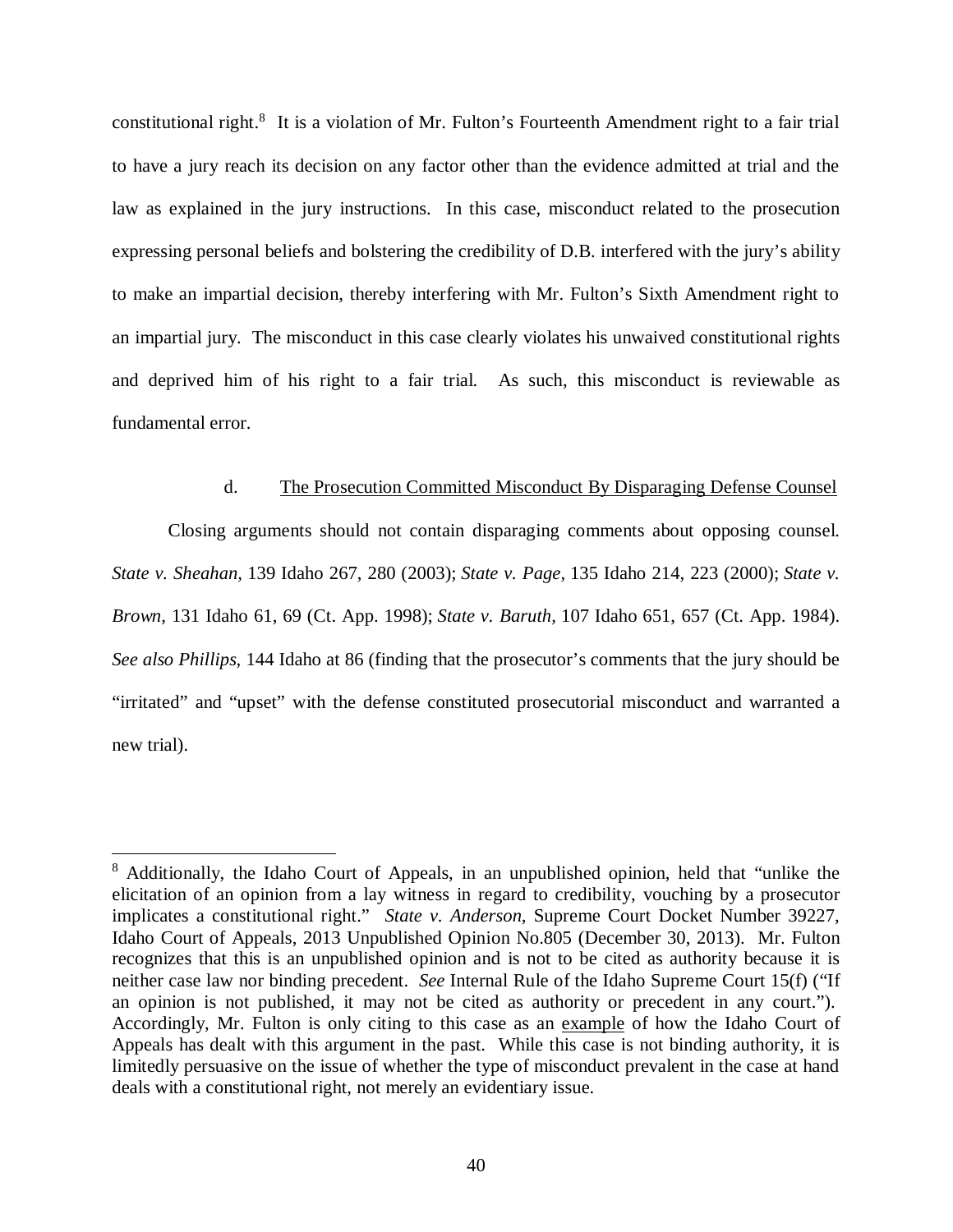During closing argument, the prosecution made disparaging comments about defense counsel:

Now, one thing that I wanted to bring out – and it's not abnormal for defense counsel to try to taint a victim, to make them less than appealing to you, to try to somehow indicate that they're at fault or they're wrong or they're less than ideal.

(Tr. Addenda, p.82, Ls.7-12.)

He tries to impugn the defendant [sic], the defense does. I don't like to take personal shots at attorneys. The defense tries to impugn the victim, [D.B.] . . .

(Tr. Addenda, p.95, Ls.15-18.)

These comments were designed to not only disparage defense counsel, but also to undermine the jury's ability to make their own credibility determinations. This argument violated Mr. Fulton's rights to a fair trial and to due process under the Sixth and Fourteenth Amendments. Additionally, the misconduct also interfered with the jury's ability to make an impartial decision, thereby interfering with Mr. Fulton's specific Sixth Amendment right to an impartial jury. Therefore, this misconduct is reviewable as fundamental error.

### e. The Alleged Instances Of Prosecutorial Misconduct Are Reviewable As Fundamental Error

It is a violation of Mr. Fulton's Fourteenth Amendment right to a fair trial to have a jury reach its decision on any factor other than the evidence admitted at trial and the law as explained in the jury instructions. As such, prosecutorial misconduct, in general, directly violates a constitutional right. It should be noted that the Idaho Supreme Court stated in *Perry* that, "Where a prosecutor attempts to secure a verdict on any factor other than the law as set forth in the jury instructions and the evidence admitted during trial, including reasonable inferences that may be drawn from that evidence, this impacts a defendant's Fourteenth Amendment right to a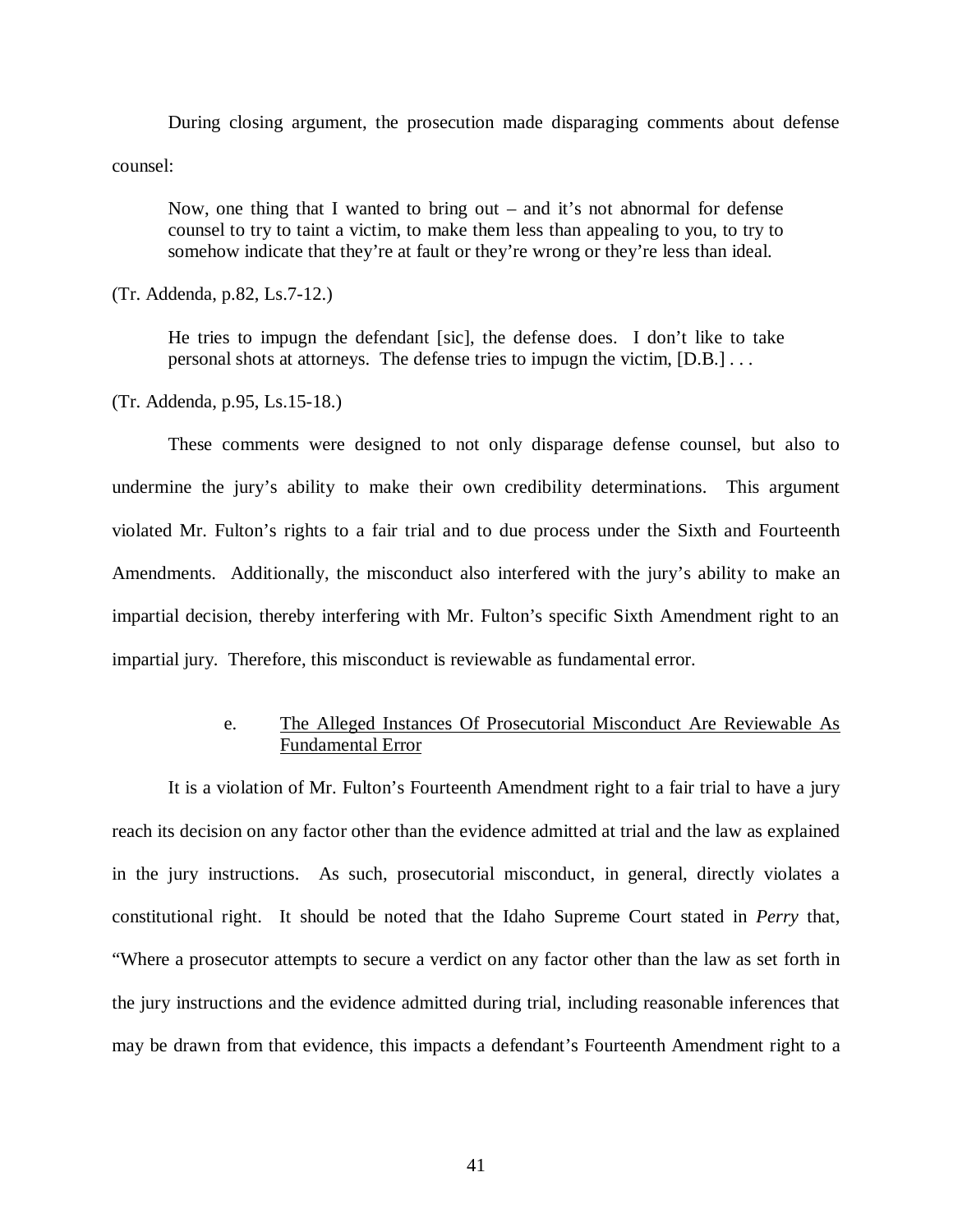fair trial." *Perry*, 150 Idaho at 227. This is an implicit recognition by the Idaho Supreme Court that prosecutorial misconduct claims are linked to a constitutional provision.

In this case, the State's argument that certain actions, which are legally not lewd conduct, amounted to lewd and lascivious conduct, acted to both lower the State's burden and modify the legal requirements, a clear violation of Mr. Fulton's right to due process of law. The misconduct also interfered with the jury's ability to make an impartial decision by clouding the issues through pleas to the passions and prejudices of the jury, expressing personal beliefs about the strength of the State's case and the truth of D.B.'s testimony, and disparaging defense counsel, thereby interfering with Mr. Fulton's Sixth Amendment right to an impartial jury. The State violated Mr. Fulton's right to a jury trial when the prosecutor attempted to encroach upon the jury's vital and exclusive function to weigh the evidence or lack of evidence presented. "The right to a jury trial contained in the Sixth Amendment . . . includes the right to have the jury be 'the sole judge of the weight of the testimony.'" *State v. Elmore,* 154 Wash. App. 885, 228 P.3d 760 (WA 2010) (quoting *State v. Lane,* 125 Wash.2d 825, 838, 889 P.2d 929 (WA 1995) (quoting *State v. Crotts,* 22 Wash. 245, 250-51, 60 P. 403 (1900)).

The misconduct in this case not only involved Mr. Fulton's state and federal constitutional rights to due process, but also his federal and state constitutional rights to a jury trial. As such, the error is reviewable for fundamental error. The error in this case plainly exists from the record and no additional information is necessary. The record in this case suggests no reason to conclude that defense counsel elected, as a matter of trial strategy, to waive any objection when the prosecution committed numerous instance of misconduct. In fact, the record shows that when counsel recognized misconduct he did object, as discussed in Section 2 of this issue. Further, it cannot be a tactical decision on the part of the defense to have a jury reach a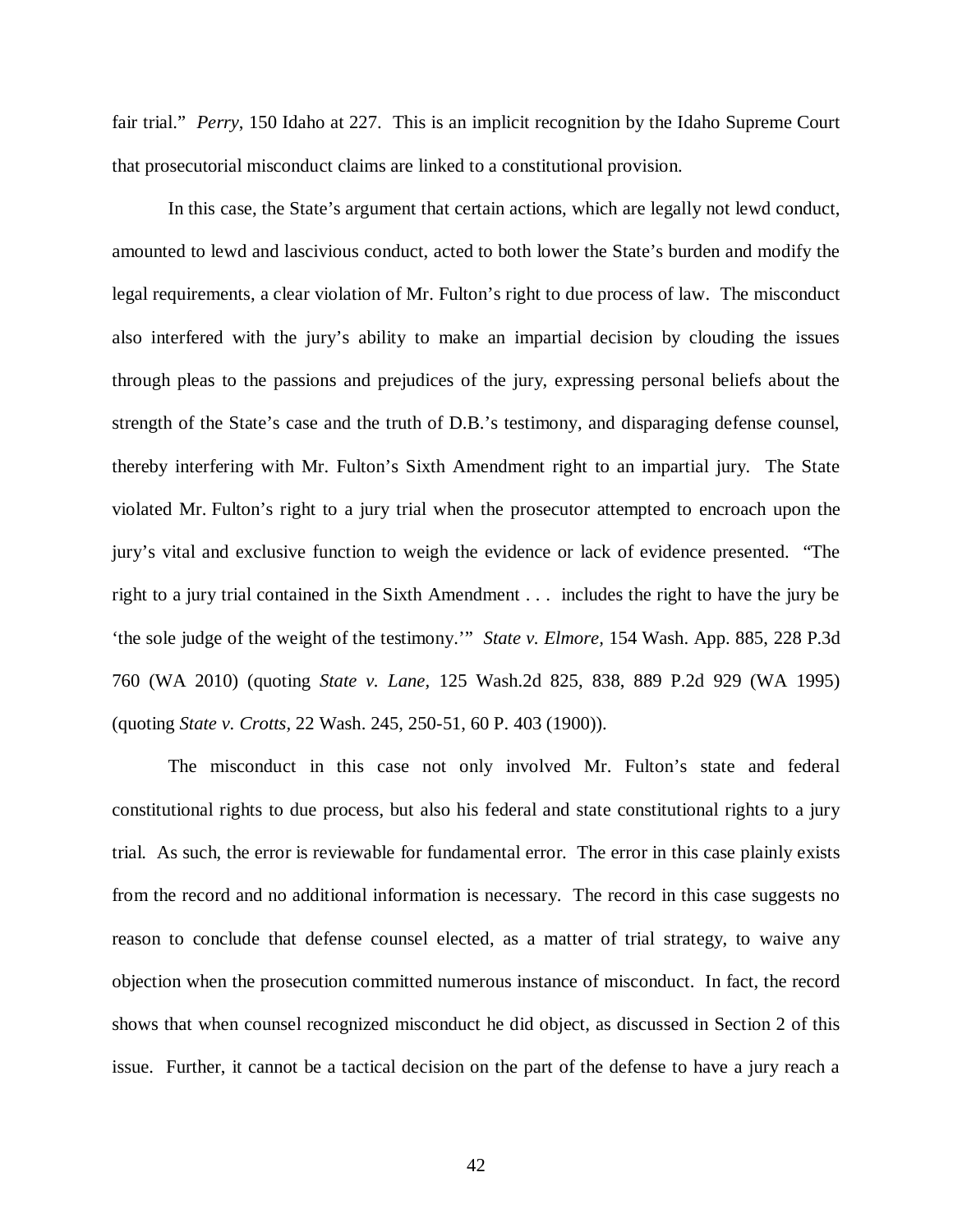verdict, not based on the evidence and law, but based on impermissible grounds presented through misconduct.

#### f. The Prosecutorial Misconduct Requires Vacation Of The Conviction

Neither misconduct objected to nor misconduct constituting fundamental error, will require vacating a conviction, unless the errors were not harmless beyond a reasonable doubt. *See State v. Christiansen*, 144 Idaho 463, 471 (2007); *see also State v. Field*, 144 Idaho 559, 571 (2007). In the case at hand, the prosecutorial misconduct requires vacation of the conviction because it cannot be said that it did not affect the outcome of the trial.

The prosecution committed numerous instances of misconduct, each of which requires that Mr. Fulton's conviction be reversed. The prosecution informed the jury that they could convict Mr. Fulton of sexual battery by means of lewd and lascivious conduct for conduct that does not amount to lewd conduct, i.e. kissing, touching the breasts, unhooking a bra, and sitting on a lap. This misconduct amounted to an egregious misrepresentation of the law. When coupled with the issues in jury instruction (*see* Issues I-III and V), there is a strong probability that the misconduct affected the outcome of the trial.

The prosecution unabashedly appealed to the passions and prejudices of the jury. Asking jurors to send a message and save their community from this type of conduct is especially persuasive. The pressure to protect a community and their own children and grandchildren is too heavy a burden for the average juror to disregard. As such, there is a great danger that the jury considered protecting those they care about, rather than merely the evidence presented, in rendering their verdict.

The prosecution bolstered the credibility of D.B. and the strength of its case through the prosecutor's expression of his personal beliefs. This misconduct encouraged the jury to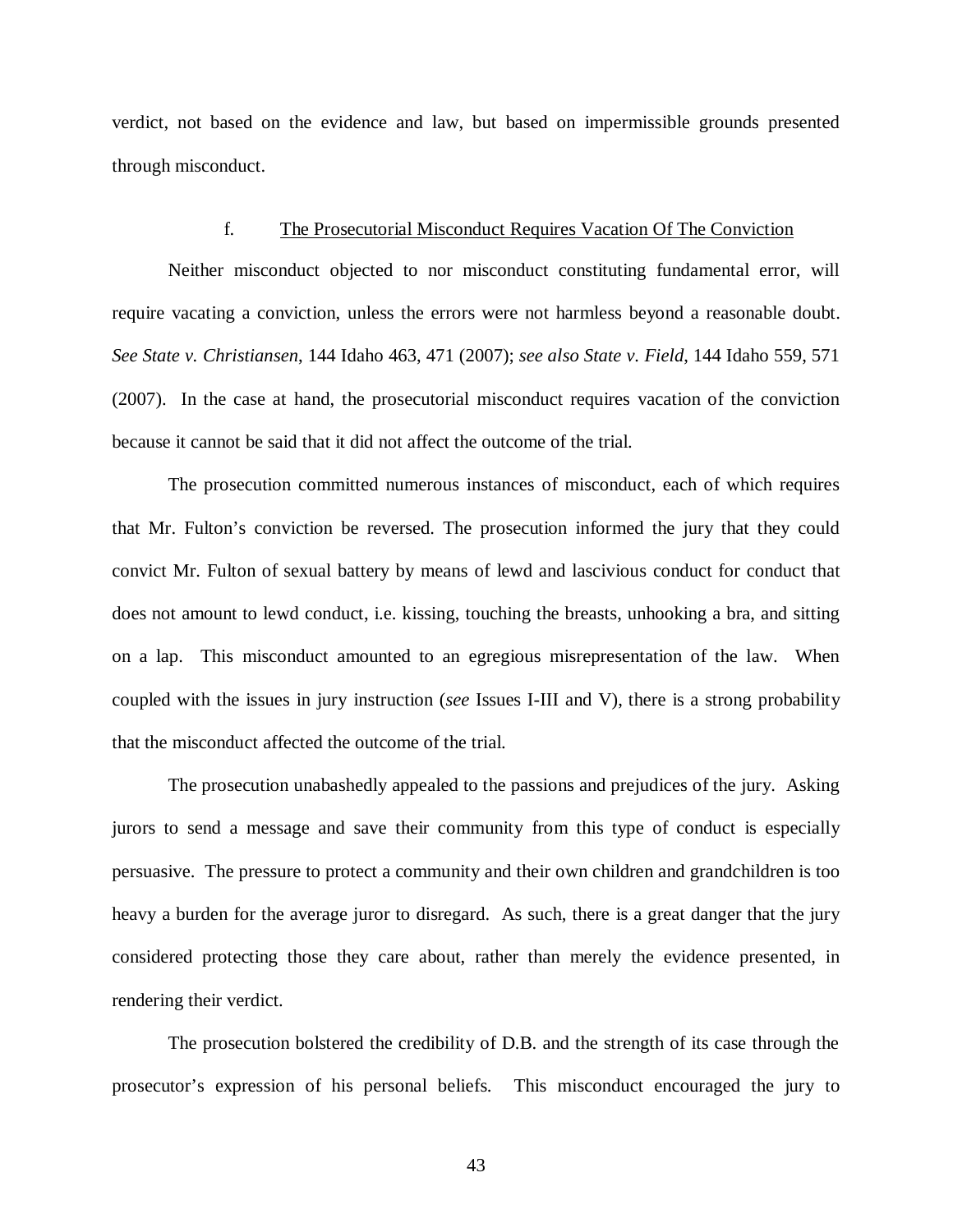disregard their exclusive role as the judges of credibility in favor of the prosecutor's beliefs. This is a case that largely hinges on credibility. Mr. Fulton was convicted for having contact with D.B. that amounted to lewd conduct.  $(R., p.80.)$  He admitted only to conduct that would not amount to lewd conduct, specifically denying the he had manual-genital contact. (Tr. Trial, p.136, Ls.24-25, p.139, Ls.10-20, p.140, Ls.5-15, p.141, Ls.9-13.) However, D.B. testified that Mr. Fulton had touched her genitals. (Tr. Trial, p.93, Ls.2-14, p.94, Ls.1-25, p.95, Ls.15-19.) There was no other evidence that the manual-genital conduct occurred. As such, determining who to believe in this he-said, she-said case was the jury's most vital decision. The prosecutor's repeated comments that he, a representative of the State of Idaho, believed in the case and the victim likely affected the outcome of the trial.

Similarly, the prosecution's disparaging of defense counsel likely had a similar effect, due to its potential to undermine the jury's ability to make clear credibility determinations.

Therefore, the prosecutorial misconduct could have influenced the way the jury considered the evidence, made credibility determinations, and rendered their verdict. This Court should find that the misconduct denied Mr. Fulton of his right to a fair trial because it cannot say beyond a reasonable doubt that misconduct did not contribute to the verdict. In reviewing the trial as a whole, the prosecutor's improper comments, constituting misconduct, likely influenced the jury. As such, this Court must vacate the conviction.

# 2. Misconduct For Which There Was An Objection: The Prosecution Committed Misconduct By Appealing To The Passions And Prejudices Of The Jury

During closing argument, defense counsel objected to the prosecution's inappropriate argument: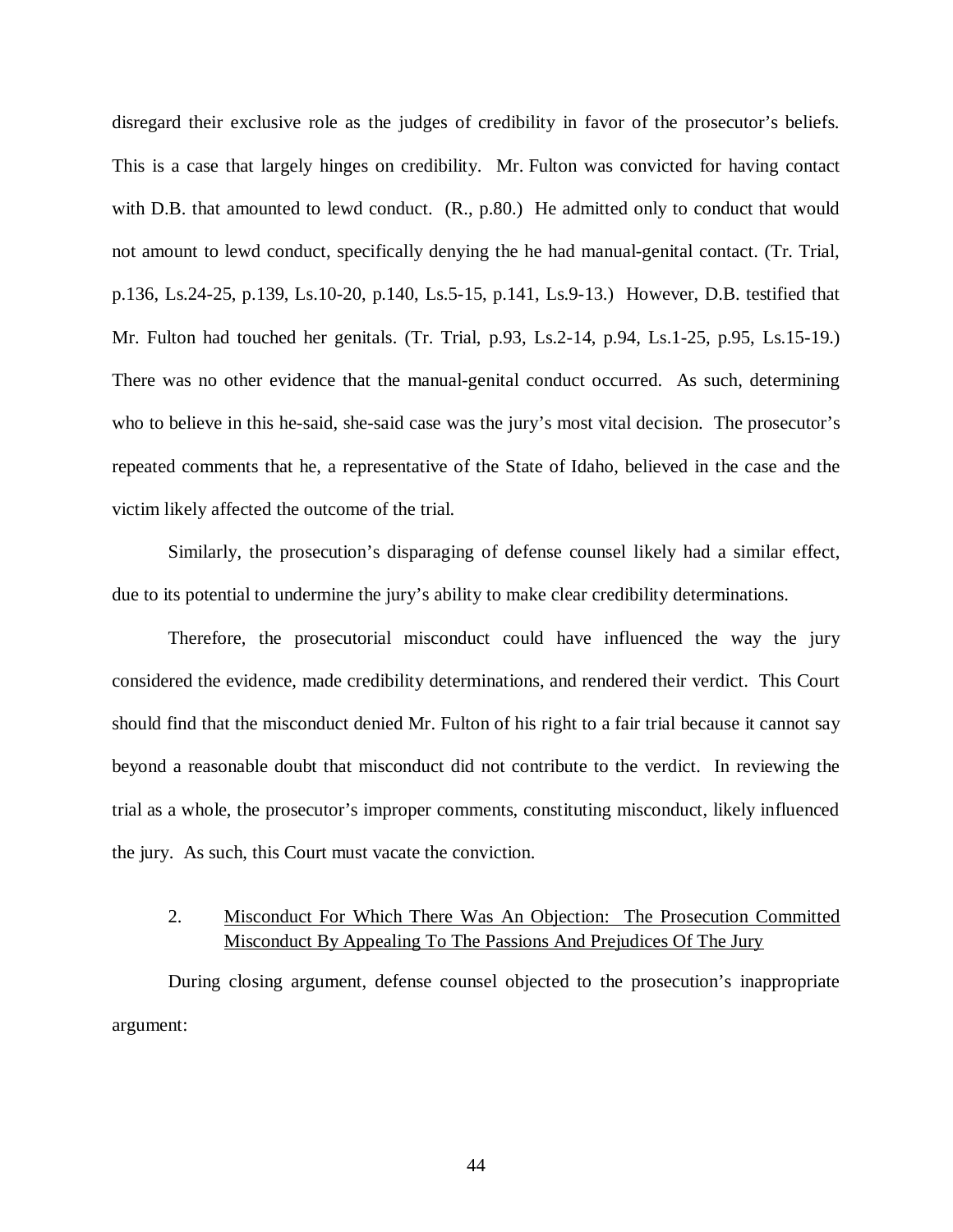And in this case the defendant takes the stand and says, "I did this and this and this." But what's he trying to do to you? He's trying to gain your confidence. He's grooming you.

MR. BARTHOLICK: Objection. I guess I'm going to object to that statement. It's overly prejudicial.

THE COURT: Overruled. It's just argument.

(Tr. Addenda, p.85, L.17 – p.86, L.1.)

In addition to the earlier alleged prosecutorial misconduct, the prosecutor also appealed to the passions and prejudices of the jury when he referred to Mr. Fulton's testimony as an attempt to groom the jury. The jury heard earlier testimony from Detective Tower about grooming in the context of child sexual abuse. (Tr. Trial,  $p.72$ , L.1 –  $p.74$ , L.12.) As such, it is clear the jury would have understood the prosecutor's reference. Appeals to emotion, passion or prejudice of the jury through use of inflammatory tactics are impermissible. *Raudebaugh*, 124 Idaho at 769; *Smith*, 117 Idaho at 898; *LaMere*, 103 Idaho at 844; *State v. Griffiths*, 101 Idaho 163, 168 (1980); *Phillips*, 144 Idaho at 87.

In this instance, the district court did not provide any curative instruction to the jury and, therefore, the error was not remedied. Because this instance of prosecutorial misconduct was objected to, the State has the burden of proving the error is harmless. *Perry*, 150 Idaho at 222. Mr. Fulton asserts the State will not be able to meet this burden.

3. Even If The Above Errors Are Harmless, The Accumulation Of The Prosecutorial Misconduct Amounts To Cumulative Error

Mr. Fulton asserts that the prosecutorial misconduct errors which occurred throughout his closing were not individually harmless. However, assuming arguendo that this Court finds that they were, the accumulation of the errors and irregularities that took place negated his right to a fair trial and, thus, mandate reversal and a new trial. Mr. Fulton asserts that if this Court finds

45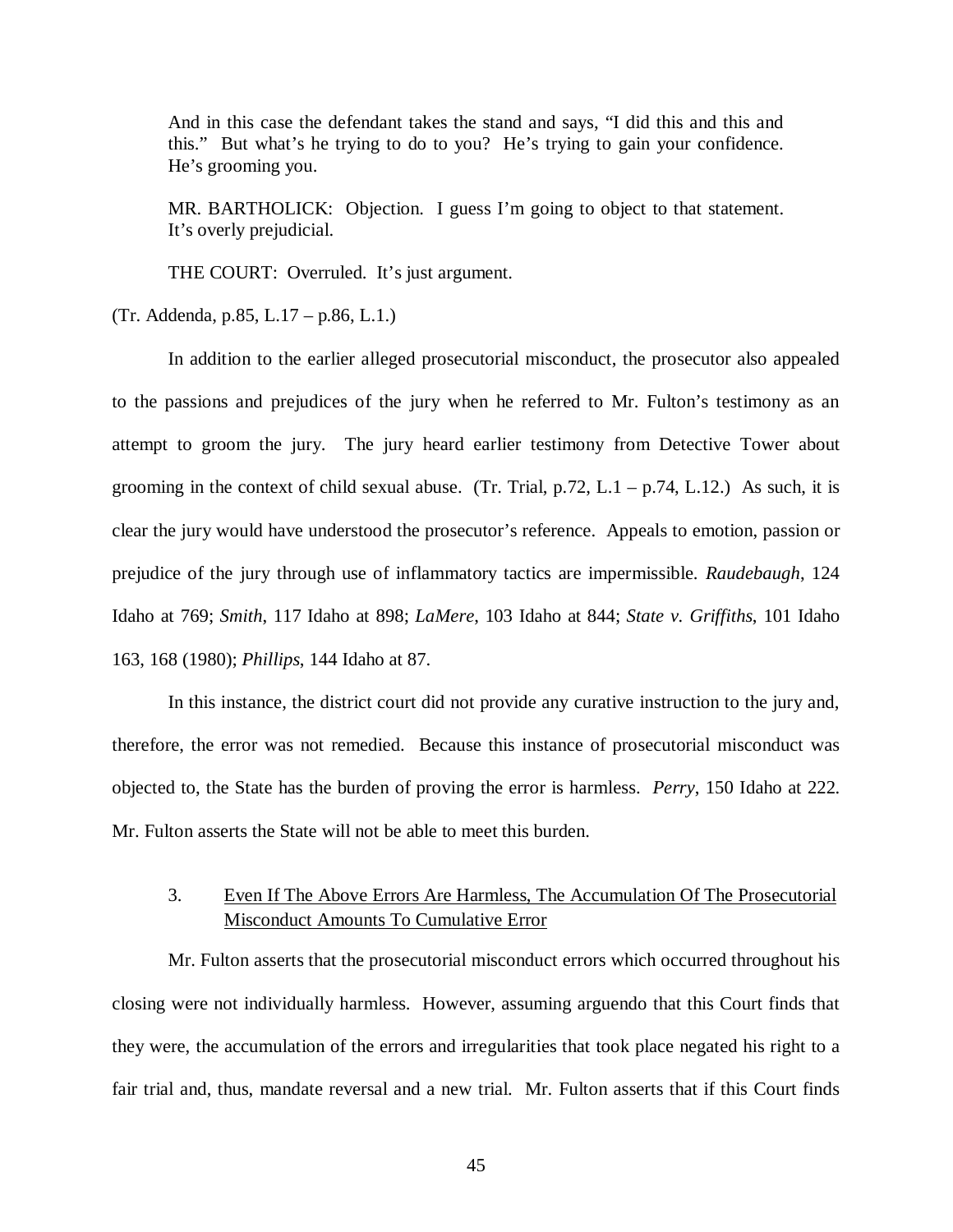that more than one of the asserted, unpreserved, instances of prosecutorial misconduct is found to be fundamental error, that these errors, along with the preserved error, can then be reviewed for cumulative error for the purposes of determining if the prosecutor was engaging in a pattern of misbehavior. *State v. Ellington*, 151 Idaho 53, 70-71 (2011). Recently, the Idaho Supreme Court noted that when ruling on a motion for mistrial brought after an instance of alleged prosecutorial misconduct, the district court should not limit its view of the misconduct to the specific isolated incident, but should also take into consideration whether or not the prosecutor is engaging in a pattern of misbehavior. *Id*. "Under the doctrine of cumulative error, a series of errors, harmless in and of themselves, may in the aggregate show the absence of a fair trial. However, a necessary predicate to the application of the doctrine is a finding of more than one error." *Perry*, 150 Idaho at 230.

 "Society wins not only when the guilty are convicted but when criminal trials are fair; our system of the administration of justice suffers when any accused is treated unfairly." *Brady v. Maryland*, 3 U.S. 83, 87 (1963). In *State v. Wilbanks*, 95 Idaho 346 (1973), the Idaho Supreme Court, when reviewing a claim of prosecutorial misconduct, quoted the language of the United States Supreme Court which found:

'The United States Attorney is the representative not of an ordinary party to a controversy, but of a sovereignty whose obligation to govern impartially is as compelling as its obligation to govern at all; and **whose interest, therefore, in a criminal prosecution is not that it shall win a case, but that justice shall be done**. As such, he is in a peculiar and very definite sense the servant of the law, the twofold aim of which is that guilt shall not escape or innocence suffer. He may prosecute with earnestness and vigor-indeed, he should do so. **But, while he may strike hard blows, he is not at liberty to strike foul ones. It is as much his duty to refrain from improper methods calculated to produce a wrongful conviction as it is to use every legitimate means to bring about a just one**.'

*Id*. at 353-354 (quoting *Berger v. United States*, 295 U.S. 78, 88 (1935) (emphasis added)).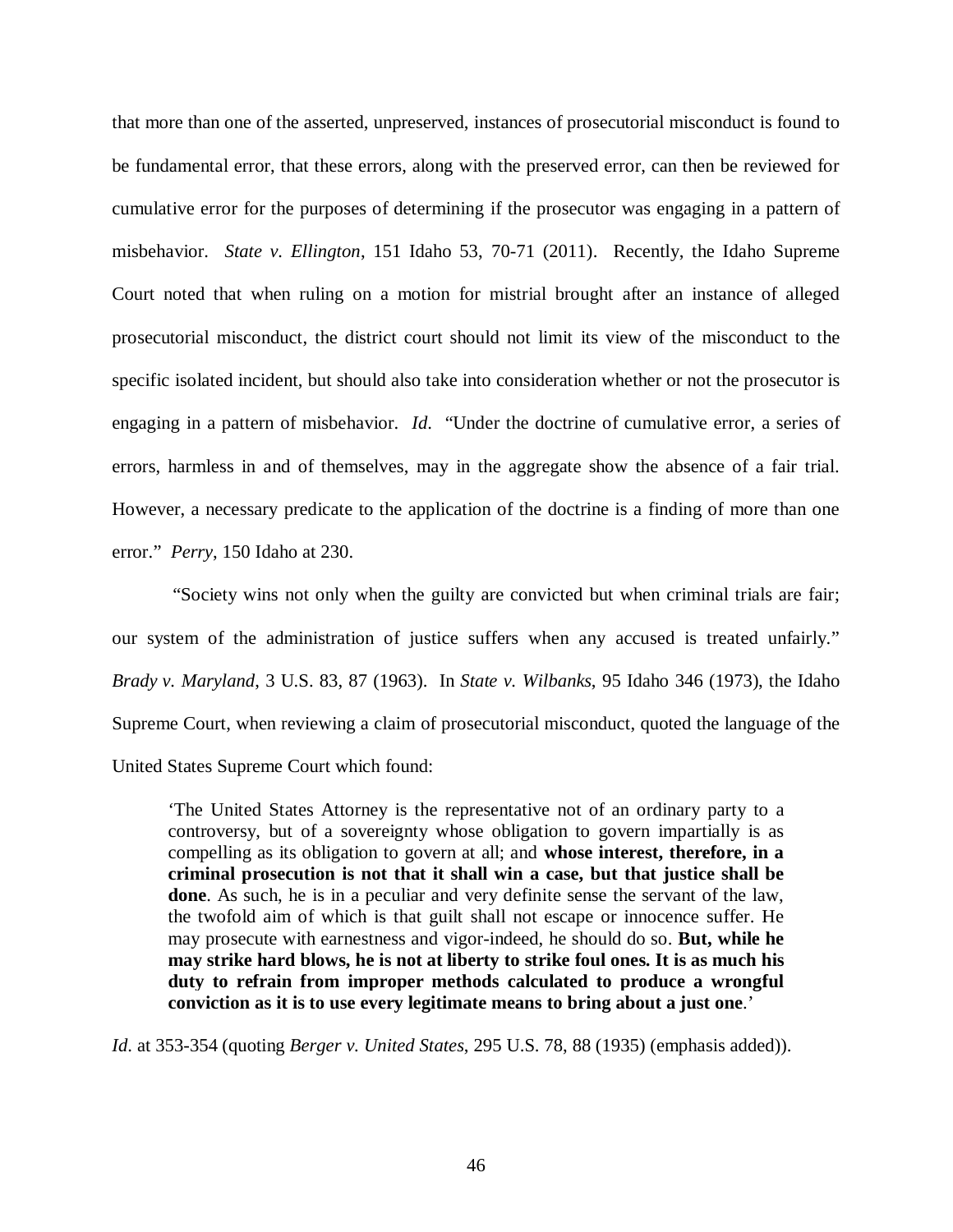Mr. Fulton asserts that given the multiple instances of prosecutorial misconduct, it is likely that even if each of the instances individually did not amount to reversible error, the accumulation of the misconduct influenced the jury and deprived Mr. Fulton of a fair trial.

V.

### The District Court Violated Mr. Fulton's Right To Due Process Of Law By Incorrectly Defining Lewd And Lascivious Conduct In Response To A Jury Question

### A. Introduction

Mr. Fulton asserts that the district court violated his right to due process of law by incorrectly instructing the jury, in response to a jury question, that "[l]ascivious means wanton, lewd, lustful, licentious, libidinous, salacious. Lewd means licentious, lecherous, dissolute, sensual, debauched, impure, obscene, salacious, pornographic." (Tr. Trial, p.167, L.18 – p.168, L.2.) Because the statute defines the specific acts that constitute lewd conduct, and because other sexual contact that does not amount to lewd conduct could be included under the district court's definition, the district court's response was erroneous. The jury had heard testimony that Mr. Fulton had kissed D.B. and touched her breasts and the prosecution had argued that the jury could find Mr. Fulton guilty of sexual battery amounting to lewd conduct for these actions. The law specifically disallows a conviction for sexual battery by lewd and lascivious conduct for this type of contact and, as such, Mr. Fulton's due process rights were violated. Mr. Fulton did not object to the district court's response to the jury question. However, he asserts that error amounts to a fundamental error and requires vacation of his conviction.

### B. Standard Of Review

The standard of review for not objected to instructional error was articulated in Section III(B) and is incorporated herein by reference.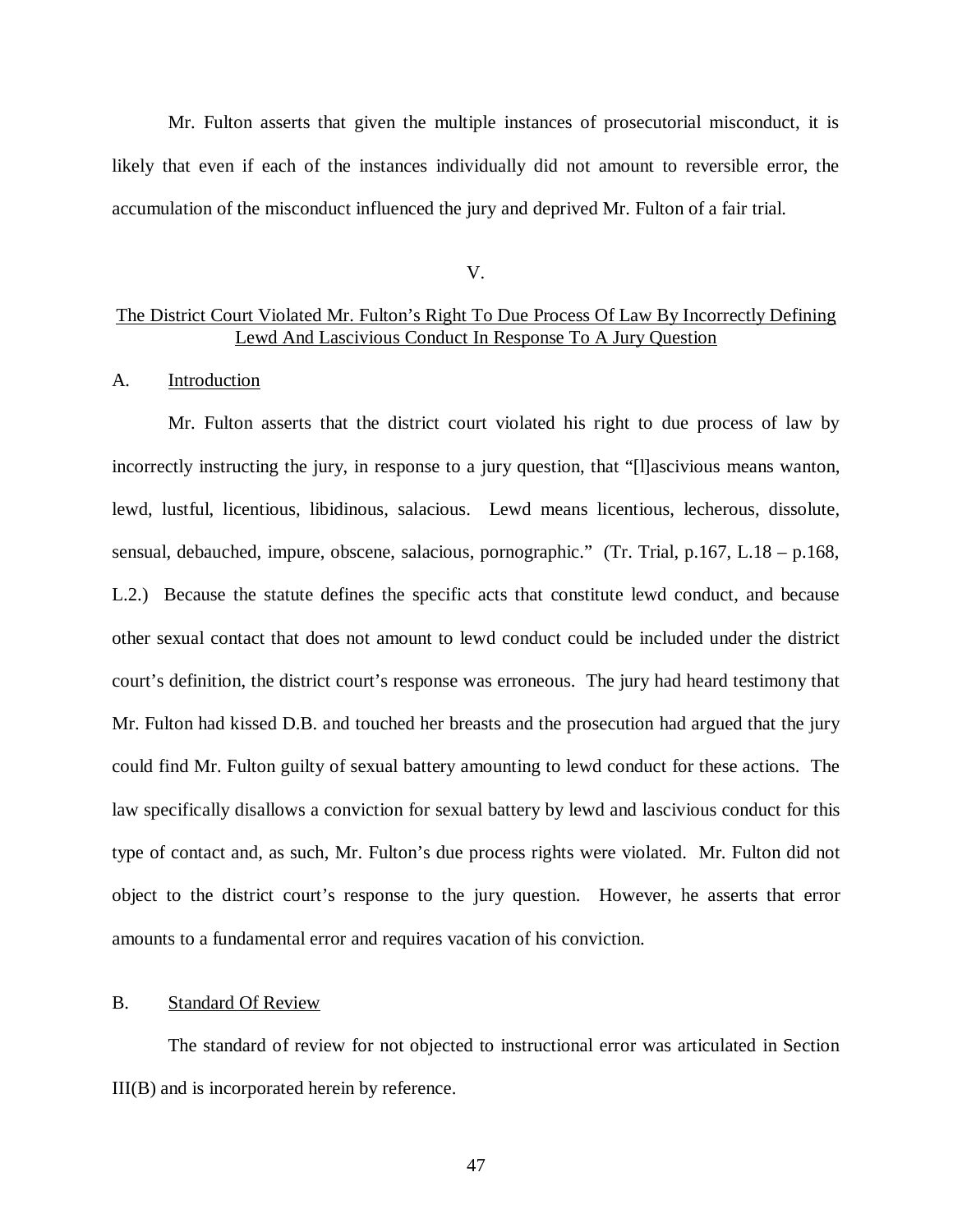C. The District Court Denied Mr. Fulton's Right To Due Process Of Law By Incorrectly Defining Lewd And Lascivious Conduct In Response To A Jury Question

In *State v. Crowe*, 135 Idaho 43 (Ct. App. 2000), the Idaho Court of Appeals held, "[t]he requirement that the State prove every element of a crime beyond a reasonable doubt is grounded in the constitutional guarantee of Due Process." *Id.* at 47 (citing *Jackson v. Virginia,* 443 U.S. 307, 316 (1979); *In re Winship,* 397 U.S. 358 (1970); *State v. McDougall,* 113 Idaho 900, 902 (Ct. App. 1988)). "A jury instruction that lightens the prosecution's burden of proof by omitting an element of the crime, creating a conclusive presumption as to an element, or shifting to the defendant the burden of persuasion on an essential element, is impermissible." *Id.* (citing *Mullaney v. Wilbur,* 421 U.S. 684, 95 (1975); *Morissette v. United States,* 342 U.S. 246 (1952); *State v. Buckley,* 131 Idaho 164 (1998); *State v. Williams*, 103 Idaho 635, 639 (Ct. App. 1982)).

During jury deliberation, the jury sent a question asking: "Can we get a definition of lewd and lascivious act? In Instruction No. 10, we see definitions for erotic fondling and explicit sexual conduct but no lewd and lascivious act." (Tr. Trial, p.167, Ls.13-17.) The district court, relying on *State v. Evans*, 73 Idaho 50 (1952), determined that it would provide the jury with the following answer: "Lascivious means wanton, lewd, lustful, licentious, libidinous, salacious. Lewd means licentious, lecherous, dissolute, sensual, debauched, impure, obscene, salacious, pornographic." (Tr. Trial, p.167, L.18 – p.168, L.2.)

"A trial court has the duty to properly instruct the jury on the law applicable to the case before it." *Weinstein v. Prudential Prop. & Cas. Ins. Co.*, 149 Idaho 299, 313 (2010). *State v. Pinkney*, 115 Idaho 1152, 1154 (Ct. App. 1989), discusses the district court's duties when responding to jurors' questions:

 In general, it is within the trial court's discretion to determine whether, and the manner in which, to respond to a question posed by the jury during deliberations. I.C.R. 30(b). *See also Dawson v. Olson,* 97 Idaho 274, 543 P.2d 499 (1975). This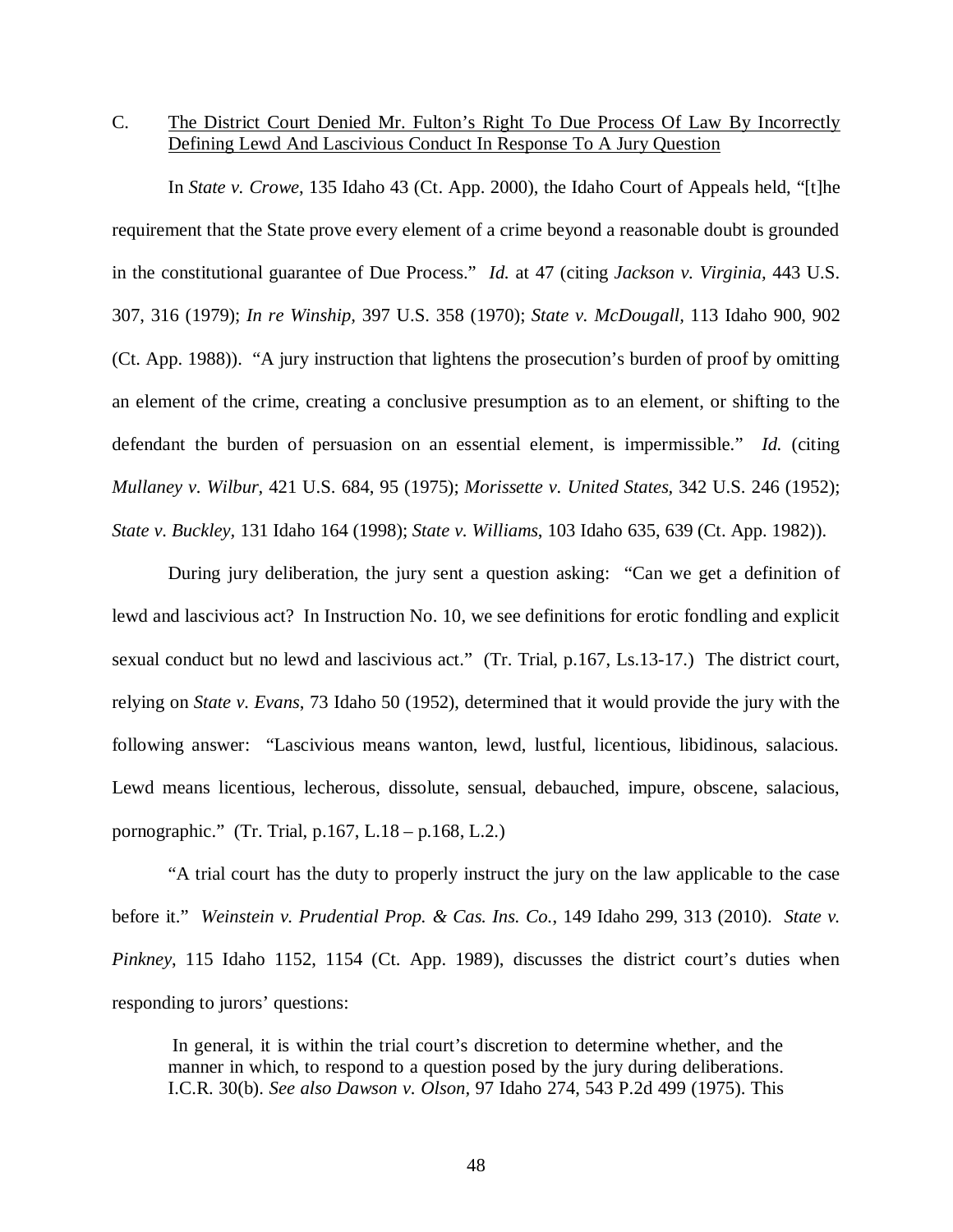grant of discretion is premised on the assumption that the instructions as given are clear, direct and proper statements of the law. *Dawson v. Olson, supra.* Consequently, if a jury expresses doubt or confusion on a point of law correctly and adequately covered in a given instruction, the trial court in its discretion may explain the given instruction or further instruct the jury but it is under no duty to do so. However, if a jury makes explicit its difficulties with a point of law pertinent to the case, thereby revealing a defect, ambiguity or gap in the instructions, then the trial court has the duty to give such additional instructions on the law as are reasonably necessary to alleviate the jury's doubt or confusion. *Dawson v. Olson, supra. See also* I.C. §§ 19–2132(a) and 19–2204 (trial court must instruct the jurors on all matters of law necessary for their information).

*Id.* The instructions to the jury must match the allegation in the charging document as to the means by which a defendant is alleged to have committed the crime charged. *State v. Hooper,* 145 Idaho 139, 147 (2007). If they do not, there can be a fatal variance between the jury instructions and the charging document. *State v. Folk*, 151 Idaho 327, 342 (2011). Additionally, the jury instructions must not permit the defendant to be convicted of conduct that does not constitute the type of crime charged. *Id.*

In this case, Mr. Fulton was charged with sexual battery by having lewd conduct, specifically by committing manual-genital contact upon D.B. (R., pp.44-45.) The jury's question demonstrates that they did not understand what acts could constitute lewd and lascivious conduct. Instead of simply informing the jury that, in this case, lewd and lascivious conduct could only be manual-genital contact, the district court provided an erroneous, extremely out-of-date definition of the terms lewd and lascivious. The district court relied on a definition of the terms lewd and lascivious from *State v. Evans*, 73 Idaho 50 (1952). This case relied upon the old Idaho Code § 18-6607, amended, to the current form Idaho Code § 18-1508, in 1984.

Prior to 1984, the statute provided:

Any person who shall willfully and lewdly commit any lewd or lascivious act or acts upon or with the body or any part or member thereof of a minor or child under the age of sixteen years, with the intent of arousing, appealing to, or gratifying the lust or passions or sexual desires of such person or of such minor or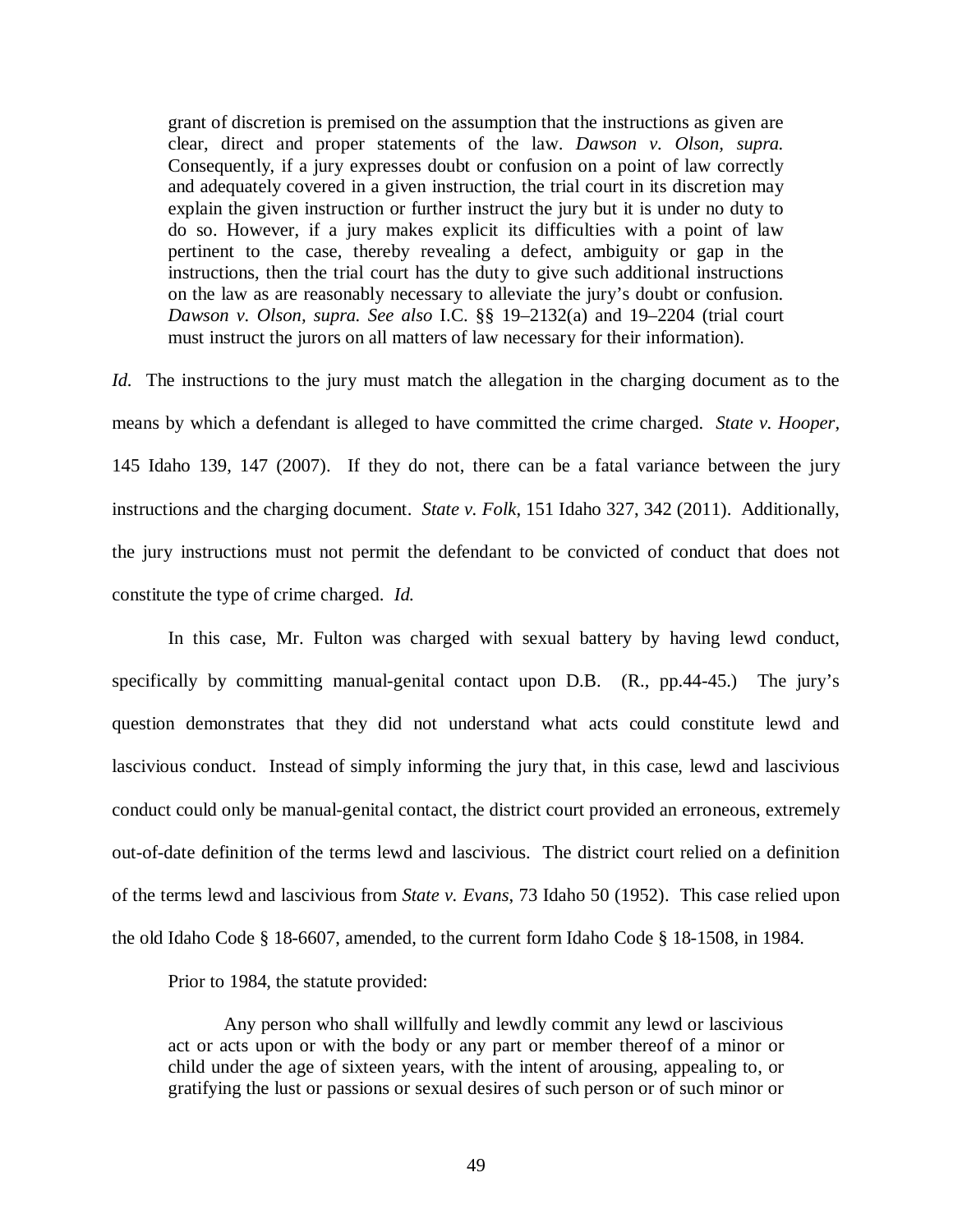child, shall be guilty of a felony and shall be imprisoned in the state prison for a term of not more than life.

*Folk,* 151 Idaho at 341 (quoting Ch. 1 § 1, 1973 Idaho Sess. Laws 1, 1.) At that time, the words lewd and lascivious were thought to be words in common use and a dictionary definition was thought to make the meaning clear. *Evans,* 73 Idaho at 56-57; *State v. Herr,* 97 Idaho 783, 787 (1976).

On July 20, 1983, a federal district judge issued his opinion in *Schwartzmiller v. Gardner*, 567 F.Supp. 1371 (1983), in which he held unconstitutionally vague the wording of Idaho Code § 18–6607, the former lewd conduct statute, because the terms lewd and lascivious were vague and suggested that the statute be amended to identify the specific conduct prohibited. *Id.* at 1376 -1379. The Idaho legislature took the judge's suggestion and amended the statute. From 1984 on, lewd conduct has specifically identified several types of sexual contact, including genital-genital contact, oral-genital contact, anal-genital contact, oral-anal contact, manual-anal contact, or manual-genital contact. [I.C. § 18-1508.](http://web2.westlaw.com/find/default.wl?tf=-1&rs=WLW9.04&ifm=NotSet&fn=_top&sv=Split&docname=IDSTS18-1508&tc=-1&pbc=9475A505&ordoc=2014266267&findtype=L&db=1000007&vr=2.0&rp=%2ffind%2fdefault.wl&mt=39) In *State v. Kavajecz,* 139 Idaho 482 (2003), the Idaho Supreme Court addressed whether touching or kissing the chest of a prepubescent girl constituted lewd conduct. The Court held that it did not because the type of conduct included in the phrase "including but not limited to" must be the conduct of a like or similar class or character to the types of conduct specifically listed. *Id.* at 486–87.

As such, the 1950's dictionary definitions, provided by the district court, for the terms "lewd" and "lascivious" were erroneous. Much like the federal district court found, in 1983, the definitions provided by the district court were vague and provided the jury with an opportunity to find that conduct other than the charged manual-genital could amount to lewd conduct for the purposes of sexual battery. This instruction provided for yet another fatal variance in Mr. Fulton's case.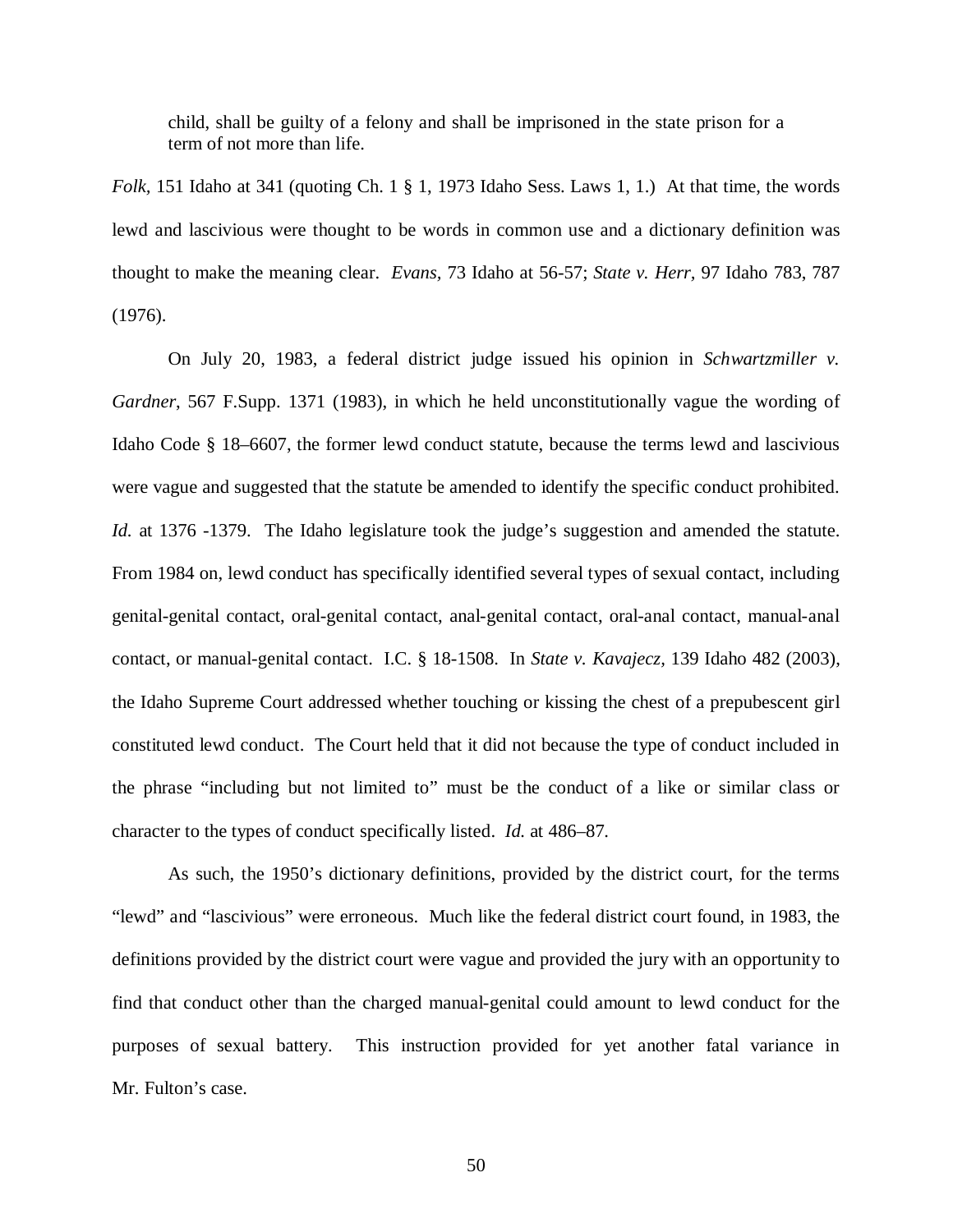#### 1. The Error Was Fundamental

Mr. Fulton meets all three of the prongs of the test articulated in *State v. Perry*, 150 Idaho 209, 226 (2010).

First, the alleged error is a violation of Mr. Fulton's right to due process. Mr. Fulton's arguments in support of this assertion can be found in Section C above and additional support is located in Sections I(D), II(D), and III(D) and incorporated herein by reference.

Second, the error is clear and obvious from the record. The district court's response to the jury question is in the record. Further, there is no indication in the record that Mr. Fulton was trying to sandbag the court. There is no evidence that the failure to object to the instructions was a strategic decision. Mr. Fulton gained absolutely no strategic advantage by allowing a responsive instruction that mislead the jury to believe they could convict him of sexual battery by lewd conduct for any conduct that was "wanton, lewd, lustful, licentious, libidinous, salacious, licentious, lecherous, dissolute, sensual, debauched, impure, obscene, salacious, or pornographic," instead of the charged manual-genital conduct. Clearly, it would not be a reasonable strategic decision to allow Mr. Fulton to be convicted of conduct that does not constitute the crime charged simply for the sake of a potential appellate reversal.

Third, because Mr. Fulton did not object to the instructions during trial, he bears "the burden of proving there is a reasonable possibility that the error[s] affected the outcome of the trial." *Perry*, 150 Idaho at 226. Mr. Fulton asserts that there is a reasonable possibility that the instructional errors in this case affected the outcome of his trial.

As noted above, heard evidence that Mr. Fulton had kissed D.B., touched her breasts, and unhooked her bra (Tr. Trial, p.136, Ls.24-25, p.139, Ls.10-20.) The jury had been instructed that the State must prove, "the defendant Israel Fulton committed an act of manual-genital contact, *or*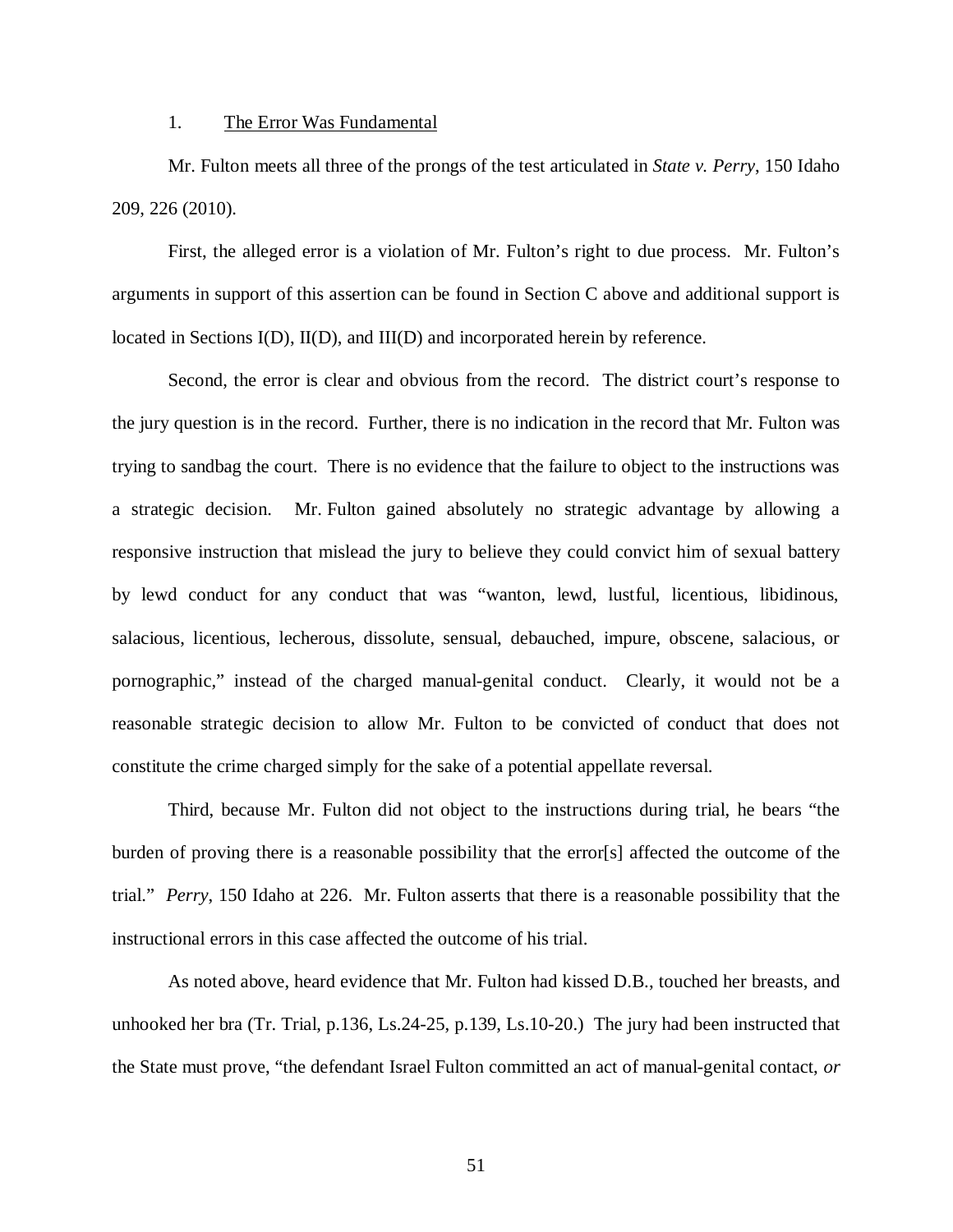any other lewd or lascivious act upon or with the body of D.B."<sup>[9](#page-61-0)</sup> (Jury Instruction No.7; Tr. Addenda, p.66, Ls.9-12 (emphasis added).) Or, that the State must prove that Mr. Fulton had violated a statute by "(a) Commit[ing] any lewd or lascivious act of acts upon or with the body or any part or any member thereof of such minor child including, *but not limited to, genital-genital contact, oral-genital contact, anal-genital contact, oral-anal contact, manual-anal contact or* manual-genital contact, whether between persons of the same or opposite sex, or *who shall involve such minor child in any act of explicit sexual conduct.*" (Jury Instruction No. 4; Tr. Addenda, p.62, L.18 – p.64, L.14 (emphasis added).) Mr. Fulton has asserted that each of these instructions created a fatal variance. *See* Issues I and II. Additionally, the prosecuting attorney had told the jury that "You can find the other acts that he committed, even without deciding the genital issue – that it was lewd and lascivious: sitting on his lap, fondling her breast, taking her bra off, kissing her." (Tr. Addenda, p.77, Ls.21-25.) Based on the testimony presented, the erroneous instructions, and the prosecutorial misconduct, there was already a great danger that the jury may have convicted on an improper theory. After all, if the jury believed that manual-genital contact had occurred, there would be no need for their question; what manual-genital contact required was actually clear from the instructions.

Mr. Fulton asserts that there is a reasonable probability that the jury reached its verdict on an improper theory and that district court's instruction in response to the jury question contributed to the jury's finding. Additional argument's in support of this assertion can be found in Sections I(D), II(D), and III(D), and are incorporated herein by reference.

<span id="page-61-0"></span><sup>&</sup>lt;sup>9</sup> Mr. Fulton raises two separate variance claims. In Issue I, he asserts there was a variance between the elements instruction and the Prosecuting Attorney's Information. In Issue II, he asserts there was a variance between the statutory instruction and the Prosecuting Attorney's Information.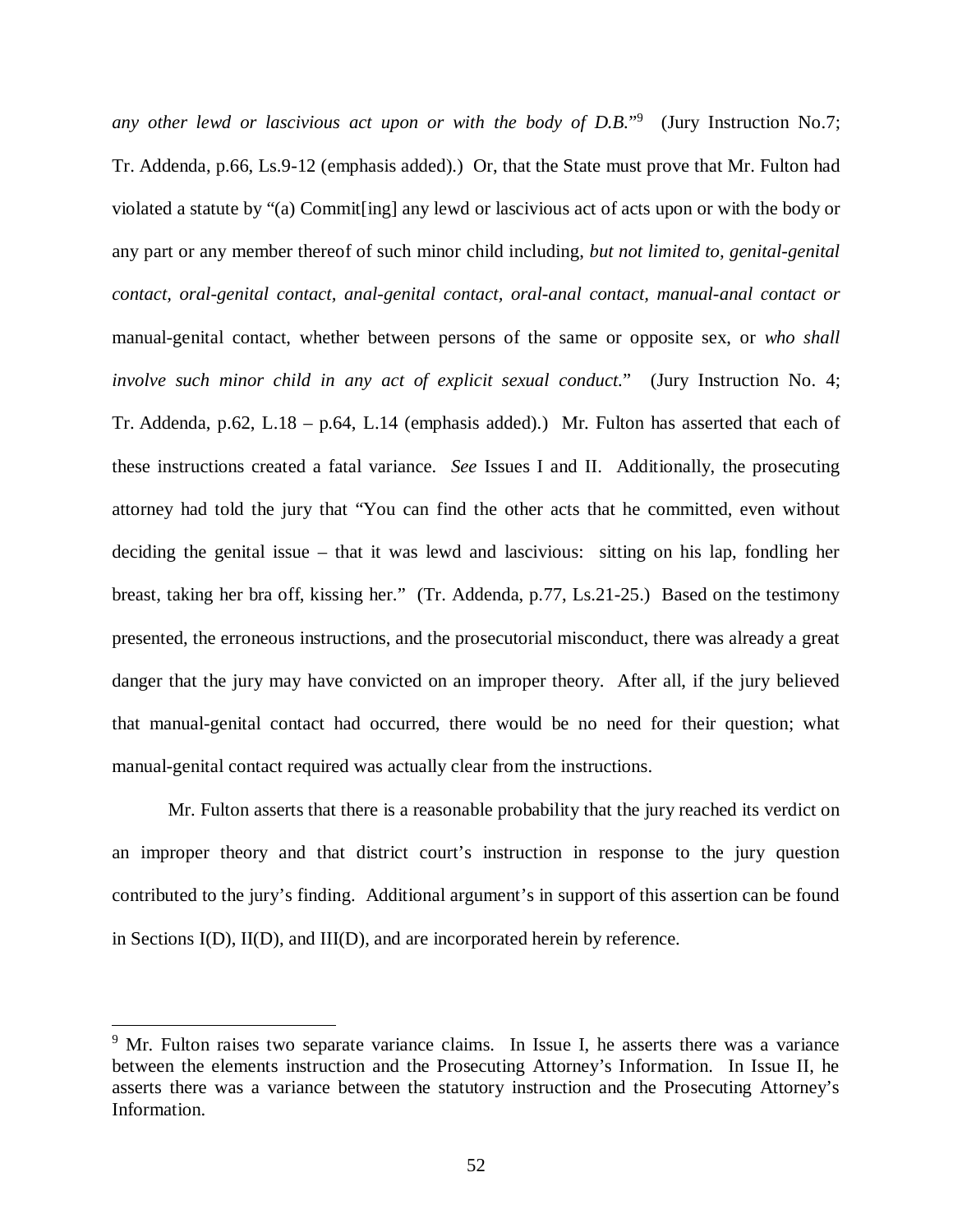Because the erroneous jury instruction violated Mr. Fulton's right to due process, and because he meets all three prongs of Idaho's fundamental error test, Mr. Fulton's conviction must be vacated.

VI.

## Mr. Fulton's Right To Due Process Of Law Was Violated When The Jury Was Allowed To Return A Verdict For A Crime With Which He Had Not Been Charged And When The District Court Entered A Judgment Of Conviction For A Crime With Which He Had Not Been Convicted

### A. Introduction

Mr. Fulton asserts that he was denied due process of law when the jury returned a verdict of guilty for "Sexual Abuse of a Child Amounting to Lewd and Lascivious Conduct," a crime with which he had not been charged and, again, when the district court entered a Judgment of Conviction for the crime of "Sexual Battery of a Minor Child Sixteen or Seventeen Years of Age, a violation of Idaho Code Section 18-1508A(1)(a)," a crime for which he had not been convicted.

### B. Standard Of Review

Because Mr. Fulton's claim is grounded in constitutional principles, it involves questions of law over which this Court exercises free review. *City of Boise v. Frazier*, 143 Idaho 1, 2 (2006). Mr. Fulton did not object to the improper jury verdict or the improper conviction. As such, he must establish that the errors are reviewable as "fundamental error." *State v. Perry*, 150 Idaho 209, 222 (2010). Pursuant to *Perry*, in order to prove an error is fundamental a defendant must demonstrate that: 1) one or more of his unwaived constitutional rights were violated; 2) there was a clear and obvious error without the need for additional information not contained in the appellate record; and 3) the error affected the defendant's substantial rights,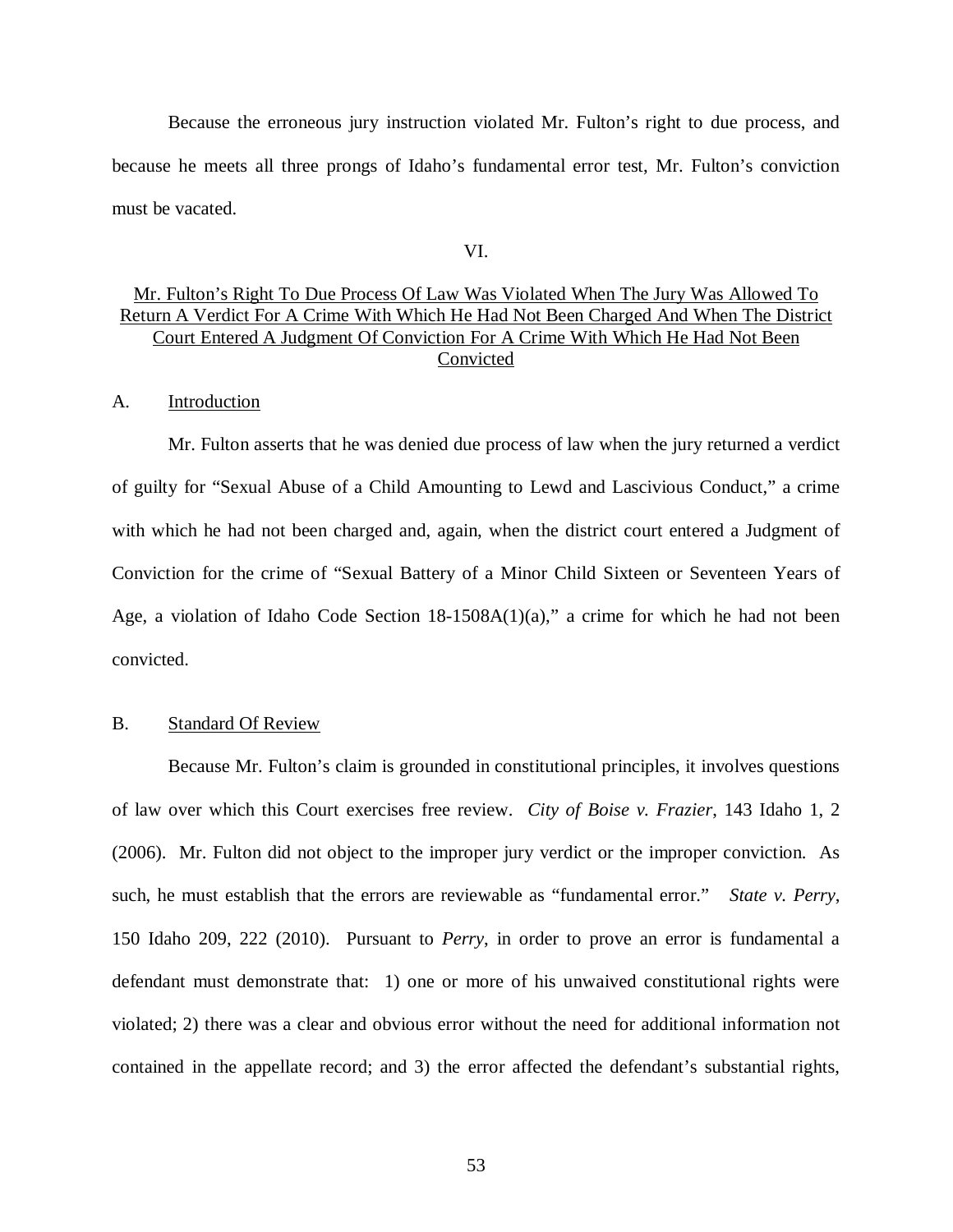meaning that there is a reasonable probability that the error affected the outcome of the trial proceedings. *Id*. at 226.

# C. Mr. Fulton's Right To Due Process Of Law Was Violated When The Jury Was Allowed To Return A Verdict For A Crime With Which He Had Not Been Charged And When The District Court Entered A Judgment Of Conviction For A Crime With Which He Had Not Been Convicted

"[I]t [is] the duty of the Government to establish . . . guilt beyond a reasonable doubt. This notion-basic in our law and rightly one of the boasts of a free society-is a requirement and a safeguard of due process of law in the historic, procedural content of 'due process.'" *Leland v. Oregon,* 343 U.S. 790, 802-803 (1952) (Frankfurter, J., dissenting). The Fifth Amendment to the United States Constitution states that, "[n]o person shall be . . . deprived of life, liberty, or property, without due process of law . . . ." U.S. CONST. amend. V. Similarly, the Fourteenth Amendment states, "[n]o state shall…deprive any person of life, liberty, or property, without due process of law . . . ." U.S. CONST. amend. XIV. Additionally, the Idaho Constitution also guarantees that, "[n]o person shall be…deprived of life, liberty or property without due process of law." ID. CONST. art. I, §13. Due process requires criminal trials to be fundamentally fair. *Schwartzmiller v. Winters,* 99 Idaho 18, 19 (1978). "[T]he Due Process Clause protects the accused against conviction except upon proof beyond a reasonable doubt of every fact necessary to constitute the crime with which he is charged." *In re Winship*, 397 U.S. 358, 361–64 (1970).

In the case at hand, the Information specifically charged Mr. Fulton with Sexual Battery as follows:

# SEXUAL BATTERY OF A MINOR CHILD SIXTEEN OR SEVENTEEN YEARS OF AGE Idaho Code § 18-1508A(3) (Life/\$50,000 Fine; or both)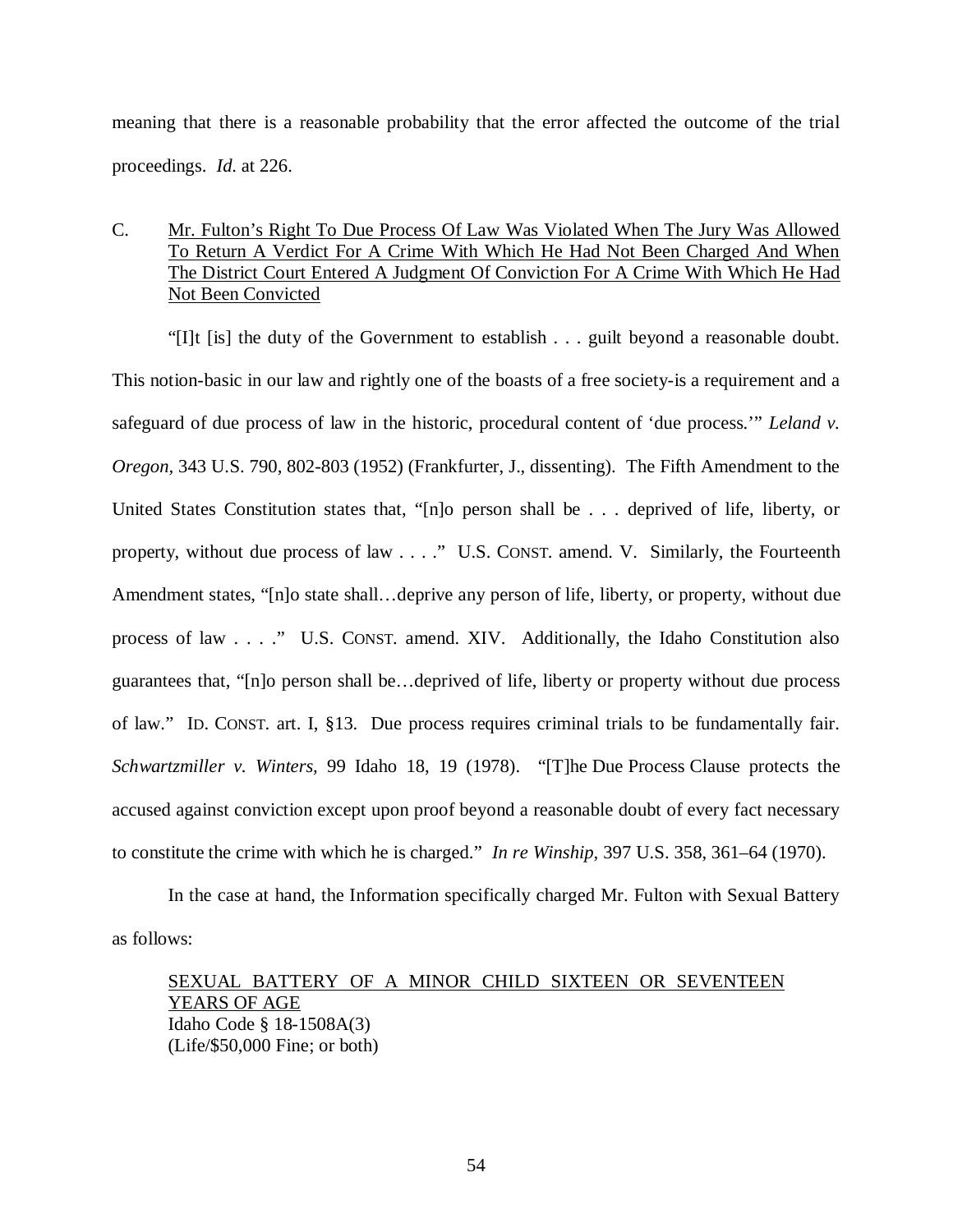Said defendant, between July 31 and August 2, 2015, at Rigby, Jefferson County, Idaho, did commit sexual battery by having Lewd and/or Lascivious contact with and/or upon the body of a minor, D.B., a child sixteen or seventeen years of age, to-wit: sixteen years old, by manual-genital contact.

(R., p.44.) However, the jury returned a verdict form that found Mr. Fulton guilty of "Sexual Abuse of a Child Amounting to Lewd and Lascivious Conduct."<sup>[10](#page-64-0)</sup>  $(R., p.80.)$  The verdict was read in open court and confirmed by the jury:

THE CLERK: State of Idaho, plaintiff, versus, Israel Fulton, defendant. We, the jury, for our verdict, unanimously answer the question submitted to us as follows: Question No. 1. Is Israel Fulton guilty or not guilty of *sexual abuse of a child*, amounting to lewd and lascivious conduct? Guilty. . . . Dated the  $30<sup>th</sup>$  day of June 2016. Presiding officer, Karen Cawley.

THE COURT: So, ladies and gentleman of the jury, is this your verdict?

## UNIDENTIFIED JURORS: Yes.

(Tr. Trial, p.170, L.12 – p.171, L.1 (emphasis added).) Following the sentencing hearing, the district court entered a Judgment of Conviction for the crime of "Sexual Battery of a Minor Child Sixteen or Seventeen Years of Age, a violation of Idaho Code Section 18-1508A(1)(a)." (R., pp.107-108.) As such, Mr. Fulton was charged with sexual battery of a minor child sixteen or seventeen years of age; convicted of sexual abuse of a child, amounting to lewd and lascivious conduct; and sentenced for the original charge. It is undeniable that both being convicted of a crime for which one has not been charged with and punished for a crime for which one has not been found guilty is amounts to a serious due process violation.

<span id="page-64-0"></span> $10$  Sexual abuse of a child amounting to lewd and lascivious conduct is not actually a cognizable crime in the State of Idaho. I.C. § 18-1506 codifies sexual abuse of a child under the age of sixteen years. However, it specifically notes that the sexual contact must not amount to lewd conduct. I.C. § 18-1506(1)(b).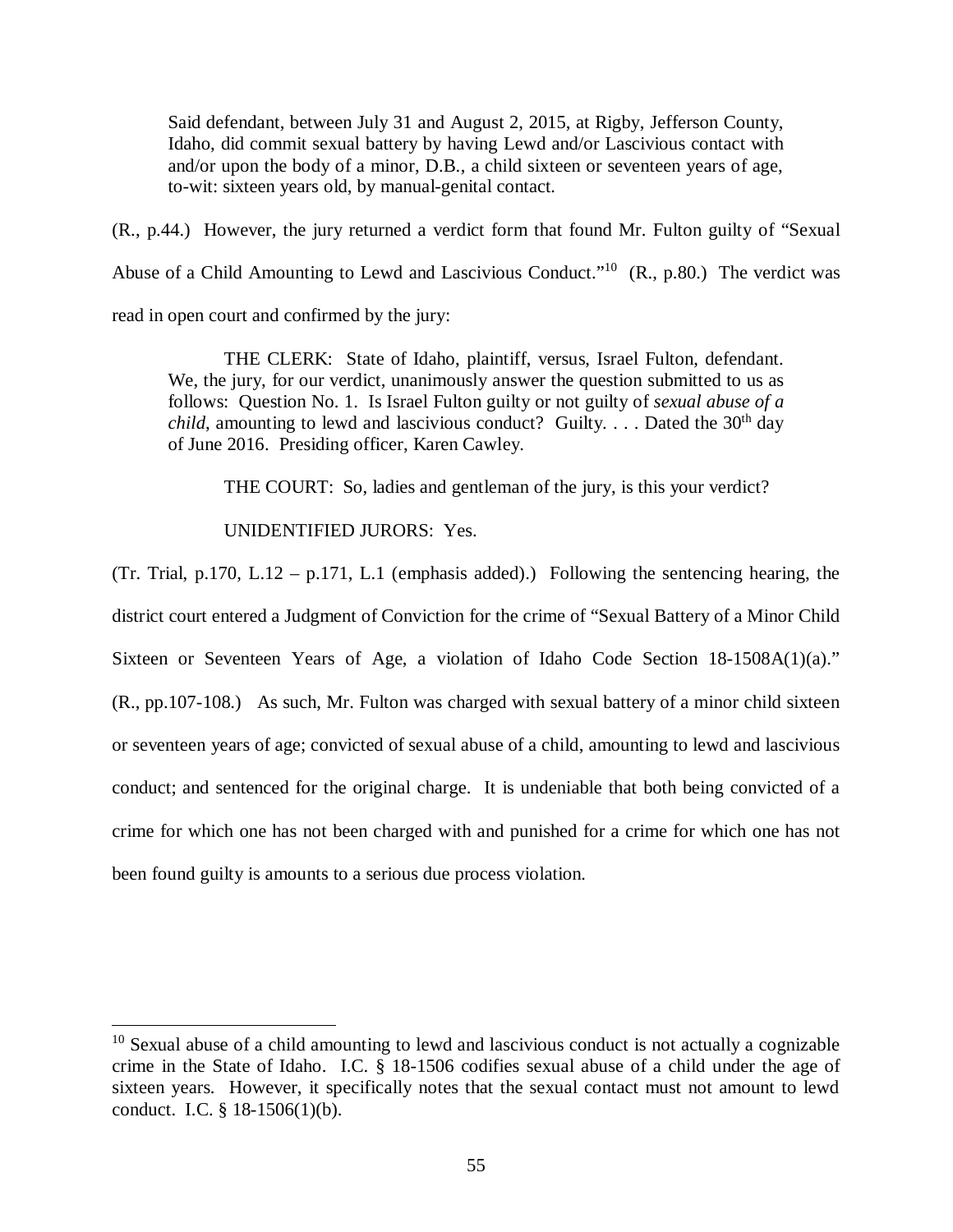### D. The Error Is Fundamental

Mr. Fulton meets all of the prong of the *Perry* test and the issue is reviewable as fundamental error. First, as discussed in section C, the alleged error is a violation of Mr. Fulton's right to due process. Thus, the error implicates one of Mr. Fulton's unwaived constitutional rights.

Second, the error is clear and obvious from the record. The record contains the Prosecuting Attorney's Information charging the crime of sexual battery of a minor child sixteen or seventeen years of age (R., pp.44-45), the verdict from showing a conviction for sexual abuse of a child amounting to lewd and lascivious conduct (R., pp.80-81), and the Judgment of Conviction for the crime of sexual battery of a minor child sixteen or seventeen years of age (R., pp.107-108), so there is no need for additional information outside the record. Further, there is no indication in the record that Mr. Fulton knew more about the law than the trial court or the State nor any indication that he was trying to sandbag the court. There is no evidence that the failure to object to the erroneous jury verdict or the erroneous Judgment of Conviction was a strategic decision. Clearly, it would not be a reasonable strategic decision to allow Mr. Fulton to be convicted of an offense for which he was not charged or to allow the district court to punish him for an offense for which he had not been convicted simply for the sake of a potential appellate reversal.

Third, there is a reasonable possibility that the error affected Mr. Fulton's substantial rights. While it may be argued that error was simply a typo in the verdict form, there is a reasonable possibility that the jury verdict accurately reflects their unanimous decision. As was discussed in Issue III, the jury instructions were misleading and replete with error. It is possible

56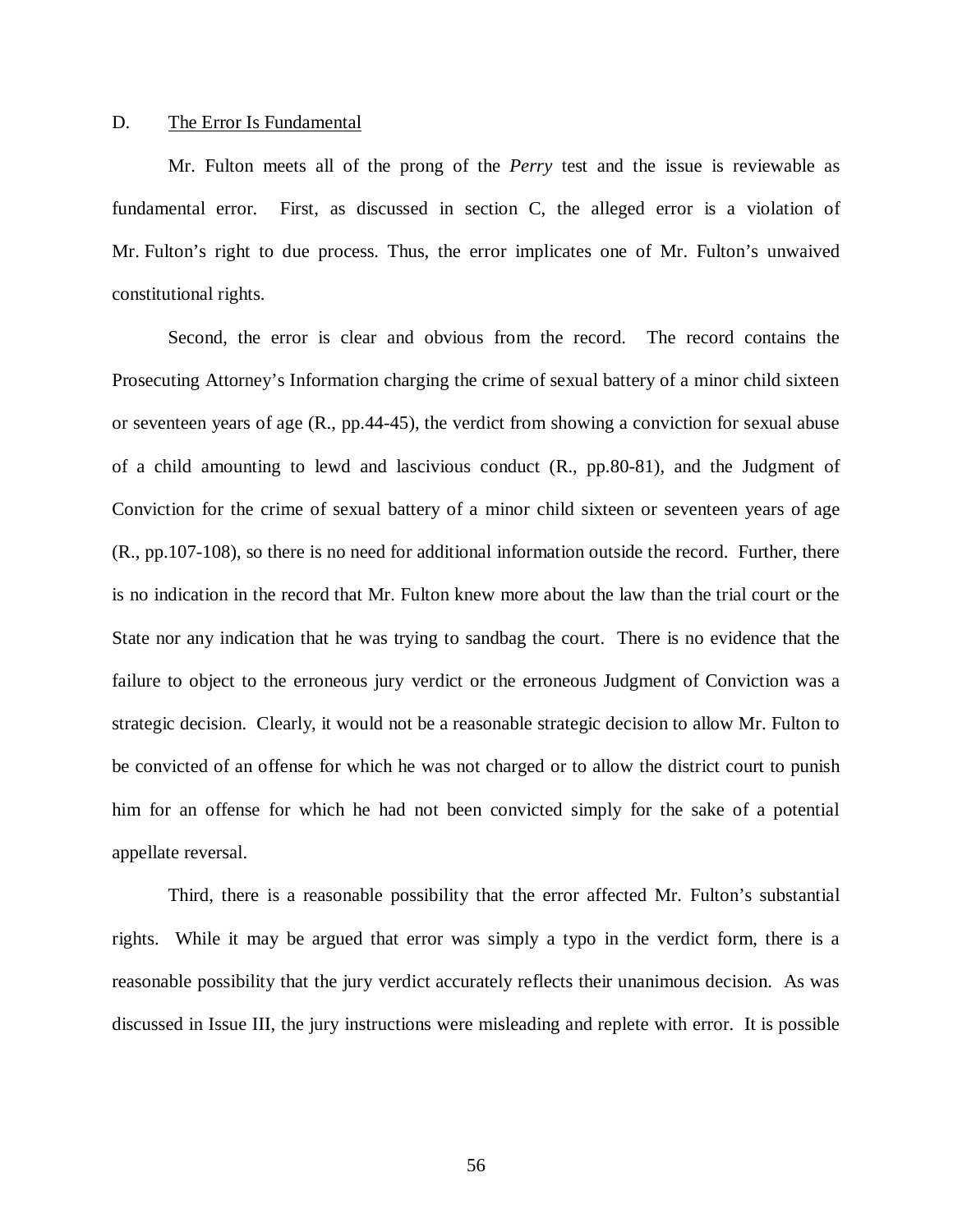that the jury, confused by the jury instructions, determined that Mr. Fulton was guilty, not of sexual battery by means of lewd conduct, but instead, sexual abuse.

Additionally, Mr. Fulton was sentenced to a unified sentence of 15 years, with 7 years fixed, for a crime for which he has not been found guilty. (R., pp.107-108.) He began serving a period of retained jurisdiction in October of 2016. (R., pp.107-108.) As such, he already has suffered a deprivation of his liberty as a result of the due process violation

Because being convicted of a crime for which he was not charged and punished for a crime for which he had not been found guilty violated Mr. Fulton's right to due process, and because he meets all three prongs of Idaho's fundamental error test, Mr. Fulton's conviction must be vacated.

### VII.

### The District Court Erred In Denying Mr. Fulton's Motion For A Mistrial

#### A. Introduction

During the reading of the jury instructions, the district court read instructions four and five, which each contained language from the sexual battery statute for charge. Both instructions included the statement, "It is a felony for . . . ." Defense counsel objected during the reading of the jury instructions and the district court instructed the jury to mark out the word "felony" and replace it with the word "crime." Defense counsel moved for a mistrial. Mr. Fulton assert that the motion was erroneously denied.

#### B. Standard Of Review

Idaho's appellate courts effectively review denials of motions for mistrial *de novo*. *State v. Field*, 144 Idaho 559, 571 (2007).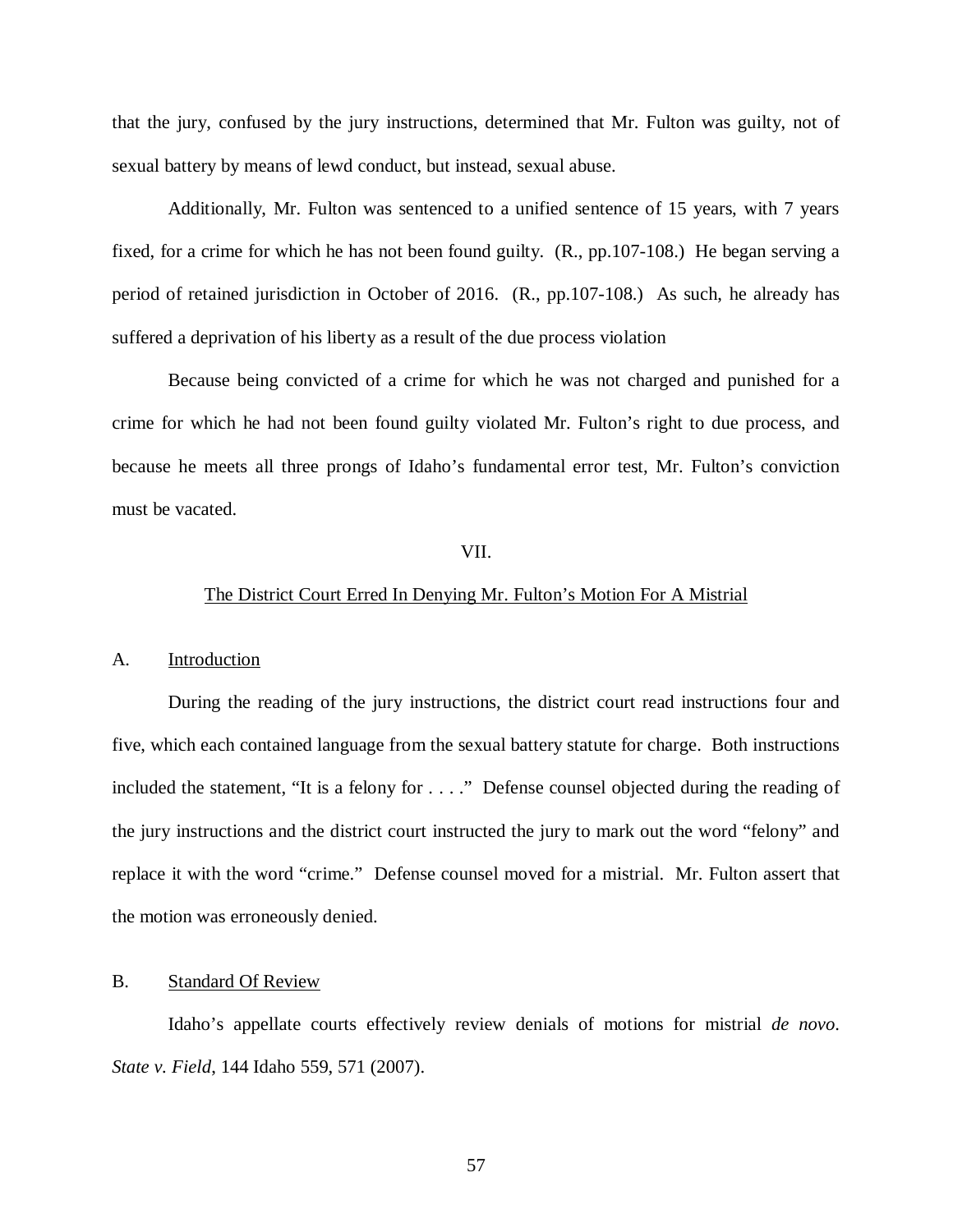[T]he question on appeal is not whether the trial judge reasonably exercised his discretion in light of circumstances existing when the mistrial motion was made. Rather, the question must be whether the event which precipitated the motion for mistrial represented reversible error when viewed in the context of the full record. Thus, where a motion for mistrial has been denied in a criminal case, the "abuse of discretion" standard is a misnomer. The standard, more accurately stated, is one of reversible error. Our focus is upon the continuing impact on the trial of the incident that triggered the mistrial motion. The trial judge's refusal to declare a mistrial will be disturbed only if that incident, viewed retrospectively, constituted reversible error.

*Id*. (quoting *State v. Sandoval-Tena,* 138 Idaho 908, 912 (2003) (quoting *State v. Shepherd,* 124 Idaho 54, 57 (Ct. App. 1993) (quoting *State v. Urquhart,* 105 Idaho 92, 95 (Ct. App. 1983))).

### C. The District Court Erred In Denying Mr. Fulton's Motion For A Mistrial

A motion for a mistrial is controlled by I.C.R. 29.1, which provides that "[a] mistrial may be declared upon motion of the defendant, when there occurs during the trial an error or legal defect in the proceedings, or conduct inside or outside the courtroom, which is prejudicial to the defendant and deprives the defendant of a fair trial." I.C.R. 29.1(a); *State v. Canelo,* 129 Idaho 386, 389 (Ct. App. 1996). Mr. Fulton asserts that the district court erred in failing to grant a mistrial.

During the reading of the jury instructions, the following events occurred:

No. 4: There is a statute that is charged in this case this case that reads as follows: It is a felony for any person at least five years of age or older than a minor child who is 16 or 17 years of age, who, with the intent of arousing, appealing to, or gratifying the lust, passion, or sexual desires of such person –

MR. BARTHOLICK: You Honor, I hate to interrupt. Can we sidebar just very quickly?

THE COURT: Sure.

(Pause.)

THE COURT: There's always something.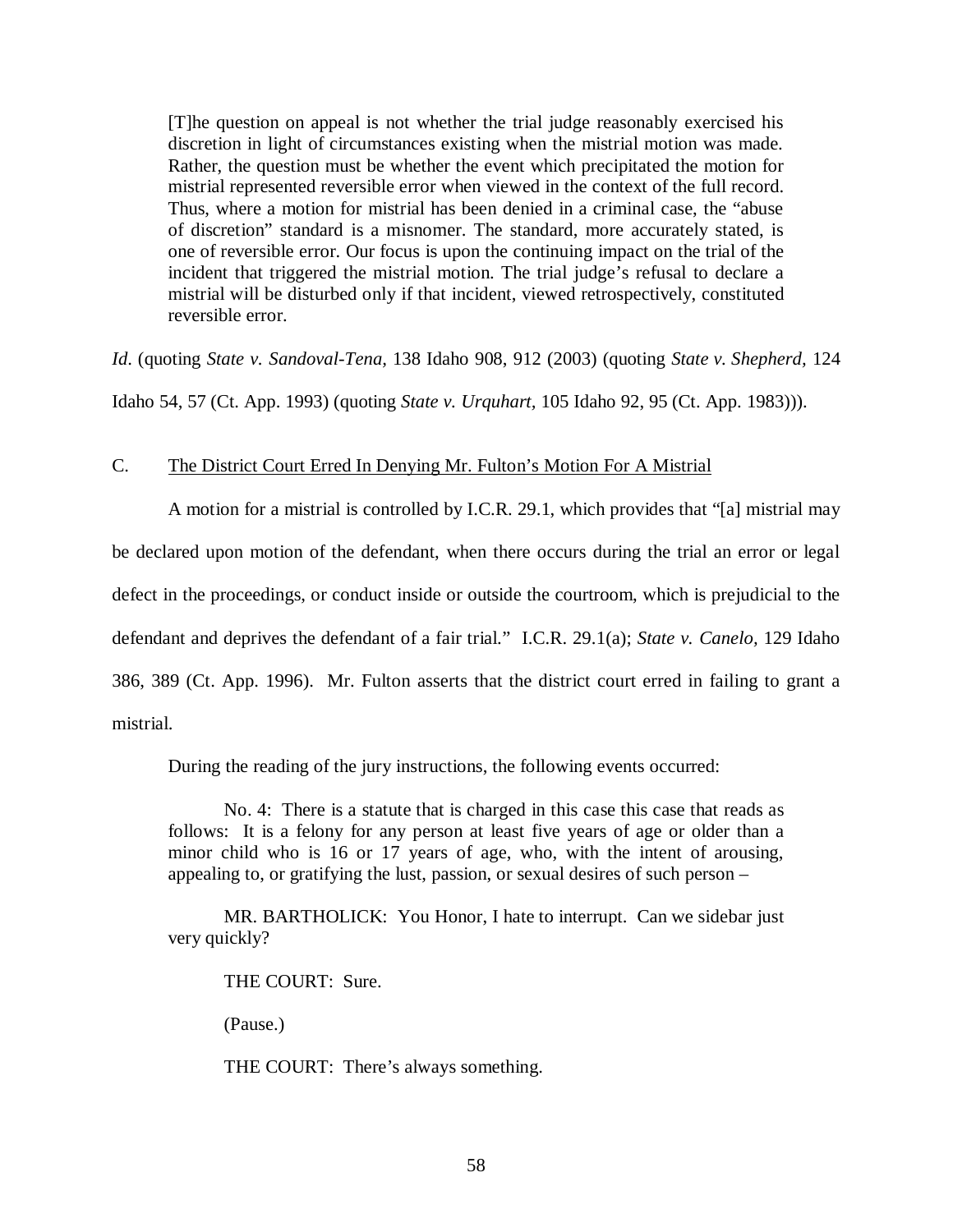Okay. So in Instruction No. 4 that you have in front of you, where it says, in the second line, "It is a felony . . . .," I'm crossing out "felony." You all have a pen. Cross out "felony" and write over the top "crime." You got that? Okay.

Okay. So I am going to start over on No. 4. There is a statute . . .

No. 5: There is a statute that is charged in this case that reads as follows: --

MR. BARTHOLICK: Your Honor, I'm going to have – if we can sidebar again. And I might need to sidebar with the court really quick if we can.

THE COURT: Okay.

(Pause.)

THE COURT: When you make a typo once, it seems to follow. Computers.

So in No. 5 where it says, "It is a felony . . . .," you should cross out "felony" and write "crime."

. . .

(Tr. Addenda, p.62, L.18 – p.65, L.1.)

After the jury was sent to deliberate, defense counsel made a motion for mistrial based on the district court's use of the word felony in the jury instructions and the prejudicial effect created as a result. (Tr. Trial, p.161, L.20 – p.164, L.11.) The State argued that the legislature had written the statute and jury instruction, that the words "felony" or "misdemeanor" appear in most trial instructions, and that there could be no harm or error to "give the exact language the State of Idaho has endorsed." (Tr. Trial, p.164, L.18 – p.165, L.19.) The district court noted that defense counsel "brought up this issue early on in the jury instruction conference" and was told that the motion should be reserved until the jury had been sent out. (Tr. Trial, p.165, Ls.20-25.) The district court then ruled that:

I've also always felt that using the term "felony" is prejudicial to the State and not the defendant because I think sometimes jurors are hesitant to convict someone of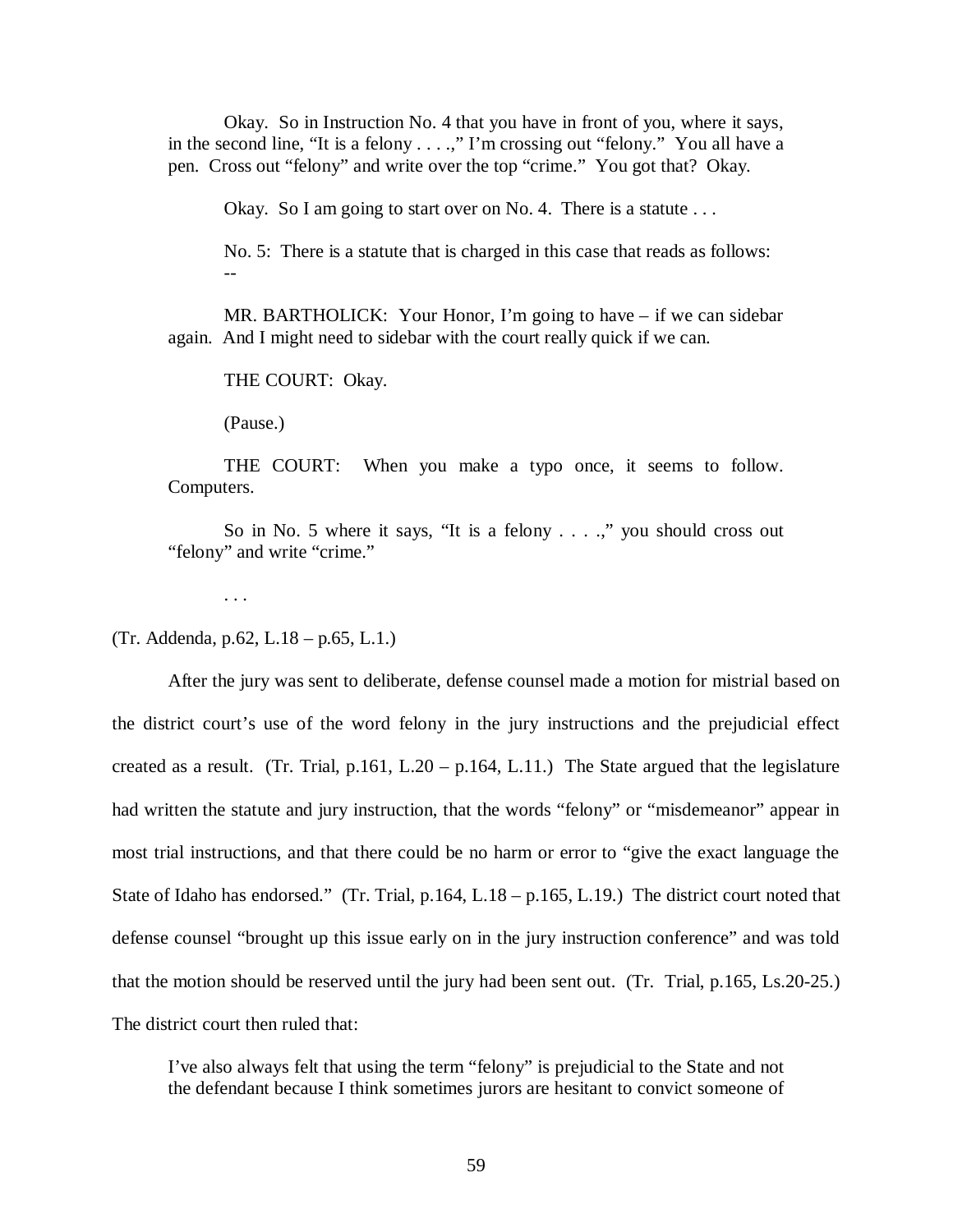a felony when you use that word. And so – plus, I also feel that where we explained to the jury that that was a typo and to use the word "crime," that that fixes any issue. I don't think it prejudices the defendant. If it prejudices anybody, it prejudices the State, and the State has not objected. And therefore I'm going to deny the motion. But the motion I consider to be a timely motion.

(Tr. Trial, p.155, Ls.2-14.)

Mr. Fulton asserts that it was error for the district court to deny the motion for mistrial because informing the jury that the crime he was charged with was a felony was overly prejudicial, likely had a continuing impact on the jury, and deprived Mr. Fulton of his right to a fair trial.

It is error to inform the jury whether a crime is a felony or a misdemeanor. The pattern Idaho Criminal Jury Instructions are presumptively correct statements of law, and trial courts are expected to use them unless another instruction would more adequately, accurately, or clearly state the applicable law. *State v. Reid,* 151 Idaho 80, 85 (Ct. App. 2011). As such, a proper instruction for sexual battery would follow ICJI 928 Sexual Battery of a Child. The word felony does not appear in ICJI 928. In fact, the pattern jury instructions for most crimes do not include the words felony or misdemeanor. The only notable objection being instructions related to a special verdict or enhancement, which require a bifurcated trial and those cases where having a preexisting status as a felon creates the underlying offense, i.e. possession of a firearm by a felon. (ICJIs 1008, 1009, 1401, 1601.) (*See also State v. Johnson,* 86 Idaho 51 (1963) (announcing that where a criminal defendant is charged under the persistent violator statute, the information must be prepared in two parts, the first setting forth the substantive offense charged, and the second alleging prior convictions and that the trial must also be bifurcated); *State v. Wiggins,* 96 Idaho 766 (1975) (holding that the same procedure used in *Johnson* must be applied to repeat offender DUI cases).) As such, the practical inference from the lack of the words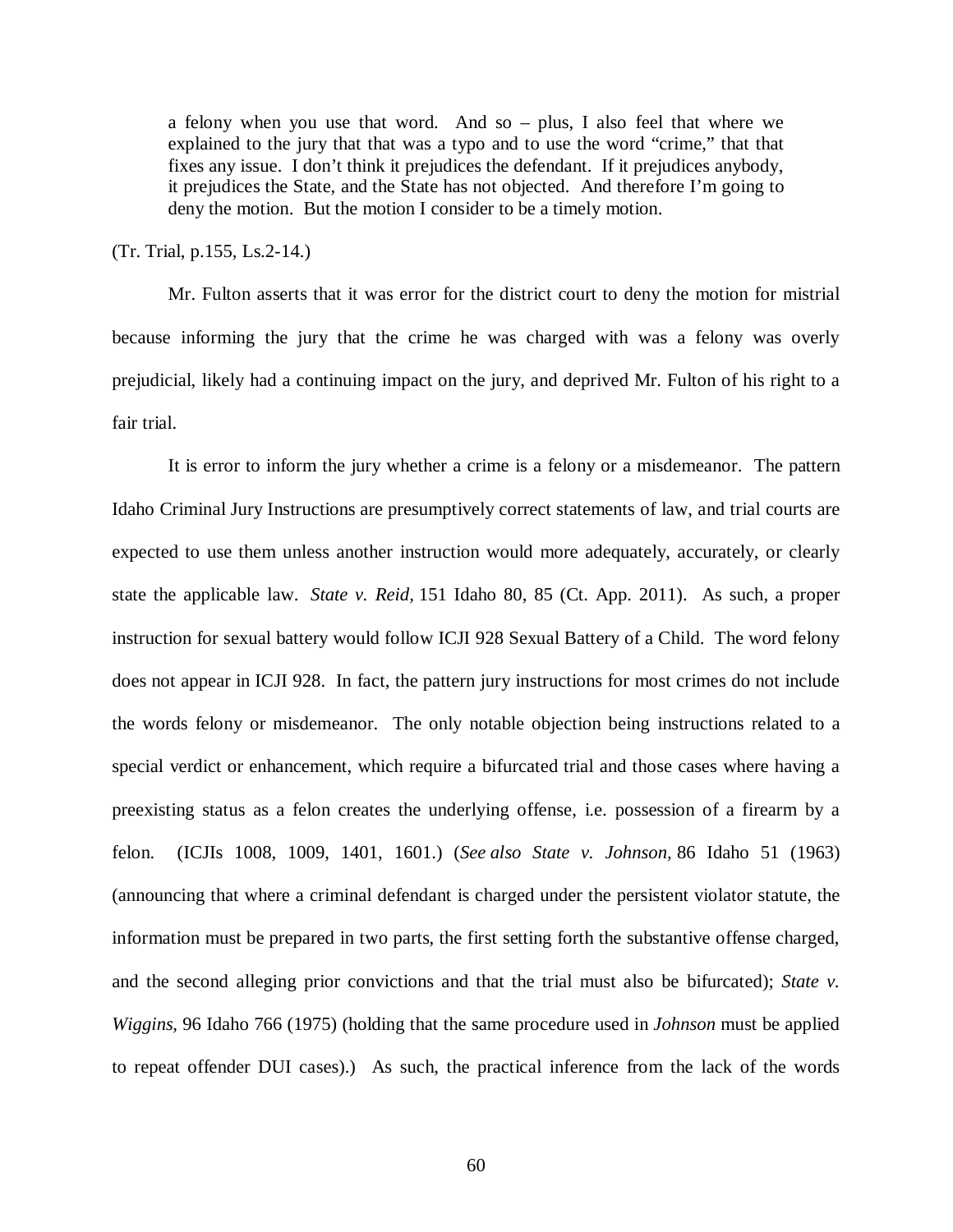"felony" and "misdemeanor" in the majority of Idaho Criminal Jury Instructions is that using such words would be inappropriate.

Informing the jury that a crime is a felony or misdemeanor allows that jury to concern themselves with punishment as it provides the jury insight into punishment. It is common understanding that felonies are punished more severely than misdemeanors. When a jury is instructed that they should not concern themselves with the subject of penalty or punishment, it only follows that the jury should not be provided with information that might entice them to do the opposite.

Furthermore, it is undoubtedly prejudicial to use the term felony. The term carries with it a certain stigma that can only serve to further prejudice a defendant. It is common knowledge that felons have to explain their criminal past on job applications and are not eligible to vote or possess firearms. This common knowledge and related stigma are inherently prejudicial.

In the case at hand, the district court not only allowed the jury to erroneously hear the term felony when instructing on the charges<sup>[11](#page-70-0)</sup>, but repeatedly highlighted the term by asking the jury to mark it out and replace it with the term "crime." The jury was then allowed to take their modified jury instructions with them into the jury room. The entirety of the curative instruction given to remedy the error was, "When you make a typo once, it seems to follow. Computers." (Tr. Addenda, p.64, Ls.22-23.) The statement was made only after the second objection to the term felony appearing in a second jury instruction. The district court's off-hand comment did little, if anything, to alleviate the prejudice of the term. Contrary to the district court's assertion, the statement did not "fix" the issue as it did not clarify that the term should not be considered,

<span id="page-70-0"></span> $11$  Mr. Fulton maintains that jury instructions four and five were unnecessary and misleading. His arguments in support of this assertion can be found in Issue III.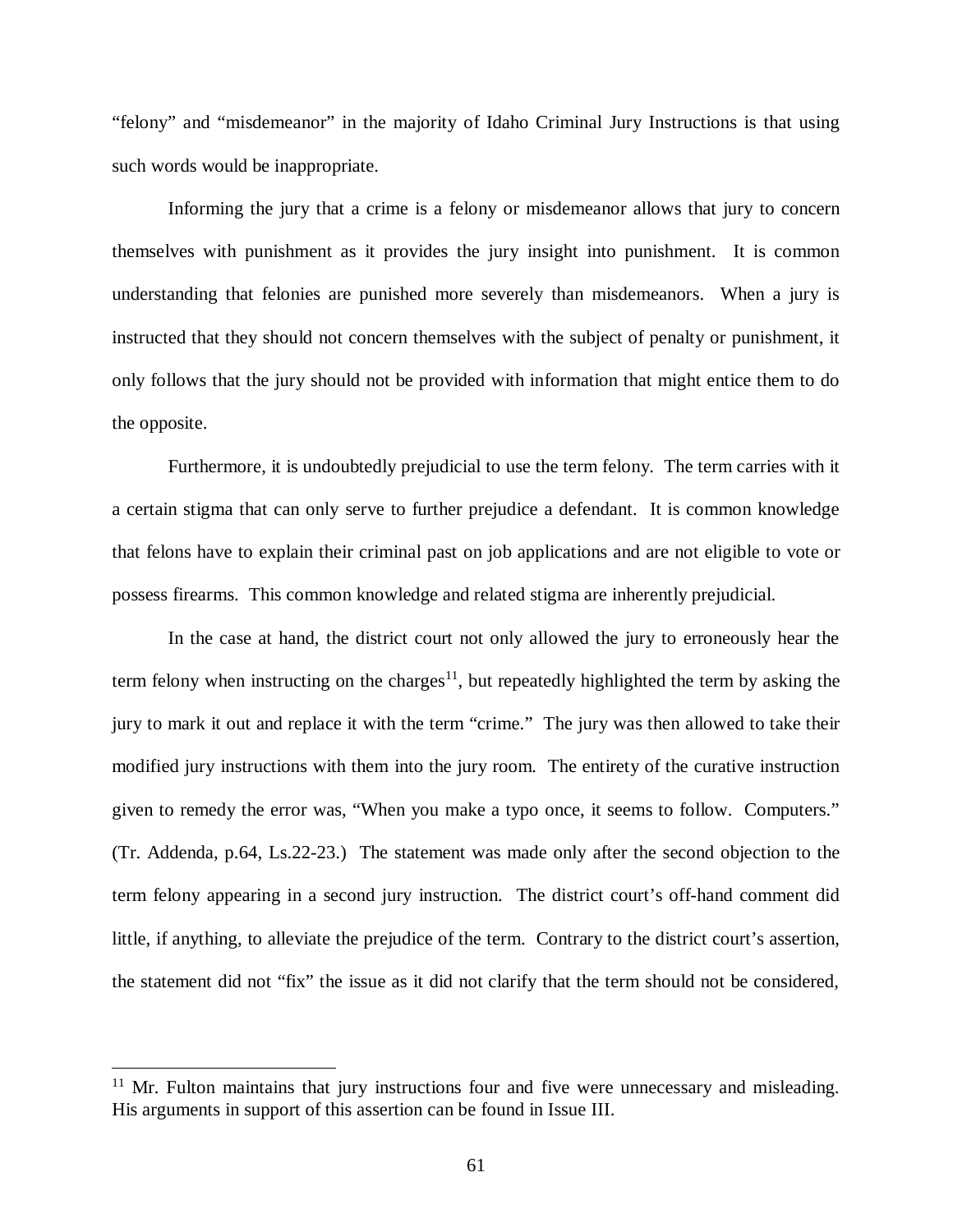that the jury should not speculate about whether a crime is a felony or a misdemeanor, or remind the jury that they were not to concern themselves with punishment.

Including the word felony in the initial version of the jury instructions was erroneous and highlighting the charge as a felony had an overwhelmingly prejudicial effect. There is a great danger that the jury did not disregard the term, but that it considered it to Mr. Fulton's detriment. Mr. Fulton asserts that including the term felony only added fuel to the fire in a case that was rife with error. As such, it was reversible error for the district court to deny the motion for mistrial.

#### VIII.

# Even If The Above Errors Are Individually Harmless, Mr. Fulton's Fourteenth Amendment Right To Due Process Of Law Was Violated Because The Accumulation Of Errors Deprived Him Of His Right To A Fair Trial

Mr. Fulton asserts that if the Court finds that the above errors were harmless, the district court's errors combined amount to cumulative error. The cumulative error doctrine refers to an accumulation of irregularities, each of which by itself might be harmless, but when aggregated, show the absence of a fair trial in contravention of the defendant's constitutional right to due process. *State v. Paciorek,* 137 Idaho 629, 635 (Ct. App. 2002). In order to find cumulative error, this Court must first conclude that there is merit to more than one of the alleged errors and then conclude that these errors, when aggregated, denied the defendant a fair trial. *State v. Lovelass,* 133 Idaho 160, 171 (Ct. App. 1999). Under that doctrine, even when individual errors are deemed harmless, an accumulation of such errors may deprive a defendant of a fair trial. *State v. Martinez,* 125 Idaho 445, 453 (1994). However, a finding of cumulative error must be predicated upon an accumulation of actual errors. *State v. Medina,* 128 Idaho 19, 29 (Ct. App. 1996).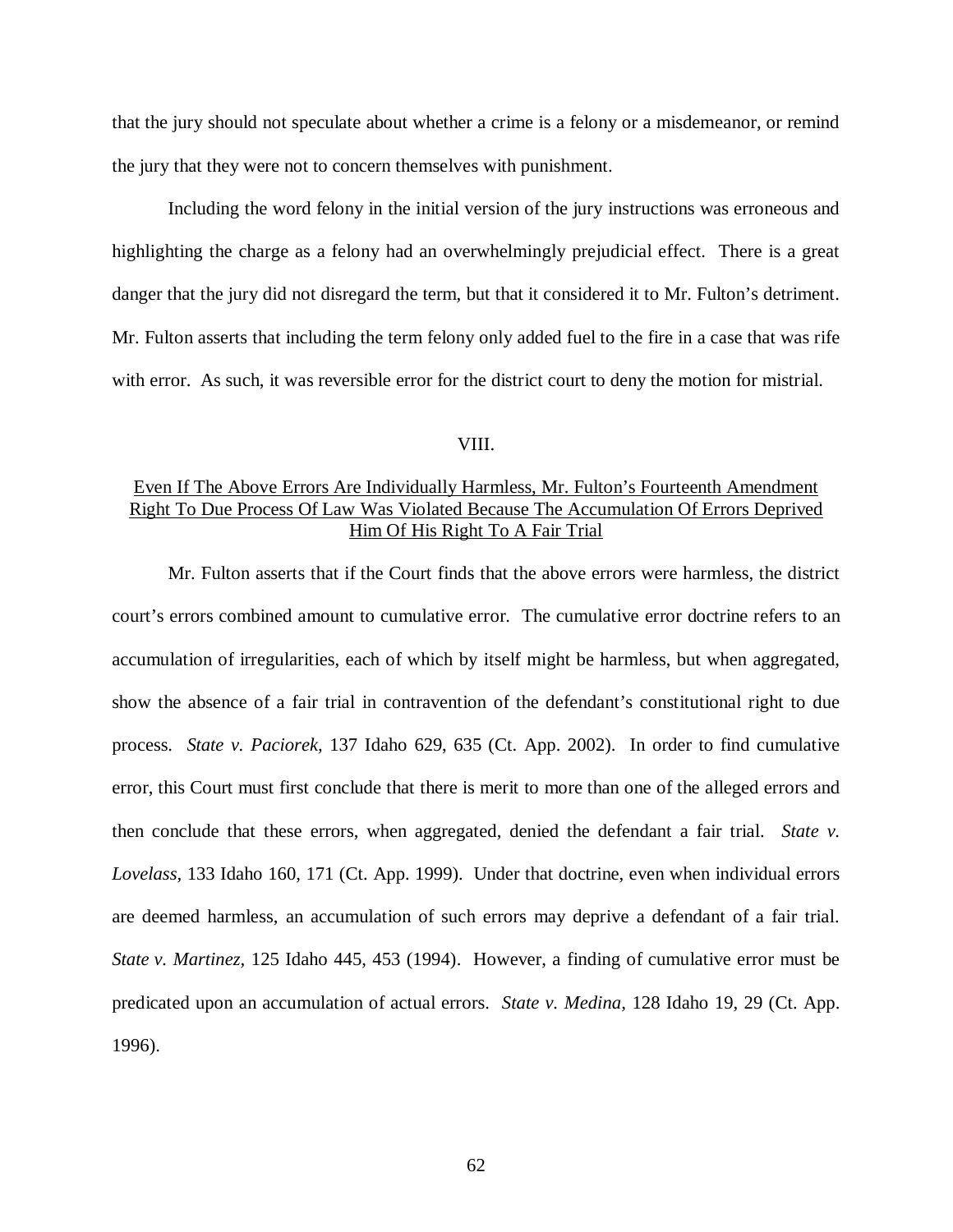Mr. Fulton asserts that the district court's errors amounted to actual errors depriving him of a fair trial. His arguments in support of this assertion are found in sections I–VII above, and need not be repeated, but are incorporated herein by reference.

## **CONCLUSION**

Mr. Fulton respectfully requests that this Court vacate his conviction and remand this case for a new trial.

DATED this 5<sup>th</sup> day of September, 2017.

 $\frac{1}{s}$ 

ELIZABETH ANN ALLRED Deputy State Appellate Public Defender